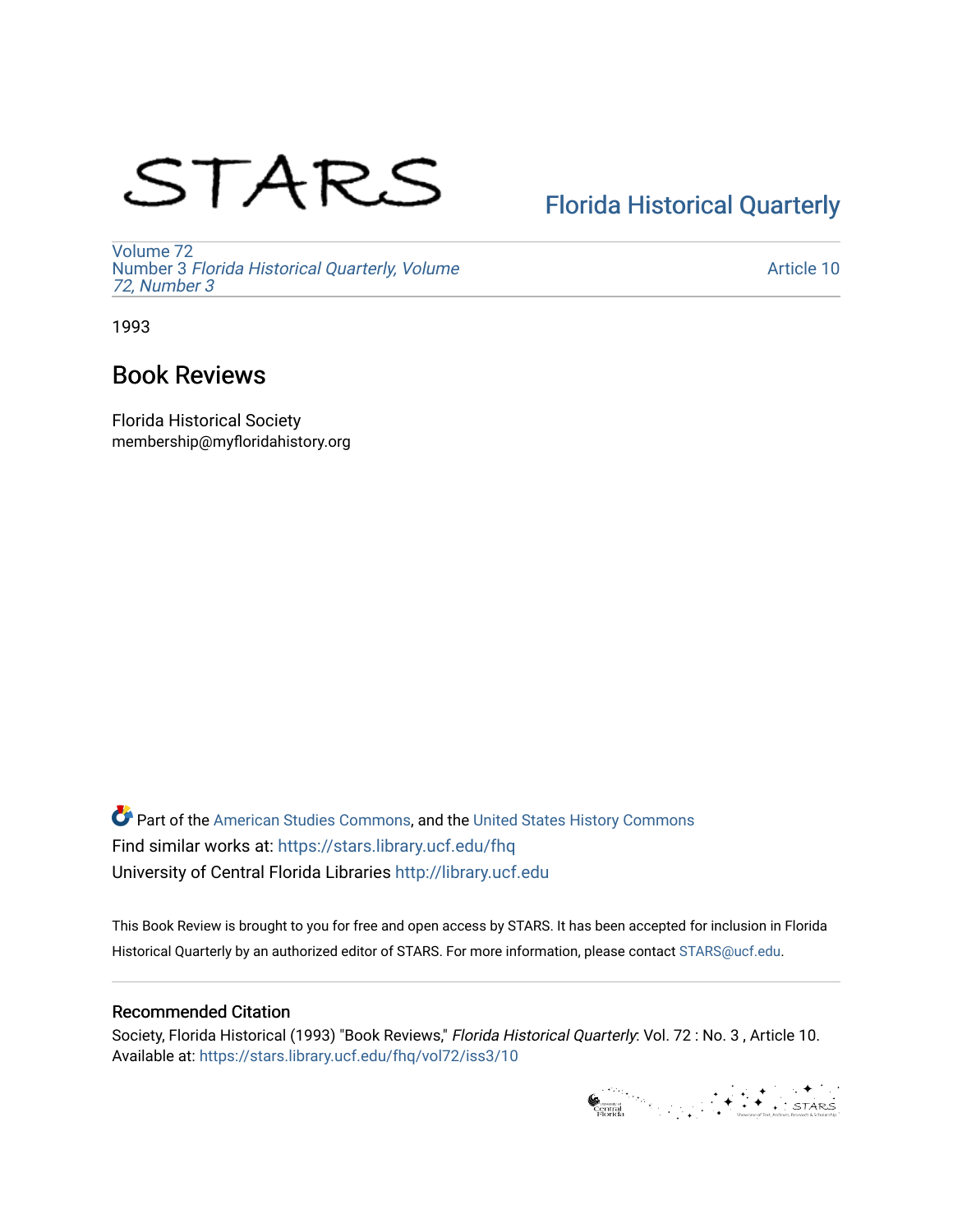*The Spanish Frontier in North America.* By David J. Weber. (New Haven: Yale University Press, 1992. xx, 579 pp. List of illustrations, list of maps, acknowledgments, Spanish names and words, abbreviations, notes, select bibliography, index. \$35.00.)

In 1921, more than seven decades ago, the Yale University Press published a volume on the Spanish frontier in North America. That book, Herbert E. Bolton's *The Spanish Borderlands, A Chronicle of Old Florida and the Southwest,* helped to focus scholarly attention on the history of Spanish colonial activities across what is now the southern portion of the mainland United States. Spanish borderland studies, nourished by Bolton and his academic offspring, became a research interest of several generations of historians.

Such studies have continued to flourish, especially in the last two decades when historians have been joined in inquiry by anthropologists, archaeologists, geographers, and demographers. New data and ways of looking at past interpretations have produced additional viewpoints and greater understanding of the Spanish northern frontier and the events and people that gave it life.

In his well-researched volume, *The Spanish Frontier in North America,* historian David Weber takes advantage of these new sources and views to weave a readable overview of the history of the Spanish borderlands from Juan Ponce de Leon's initial voyage in 1513 to Mexican independence in 1821. Bolton surely would have given this successor to his own book an "A."

A recurrent theme of *The Spanish Frontier* is the claim that to understand Spanish colonization in the region north of Mexico we also must understand the nature of the indigenous groups that occupied the region. Just as the native American Indians were transformed by the European presence, so too did indigenous societies help to shape the character of Spanish colonial efforts. And because the native societies were extremely diverse across the southern United States, the Spaniards employed different approaches to colonization in different regions. As Weber notes, in regions occupied by sedentary populations, Spanish missions could be organized as a means of extracting native

[385]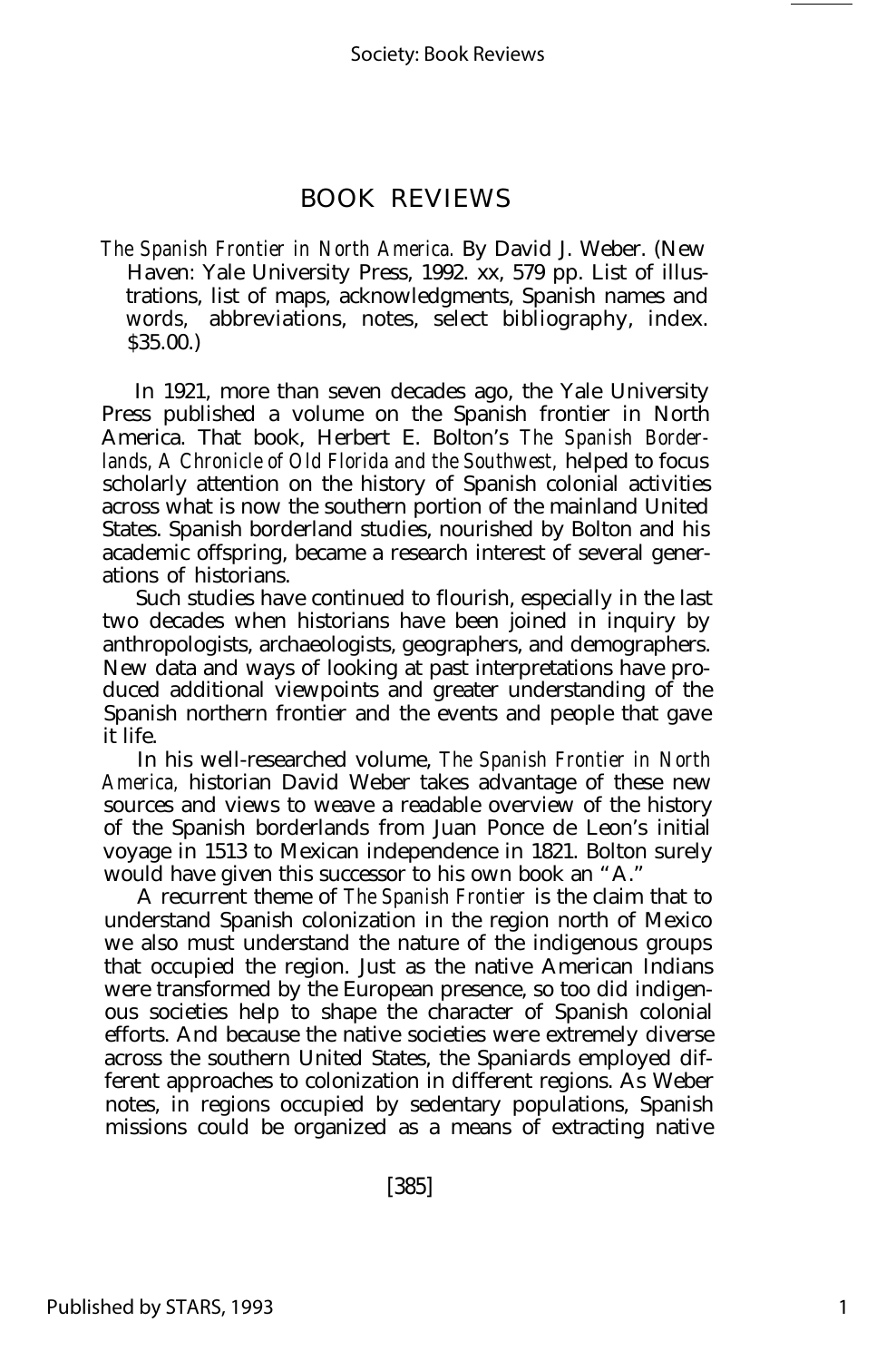labor, while forts and soldiers were needed to control non-sedentary native groups who sought to escape Spanish domination.

But even though native cultures and languages differed widely, as a group, the North American Indians were more alike one another than they were the Spaniards. This cultural gulf left the indigenous peoples and the Europeans worlds apart and resulted in the conflicts that occurred as Spanish officials sought to extend domination north of Mexico and the Caribbean. Pitted against a centrally organized society with unsurmountable technology and devasted by old-world diseases, some native groups succumbed. Others successfully adapted to the European presence. To begin to understand the concerns of Native Americans and Hispanic Americans in the United States today, one might do well to read *The Spanish Frontier.*

In this volume the author takes us on a journey through time and space, from the early Spanish explorers of the sixteenth century and early seventeenth century to the foundings of St. Augustine and Santa Fe. By skillfully shifting from east to west and back again, Weber allows us to view the New Mexico and Florida settlements against the larger backdrop of Spanish empire. In subsequent chapters he takes us to the La Florida and the Rio Grande Spanish-Indian missions of the seventeenth century.

Throughout the text, events and people are placed in large and small contexts. To understand the destruction of the Florida mission system in the early eighteenth century and the subsequent establishment of Spanish missions and presidios in Texas and California is to comprehend the commercial and imperial rivalries among England, France, and Spain. To understand the transformation of frontier peoples in the late eighteenth and early nineteenth centuries is to grasp the histories of San Antonio and Los Angeles as colonial towns.

In a final chapter Weber focuses on our Spanish legacy as it is viewed (and used) today. At a time when multiculturalism and ethnicity are popular themes in our society, his discussion is especially germane. As the author notes, "The past is gone; what may be important is what we make of it." For his part, David Weber has made a major contribution, one that will help us to understand not only colonial North America, but also the present-day residents of that region.

*Florida Museum of Natural History* JERALD T. MILANICH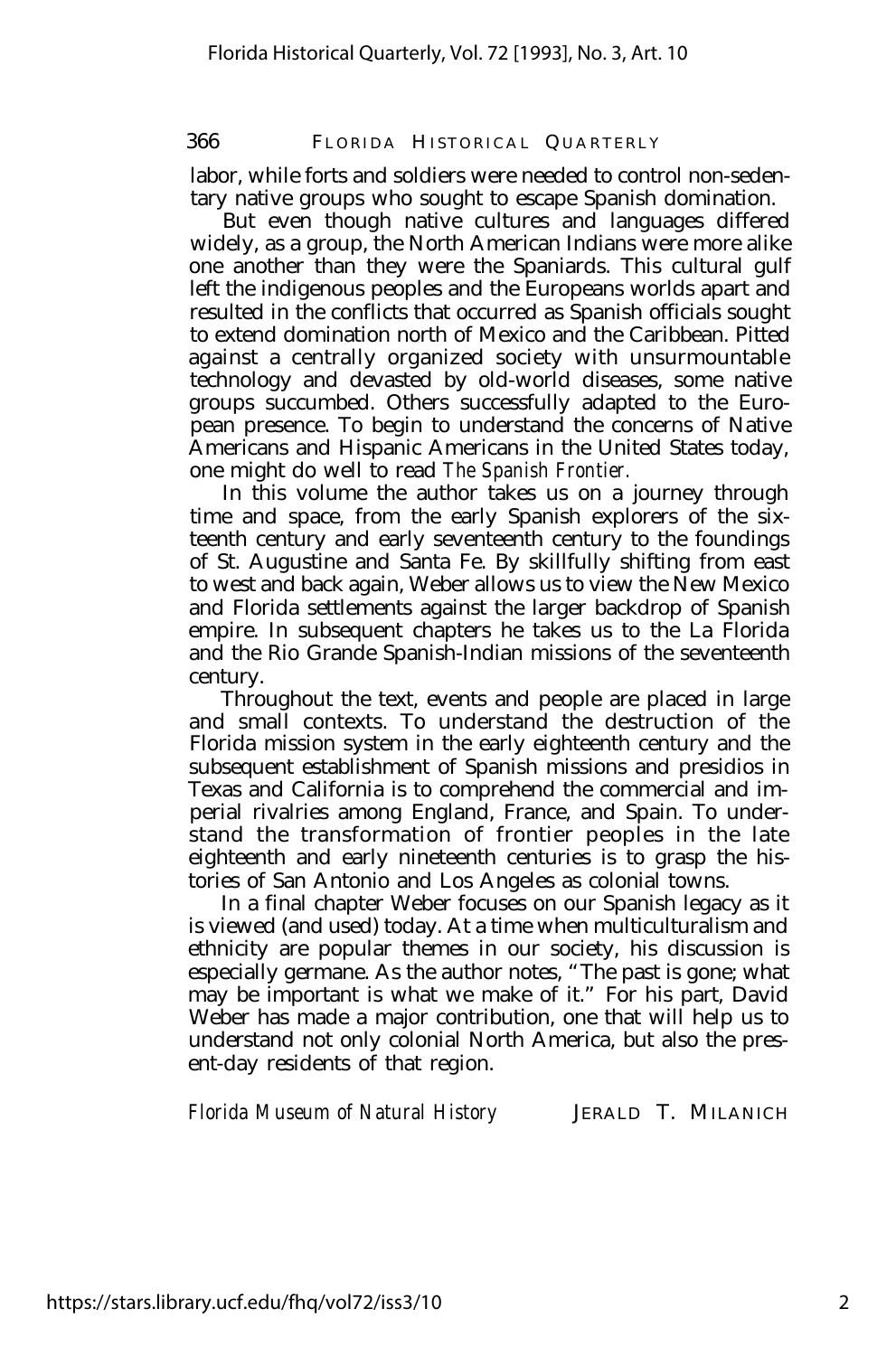*The People Who Discovered Columbus: The Prehistory of the Bahamas.* By William F. Keegan. (Gainesville: University Press of Florida, 1992. xx, 279 pp. Figures, maps, tables, preface, acknowledgments, bibliography, index. \$39.95.)

*The People Who Discovered Columbus* is an archaeological and ethnohistorical study of the Lucayan Arawaks, the native peoples of the Bahamas. It focuses on the origins of the native societies of the Bahamas, their sociopolitical organization, their subsistence economics, population sizes, and post-Columbian history.

The book contains three sections: background, prehistoric culture history, and contact period history. The first section encompasses chapters 1 through 3. Chapter 1 presents an overview of the prehistory of the West Indies which relies on recent archaeological data and reinterpretations of early Spanish accounts to paint a picture that is significantly more complicated than the traditional three-stage colonization model. Chapter 2 gives a brief description of the Bahamian environment that suggests that the Bahamas were inviting and quite capable of supporting small-scale chiefdoms. Chapter 3 addresses the historical trajectory of the Taino colonization of the Bahamas.

The middle section of the book presents the substance of Keegan's paleoethnography. Chapter 4 examines Taino settlement patterns in the Bahamas in light of models of island colonization and Keegan's interpretation of the settlement of the archipelago. Chapter 5 contains a cultural materialist examination of political and social organization in kin-based societies. Keegan argues that the Bahamian chiefdoms were matrilineal, avunculocal societies. This organization grouped related males in villages and facilitated the effective consolidation of power and authority in a matriline. Chapter 6 examines subsistence, using data drawn from ethnohistorical sources, zooarchaeological remains, and isotopic studies of human remains. The author concludes that the diet of the native peoples of the Bahamas changed through time from an early reliance on root crops, land animals, and high-yield marine species to a greater reliance on marine resources and a lessened use of land animals, and, finally, as populations grew further, to an even more-intensive use of marine resources and the expansion of horticulture to include maize and beans. Chapter 7 examines prehistoric population growth in the archipelago.

The third section looks at the "discovery" of the Bahamas by Christopher Columbus and the early post-Contact history of the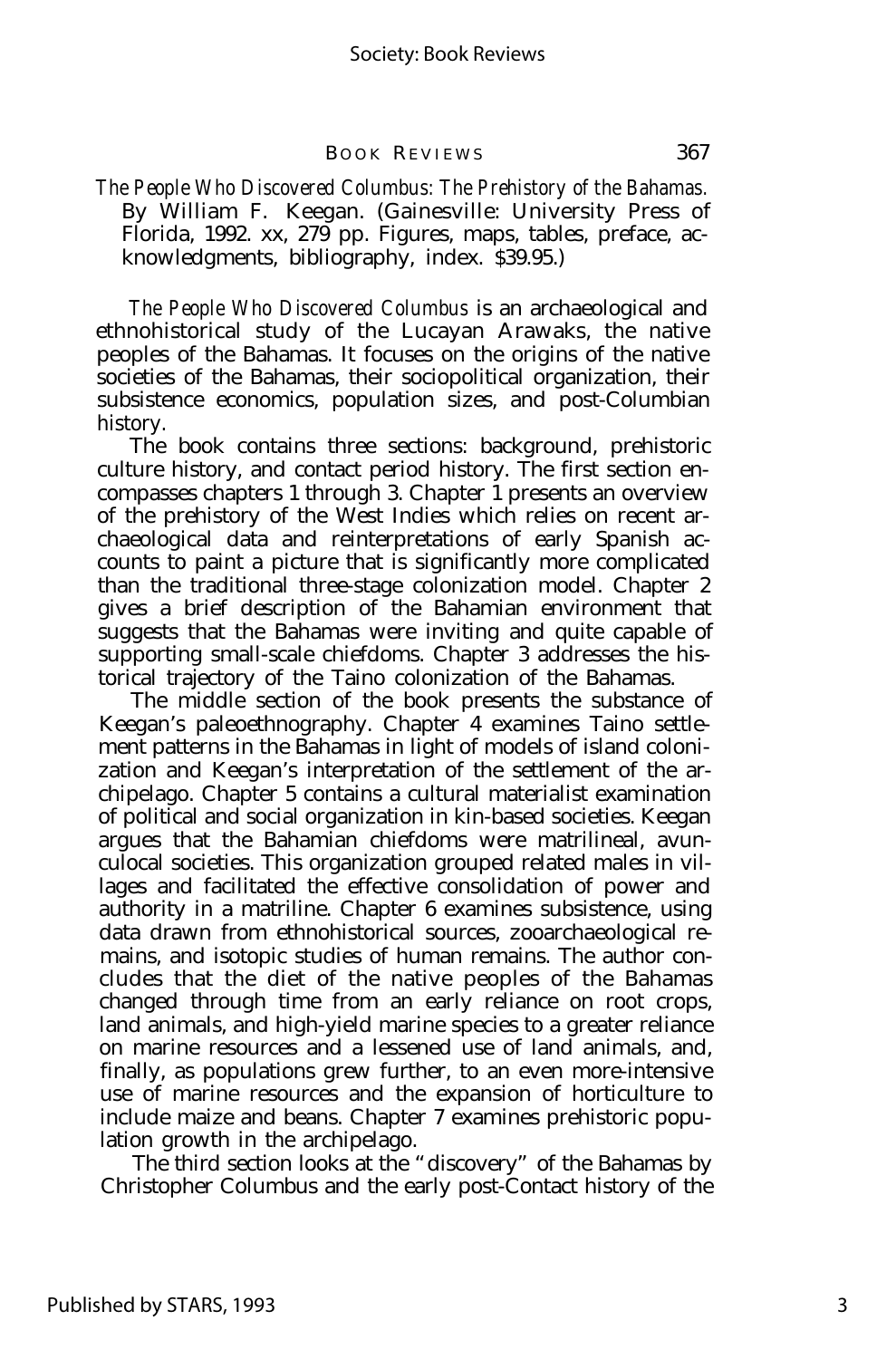Islands. Chapter 8 looks at the historical and archaeological evidence for the first encounter between Europeans and the Lucayan Islands; that is, Christopher Columbus's landfall. It presents analyses of historic documents and archaeological evidence (in the distribution of fifteenth- to sixteenth-century European artifacts) that argue for an initial landfall on San Salvador in the Central Bahamas. Chapter 9 brings the story to an end. Columbus was followed to the Bahamas by others, including Amerigo Vespucci, who took 232 Lucayans as slaves in 1499. Between 1509 and 1512 Spanish slave raids effectively depopulated the islands.

In the final chapter of the book Keegan discusses his, methodology for developing a paleoethnography of the Lucayan Arawaks. It is an explicitly positivist approach. This is a cultural materialist study, using models of subsistence procurement strategies, island colonization, and demography growth borrowed from biology. Keegan argues that despite the acknowledged limitations of his data, the use of multiple lines of investigation and consistent agreement of the data he does have serve to test repeatedly his model of Bahamian prehistory. The result, he argues, is a "robust theory."

One can look at Keegan's book in two ways: as a culture history and as an example of how to do archaeology. As a culture history, I found it reasonable but suffering from limited data that forced Keegan to rely on theoretical constructs to fill in the gaps, with "spot checking" provided by the evidence. Before accepting his story as the final word on Bahamian culture history, I would like to see more data. Nevertheless, the book is also an excellent example of how one goes about constructing an archaeological study of a region and addressing not only problems of local culture history but also broader questions concerning the manner in which human societies function. The processualist approach that Keegan employs, however, does have its critics, and not all archaeologists agree with the basic underpinnings of Keegan's approach to archaeology. With that caveat, I recommend the book to anyone interested in the culture history of the Caribbean region or good archaeology.

*University of Kentucky* JOHN F. SCARRY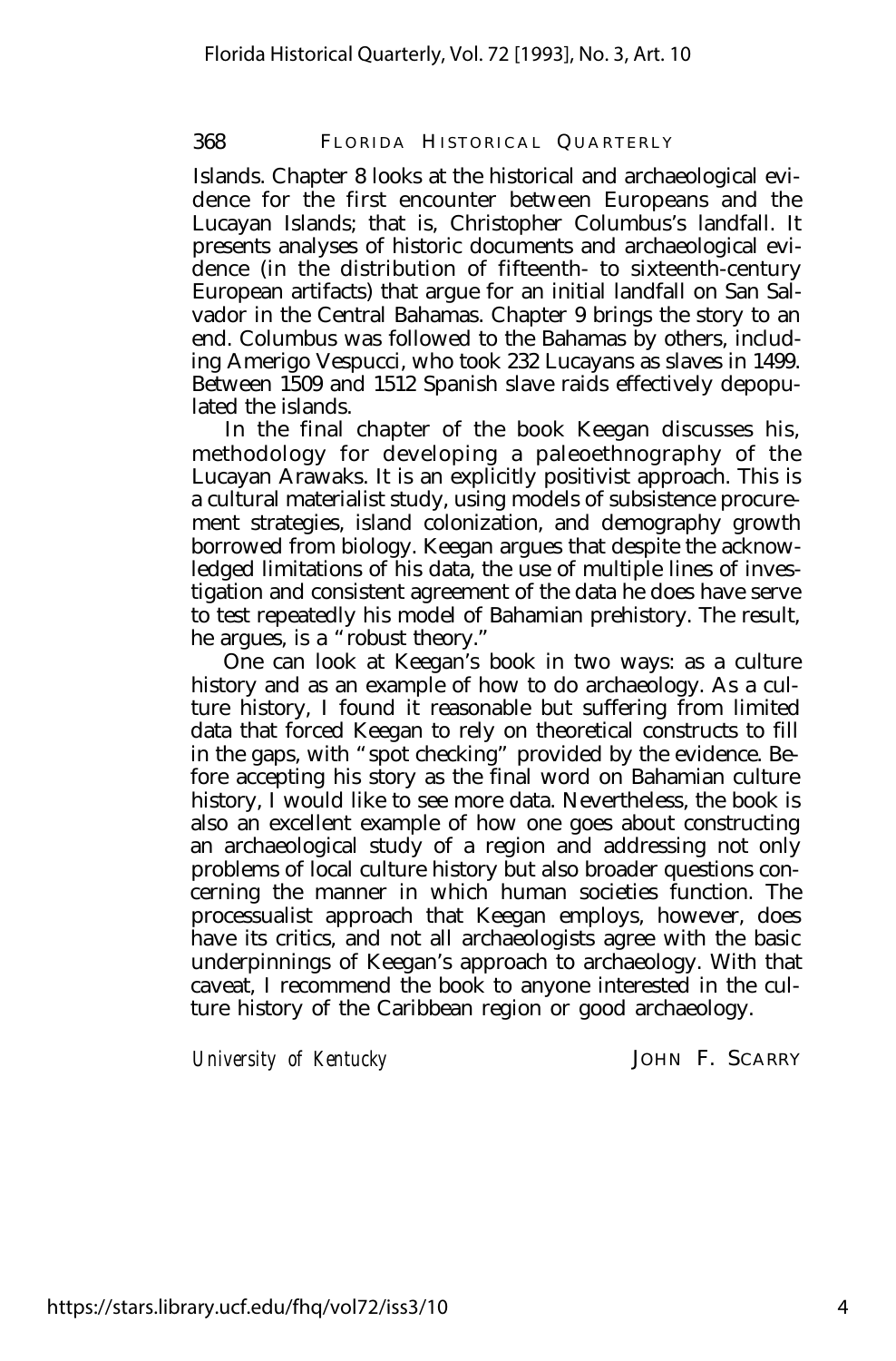*Francisco Bouligny: A Bourbon Soldier in Spanish Louisiana.* By Gilbert C. Din. (Baton Rouge: Louisiana State University Press, 1993. xv, 265 pp. Preface, abbreviations, illustrations, bibliography, index. \$45.00.)

This excellent study by Professor Gilbert Din is not just a biography of Francisco Bouligny, but it is also a good overview of Spanish Louisiana, 1763 to 1800. Din provides a brief history of Louisiana from its cession to Spain in 1762 to Bouligny's arrival with General "Bloody" O'Reilly in 1769. The biography then becomes as much a history of Louisiana as it is a biography of Bouligny, although the central figures in this study are the Bouligny family and the various Spanish officials with whom they interacted.

It is obvious that Bouligny was something of a martinet. He outspokenly resented the least challenge to his authority and constantly worked to become governor, the highest ranking Spanish official of Louisiana. He did become acting governor on several occasions but never achieved his goal. Bouligny served in the war against Great Britain and participated in the sieges of Mobile and Pensacola, but whereas many other officers received several promotions for their wartime service, Bouligny did not. He had alienated Governor Bernardo de Gálvez earlier, and his promotions were literally put on hold until after Gálvez's death in 1786. Bouligny finally received promotion to brigadier in September 1800, but by the time the patent arrived in New Orleans he had died.

Din also provides information on Bouligny's family, with biographical sketches of his children. Since about the only positions of any social and political importance in Louisiana were cadets and officers in the Spanish army, the male members of the family filled these roles.

Of interest to the history of Florida are references to the Spanish-British war in West Florida, 1779-1781. There are also some references to individuals who were stationed at Pensacola and San Marcos de Apalache after 1781 as members of the Louisiana Infantry Regiment. But Bouligny served most of his years between 1769 and 1800 in Louisiana. Din believes Bouligny's major contribution was his *Memoria* of 1776, in which "he made important commercial recommendations, which when adopted represented the first major changes in Louisiana after the Spanish takeover. Based on reality, they rejected many of the regulations that the myopic O'Reilly had imposed" (pp. 224- 25).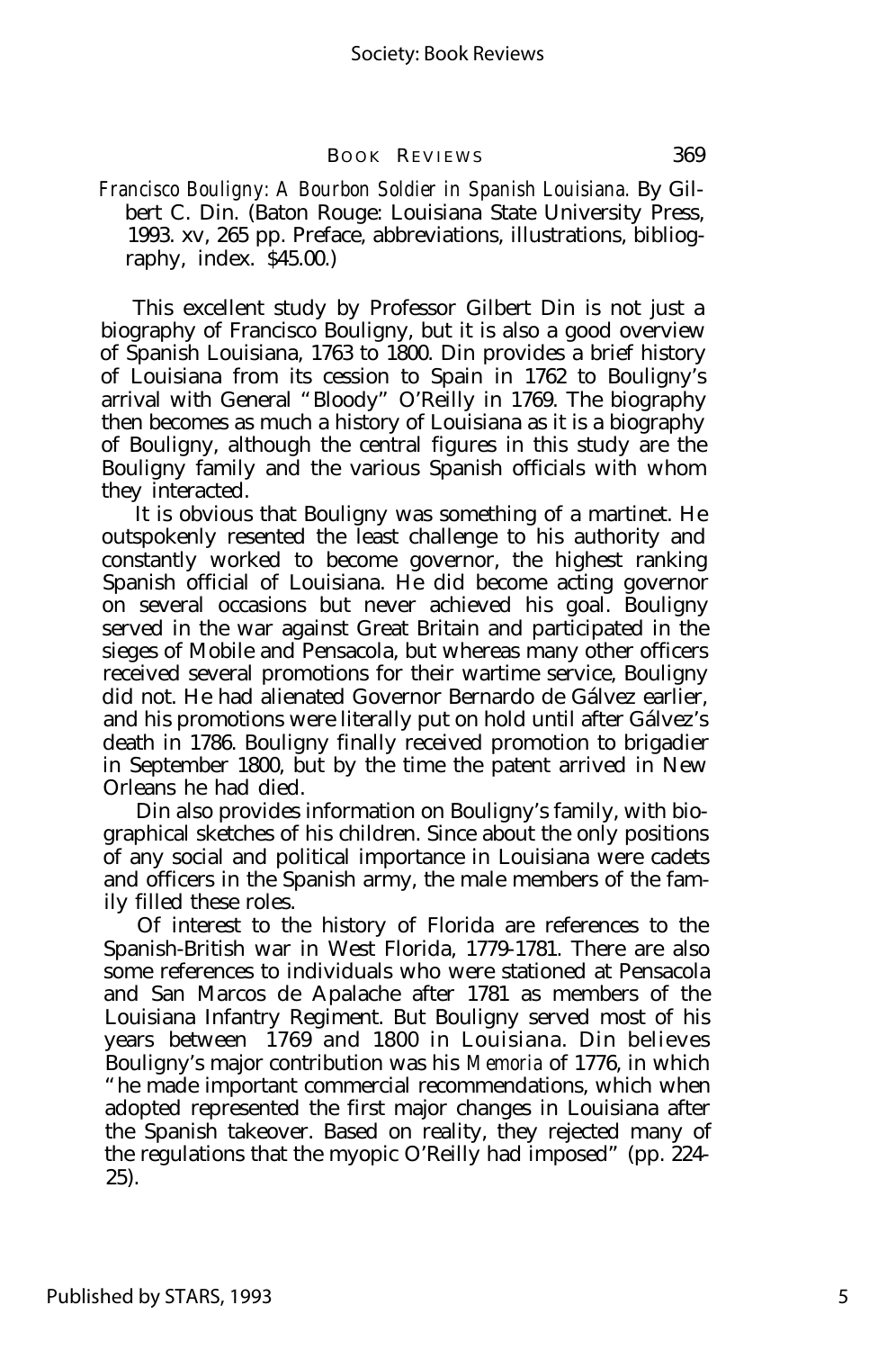The descendants of Francisco Bouligny in Louisiana have made major contributions to that colony and state. There is an active society, The Bouligny Foundation, which is a Louisiana nonprofit corporation organized to produce and promote historical studies of the life, times, and family of Don Francisco Bouligny. Although Din does not mention the Foundation in his book, he is one of its honorary directors.

Din used a wide range of primary and secondary materials in this study, which will undoubtedly remain the definitive biography of Bouligny for many years.

*University of West Florida* WILLIAM *S.* COKER, emeritus

*Calumet & Fleur-De-Lys: Archaeology of Indian and French Contact in the Midcontinent.* Edited by John A. Walthall and Thomas E. Emerson. (Washington: Smithsonian Institution Press, 1992. viii, 307 pp. Contributors, illustrations, photographs, tables, maps.  $$45.00$ .)

The editors and the publisher are to be congratulated for bringing out this collection of papers generated by the 1988 Conference on French Colonial Archaeology in Illinois County, sponsored by the Illinois Historic Preservation Agency. The purpose of the conference was to bring together researchers involved in French colonial-period studies. It was organized to explore French colonial sites and Indian sites, shedding light on French and Indian contact. Papers dealing with French archaeological sites were published by the University of Illinois Press as *French Colonial Archaeology* (1991). This volume deals with Indian sites and the French connection; as such it fulfills the intention of the editors. As historic archaeology evolves as a distinct discipline, perhaps similar conferences will be organized to the benefit of both archaeology and history.

The western Southeast is covered by Ian Brown (Chapter 1) and Gregory Waselkov (Chapter 2), who provide an overview of French-Indian relations in Louisane. Whereas Brown's chapter is a synthesis of political stratagems, Waselkov provides some details on commerce, as seen from Fort Toulouse in southwest Alabama, between the French out of New Orleans and the Alabama Creeks. Dan Morse (Chapter 3) describes the problems and successes in locating the late seventeenth-century Michigamea villages in Arkansas.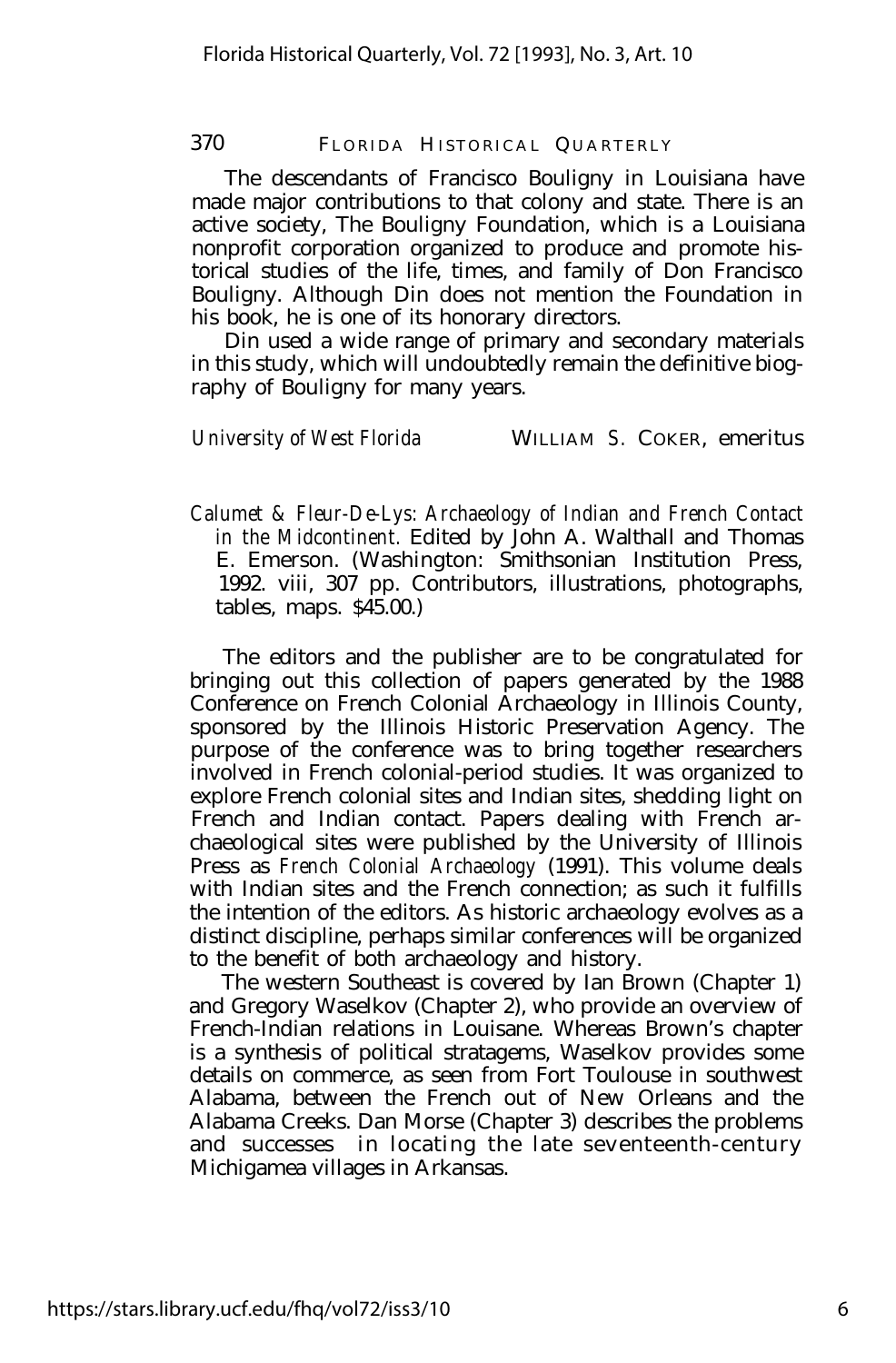Jim Brown's and Tom Emerson's detailed background of late prehistory in the Illini heartland, in Chapter 4, provides a basis for understanding the diverse tribes present in the area at the time of European contact. Perhaps their most important contribution is evidence that the complex chiefdoms centered at Cahokia, Kincaid, Angel, and elsewhere had broken down prior to A.D. 1500. Whatever the mix of factors bringing about the collapse of these complex agricultural societies, it is clear that European-introduced diseases played no role. The theoretical ruminations they provide regarding the "direct historical approach" should be required reading for any student of European-Native American relations.

The final six chapters are particularistic treatments of narrow topics such as aboriginal pottery (Walthall, Chapter 6); individual sites (Walthall, Norris, and Stafford, Chapter 5); clusters of related sites (Branster, Chapter 7; Birk and Johnson, Chapter 8; Turbowitz, Chapter 9; and Stelle, Chapter 10). Each of these chapters include interesting data that provide a better understanding of not only changes in Indian cultures, but also the mechanics of such change.

Although the subject matter covered does not touch on the French presence in northeast Florida during the sixteenth century or later in the panhandle, the book should be of interest to Florida specialists because it demonstrates some positive contributions archaeology can generate towards solving historical problems.

With the cost of books such as they are, I cannot refrain from noting that a single comprehensive list of cited references could have cut the book's length by some ten pages. Nonetheless, the book is attractive and put together solidly.

#### *National Park Service, Tallahassee* BENNIE C. KEEL

*The Development of Southeastern Archaeology.* Edited by Jay K. Johnson. (Tuscaloosa: University of Alabama Press, 1993. viii, 343 pp. Preface, acknowledgments, references cited, contributors, index. \$29.95, paper.)

This new reader on southeastern archaeology consists of eight papers dealing with the history of the development of specific archaeological specialties, a theoretical overview, and a brief conclusion. There is an extensive bibliography of 110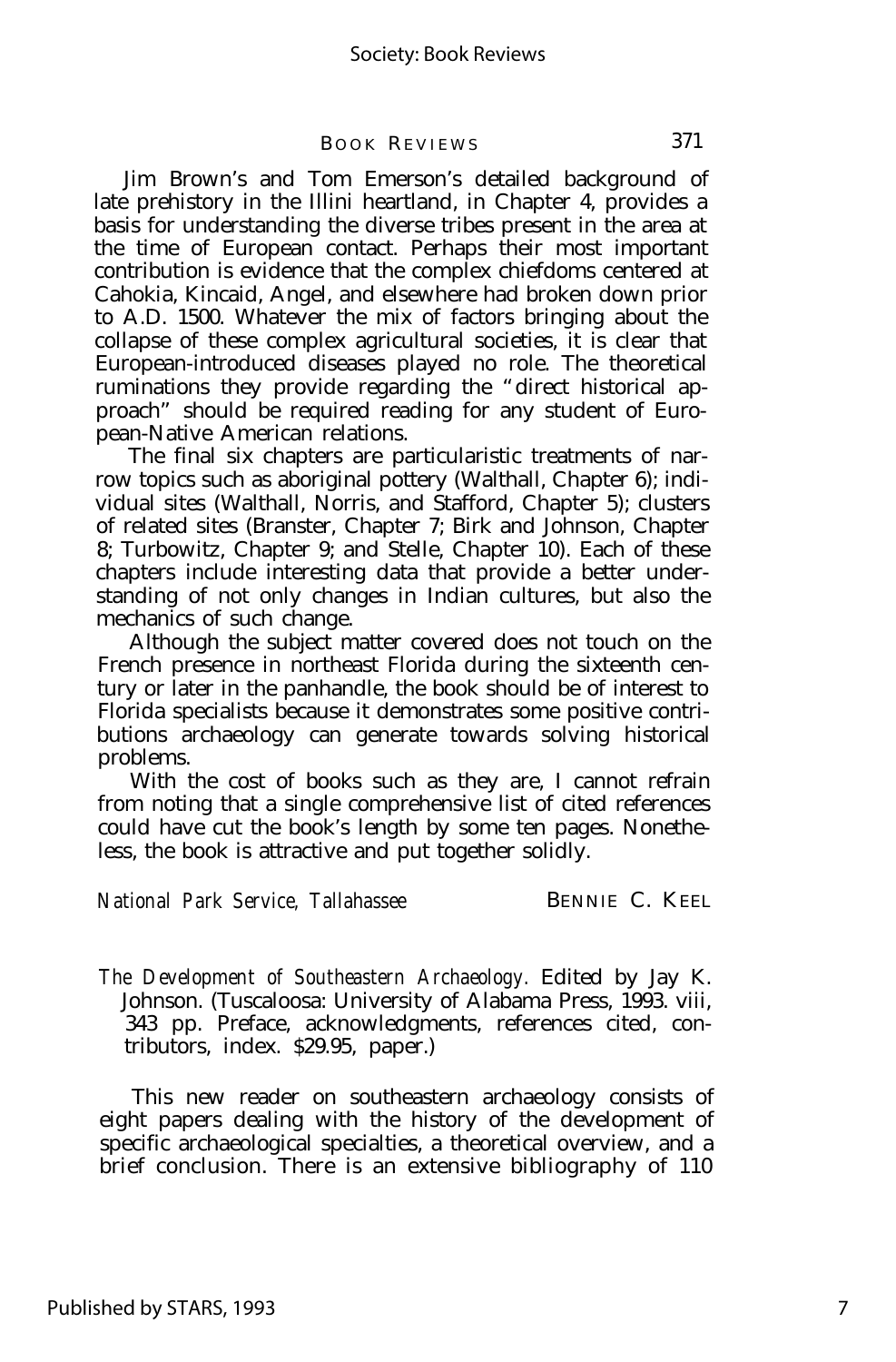pages. The specialties covered include ceramics, lithics, physical anthropology (the study of human remains), ethnohistory (the use of ethnographic and historic documents), zooarchaeology (the study of animal bones), paleoethnobotany (the study of plant remains), archaeometry (trace element analysis), and multispectral imagery (remote sensing). The stated purpose of the book is to describe the history and practice of the relatively recent marriage of physical sciences and archaeology. The book is written for archaeologists, primarily those who specialize in the prehistoric (pre-Columbian) period and who are well acquainted with past and current archaeological method and theory in the United States. In my opinion, the primary place for this book in archaeology programs is as a reader in senioror graduate-level seminars in southeastern archaeology. The extensive references will be very useful for background research. This book does not treat Florida history, but the ethnohistory paper by Galloway will be of interest to colonial historians.

The papers provide a concise synopsis of the specialties in archaeology listed above. The authors chronicle the development of each field and relate those developments to the changing theoretical approaches in American archaeology which have developed in the last century. There is much useful information which has been pulled together in this publication and is not available elsewhere. The publication will be used by researchers and serious students of southeastern archaeology.

In my opinion, the title of the publication is somewhat misleading, as it infers that it is a detailed history of archaeology in the Southeast. Although there is much about the historical development of archaeology in this region, it is biased towards seven specialties within the general field of archaeology. Although the extensive references are useful for research, devoting so much space to references is overdone. These two criticisms are relatively minor, and the volume should be required reading for students and professionals alike who practice academic and private archaeology in the southeastern United States.

*University of West Florida* JUDITH A. BENSE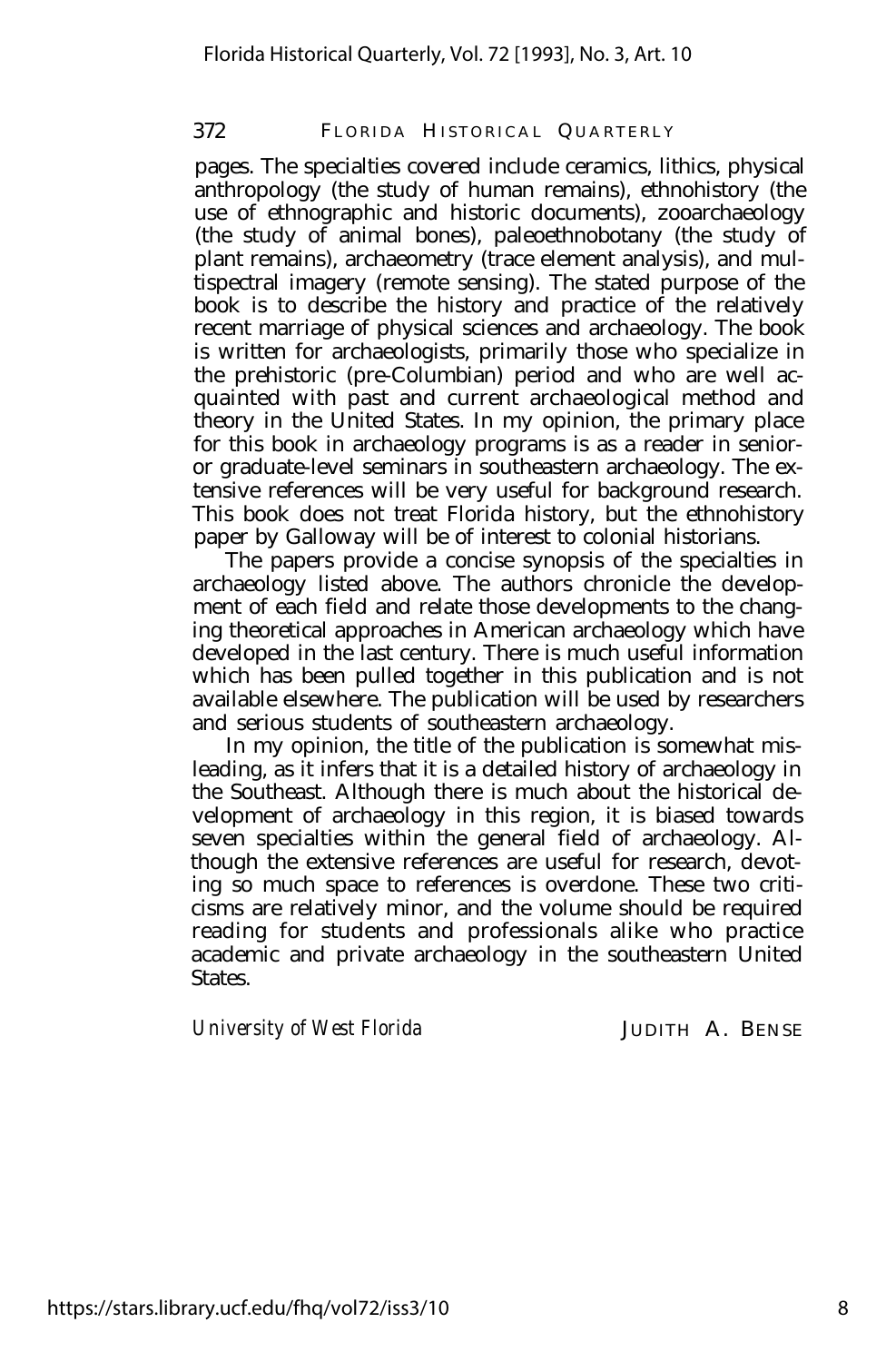*The Papers of Henry Clay: Supplement, 1793-1852.* Edited by Melba Porter Hay. (Lexington: University of Kentucky Press, 1992. xii, 388 pp. Preface, symbols and abbreviations, calendar of unpublished documents, essay and calendar of Clay artwork, bibliography, errata, index. \$50.00.)

Henry Clay ran for the White House in three different decades, losing each time. Arguably the most talented also-ran in American presidential history, the "Sage of Ashland" enjoyed a political and diplomatic career that began before the War of 1812 and ended as the sections drifted towards collision in the 1850s. During that time he achieved a well deserved reputation as a nationalist dedicated to the preservation of the Union at all costs.

This final supplemental collection of Clay's papers provides materials discovered too late to be included in the original tenvolume series. The work proves particularly valuable for the quarter century between the peace negotiations with Great Britain (1814) and the election of William Henry Harrison (1840).

The correspondence reveals both a public and private Clay. The public man bursts onto the national scene through his service as speaker of the House of Representatives and his diplomatic efforts to end the War of 1812. His ambition and ego surface along with his patriotism. Although scant information amplifies the Missouri Compromise, a marvelous exchange of letters regarding the divisive battle for the presidency in 1824 constitutes a high point of the book. Clay, confident in his own ultimate success, consistently refused to view Andrew Jackson as a serious candidate until late in the campaign. The contest resulted in the eventual triumph of John Quincy Adams and the devastating charge that a "corrupt bargain" had delivered the White House to Adams and the State Department to Clay.

We learn little of Clay's cabinet service except that the labors of state exhausted him. Instead, the correspondence focuses upon Clay's attempts to refute the "corrupt bargain" allegation and capture the National Republican (Whig) party nomination in 1832. Remaining public letters explain Clay's antipathy towards the Democrats, a party of "Goths and spoilers" (p. 278). He anguished over "Old Hickory's" executive usurpation of power, noting that "Jackson ruled by intimidation, and Van Buren by corruption" (p. 277). Clay opined that if the Whigs lost the great political opportunity presented them in 1840 the party would never gain the presidency in his lifetime. "Old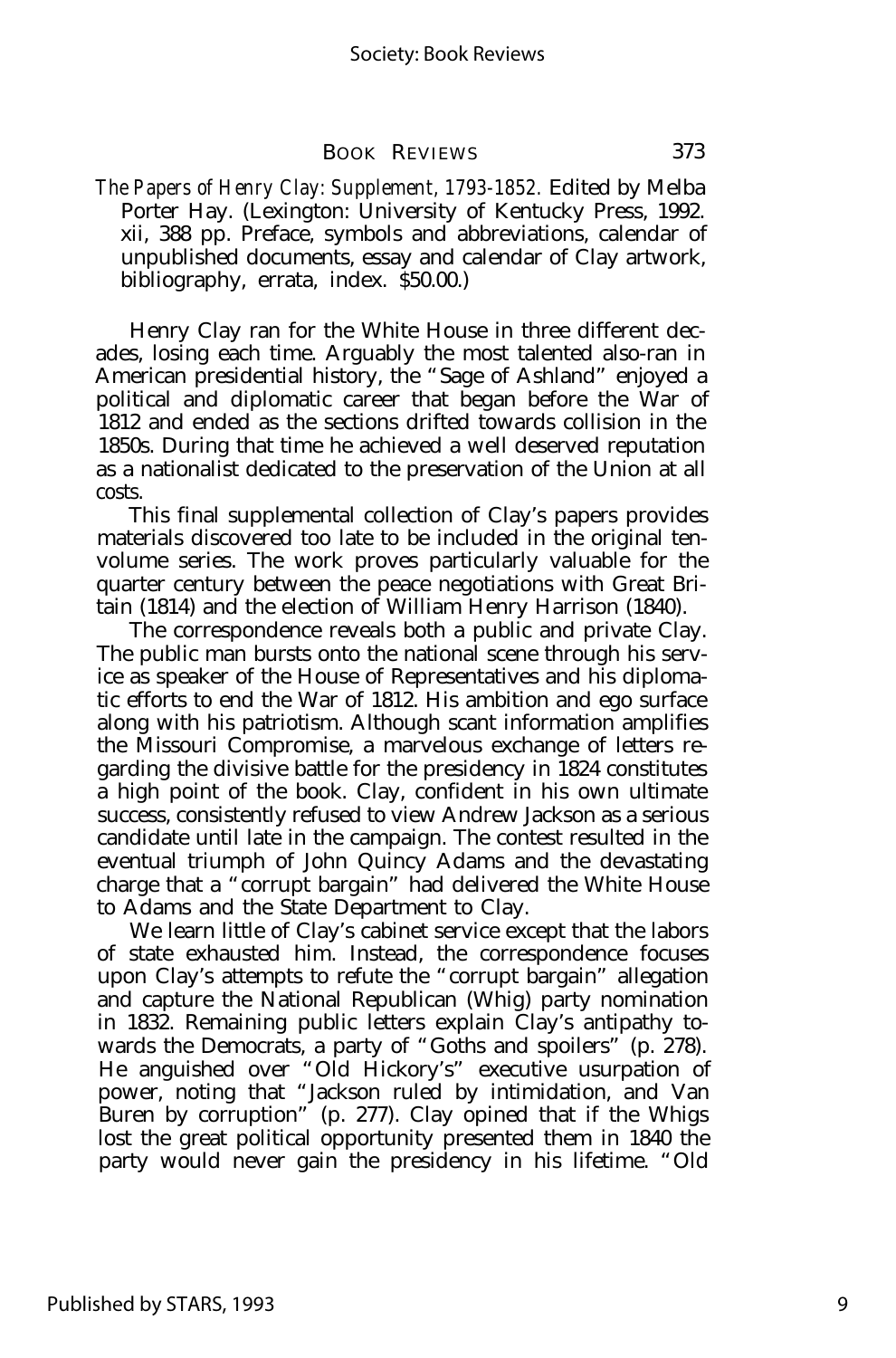Tip's" subsequent victory must have tasted bittersweet for the maligned and frustrated Kentuckian.

The letters also depict a private Clay— lawyer, farmer, and reformer. Retained by the Bank of the United States as legal counsel, Clay typically charged \$500 for an appearance before the Supreme Court. He concurrently maintained an active interest in the hemp industry and cattle breeding, acquiring an estate valued at over \$125,000. Clay actively perpetuated the ideas of the American Colonization Society— a movement to send free blacks "back to Africa." Although he regarded slavery as a "curse," Clay owned fifty slaves and considered abolitionists as "misguided." Unfortunately, we learn little about Clay's extensive family, his wife Lucretia and their eleven children, in this volume.

This carefully edited and informatively footnoted work provides a superb capstone to the Clay papers. The editors have added a bonus by including an exceptional bibliography and a fascinating listing of artwork depicting Clay. It is unfortunate that the price may keep the work off the shelves of many libraries.

*University of South Florida* JOHN M. BELOHLAVEK

*This Happy Land: The Jews of Colonial and Antebellum Charleston.* By James William Hagy. (Tuscaloosa: University of Alabama Press, 1993. xi, 450 pp. Introduction, illustrations, photographs, tables, afterword, appendix, glossary, bibliography, index. \$49.95.)

In the introduction to this impressive book, James Hagy writes, "I began this study out of a curiosity as to why Reform Judaism in America should originate in Charleston, a city more often known for its conservatism and its aristocratic values" (p. 2). He quickly realized that he could not explore the origins of the movement without examining the community as a whole. On route to understanding the creation of the Reformed Society of Israelites in 1824, Hagy draws upon a wide range of sources and significantly furthers the existing account of Charleston Jewry. In the end, however, the author's original question remains unsatisfactorily answered, overshadowed by a myriad of vignettes, tables, and biographical sketches.

Much of the story of Charleston's Jewish community parallels the experience of Jews in other American cities. For the most part, Spanish and Portuguese Jews comprised the earlier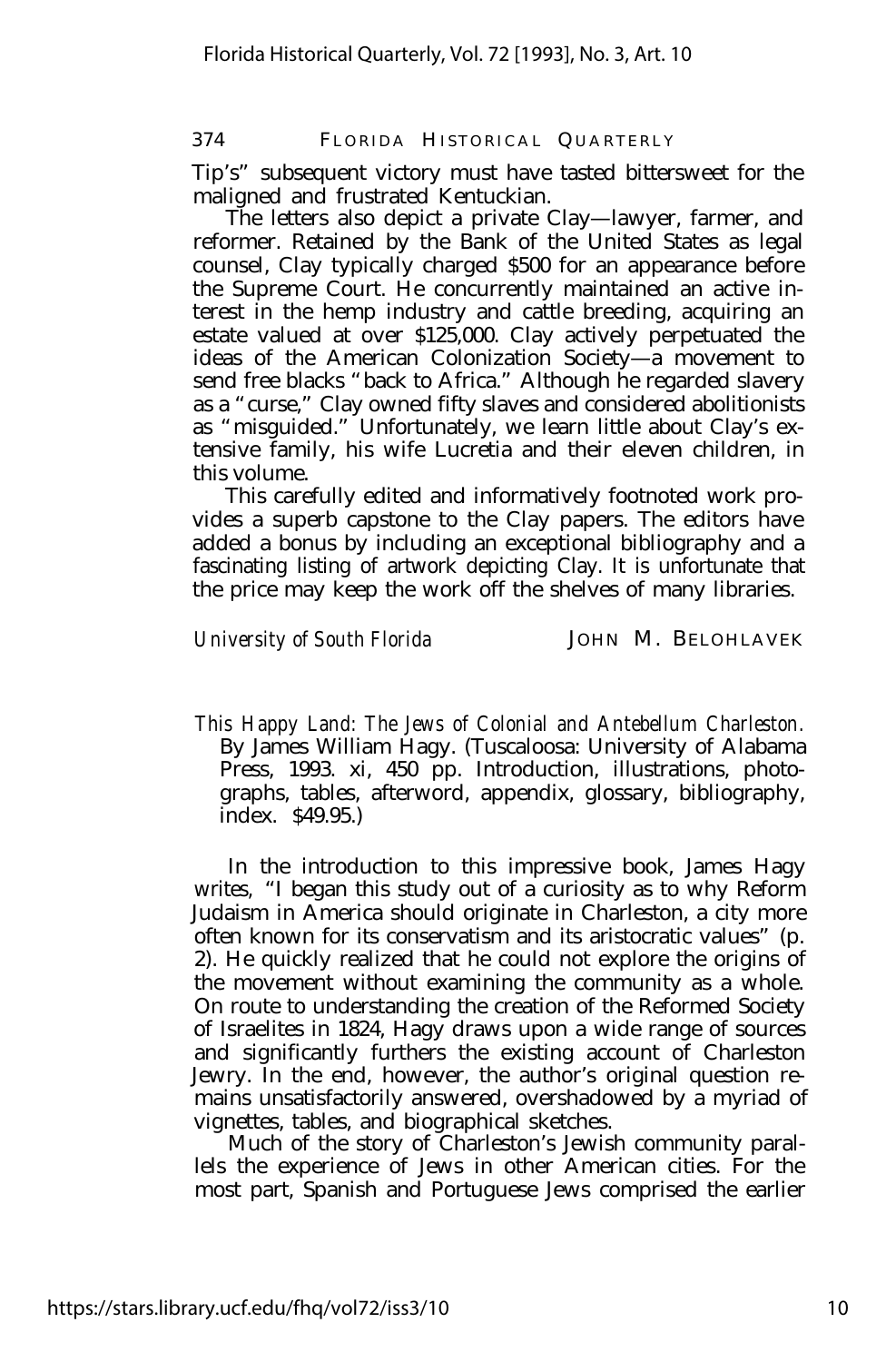settlers, only to be supplanted in the nineteenth century by their European brethren. Hagy finds that Charleston's Jewish residents enjoyed all the rights accorded whites, were relatively successful in business, and tended to be clannish. In the early stages of community development Jews established a synagogue, followed later by various benevolent societies. With growing ethnic diversity among the inhabitants came institutional factionalism. By 1854 Charleston was home to three synagogues— each offering a different religious service.

Professor Hagy devotes considerable attention to family life and economic pursuits. He illustrates the intertwining of religion and family in marriage and naming patterns, child rearing, education, and death. His chapter "Women and Work" complements this story. Jewish and antebellum southern traditions regarding women had much in common. Women had distinct roles apart from men, yet reality often differed from the ideal. Hagy notes the important part wives played in the business affairs of their husbands. Some readers may be surprised to learn that although 50 percent of the city's Jewish businessmen were shopkeepers, few began as peddlers. Dr. Hagy might have explored where these business men raised the capital necessary to acquire a store. Use of the R. G. Dun & Company credit reports and city board of trade records would have provided insight into Jewish economic life, at least for the antebellum period.

In successive chapters— "Living in Charleston" and "The Birth of Reform Judaism"— Hagy considers the connection between southern culture and Jewish religious reform. He begins with a forceful argument that Jews adopted the attitudes of slaveholding society— evidenced by slave ownership, exclusion of blacks from synagogue membership, duelling, and participation in the Nullification Crisis. In accounting for reform, however, he does not effectively extend the discussion of Jewish life in southern society. He overemphasized the impact of Jewish intellectuals in Europe who called for religious reform and neglects the importance of cultural conditions in the South that prompted Charleston's Jews first to adopt and then adapt these Eurpoean ideas. It is no coincidence that half the reformers were born and raised in the South.

At the heart of Hagy's search for the origins of Reform Judaism in America is the issue of southern Jewish distinctiveness. In inquiring "Why Charleston?" he must decide whether coincidence or an aspect of Charlestonian society prompted its Jews to alter radically their religious practices. Had Dr. Hagy asked tougher questions of his primary sources and made better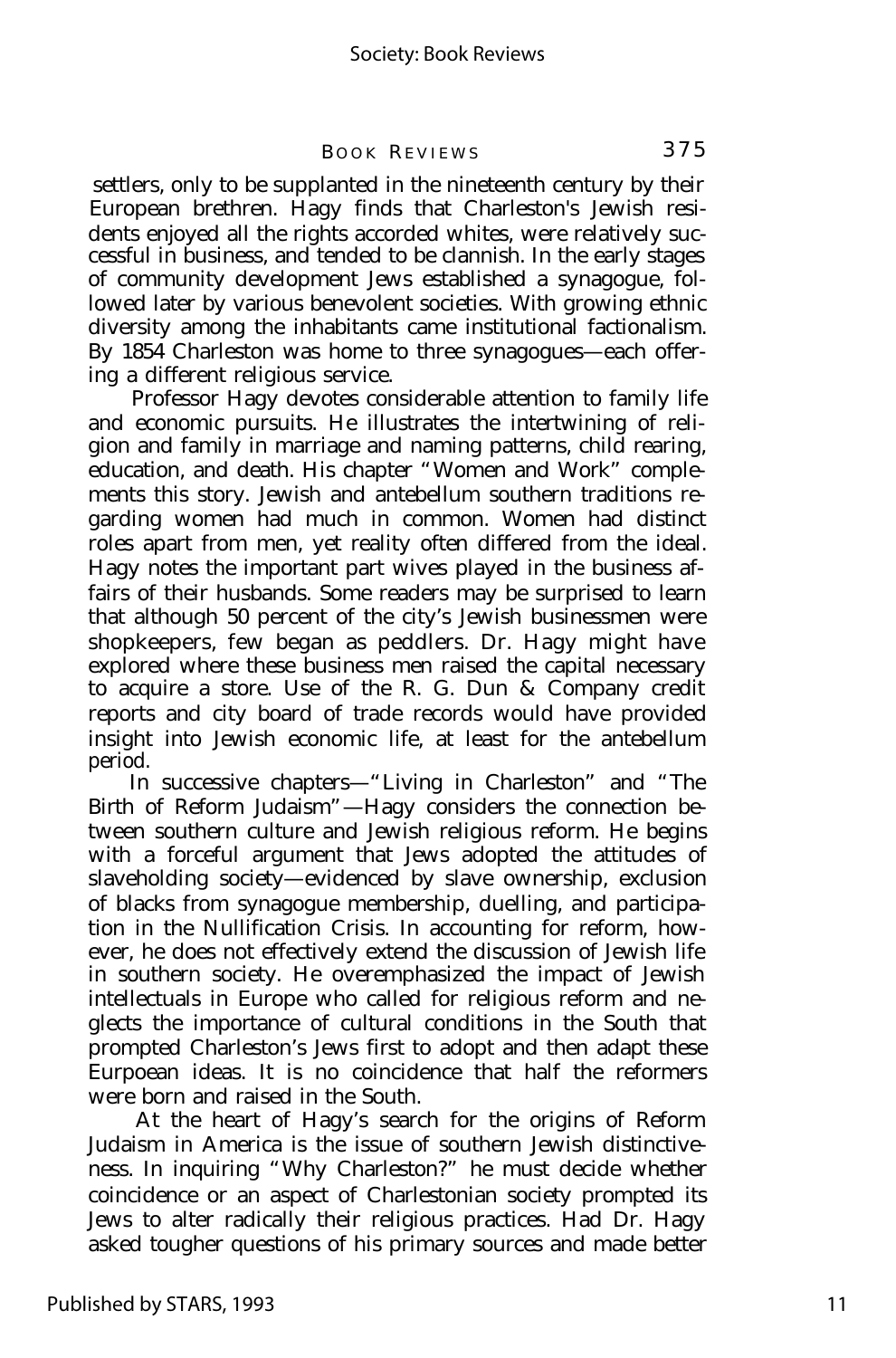use of the secondary literature in Jewish and southern history his fine community study would have had far greater historiographic significance.

*University of Florida* MARK I. GREENBERG

*This Terrible Sound: The Battle of Chickamauga.* By Peter Cozzens. (Urbana: University of Illinois Press, 1992. xii, 675 pp. List of maps, list of illustrations, acknowledgments, appendix, notes, bibliography, index. \$39.95.)

This volume is the second in a series of studies by Peter Cozzens of battles in the western theater of the Civil War between the major armies of the North and South. The first book in the series detailed the battle of Stones River *(No Better Place to Die,* 1990), the clash between the forces of Confederate General Braxton Bragg and Union General William Rosecrans which ended Bragg's attempt to drive the Federals from Tennessee.

*This Terrible Sound* picks up with the renewal of the Bragg-Rosecrans duel after a hiatus of several months. The author details Rosecran's strategy in successfully manuevering Bragg completely out of Tennessee into northwest Georgia. In the process, Bragg evacuated the important Confederate city of Chattanooga. But just south of Chattanooga Bragg turned and attacked Rosecrans who had dangerously divided his army in an effort to block the Confederate line of retreat.

The result was the bloody two-day battle of Chickamauga during which both armies suffered exceptionally high casualties. Bragg attempted to turn Rosecran's left (the Union army was in a rough north-south line facing east) in order to push the Union army away from Chattanooga. As the battle developed, however, the Confederates broke the Federal right, defeating Rosecrans soundly, but forcing his army back into Chattanooga. Bragg's victory proved to be hollow when the Federal army later defeated the Confederates in battles around Chattanooga and set up William T. Sherman's decisive Georgia campaign of 1864.

Cozzens's strategy in relating the story of Chickamauga is to focus on commanders and brigades. He relates the problems of fueding within the high command of the Confederate Army of Tennessee, although he does not really explain the roots of the problems which extended back prior to the battle at Stones River. Cozzens is also a bit extreme in his negative view of Bragg.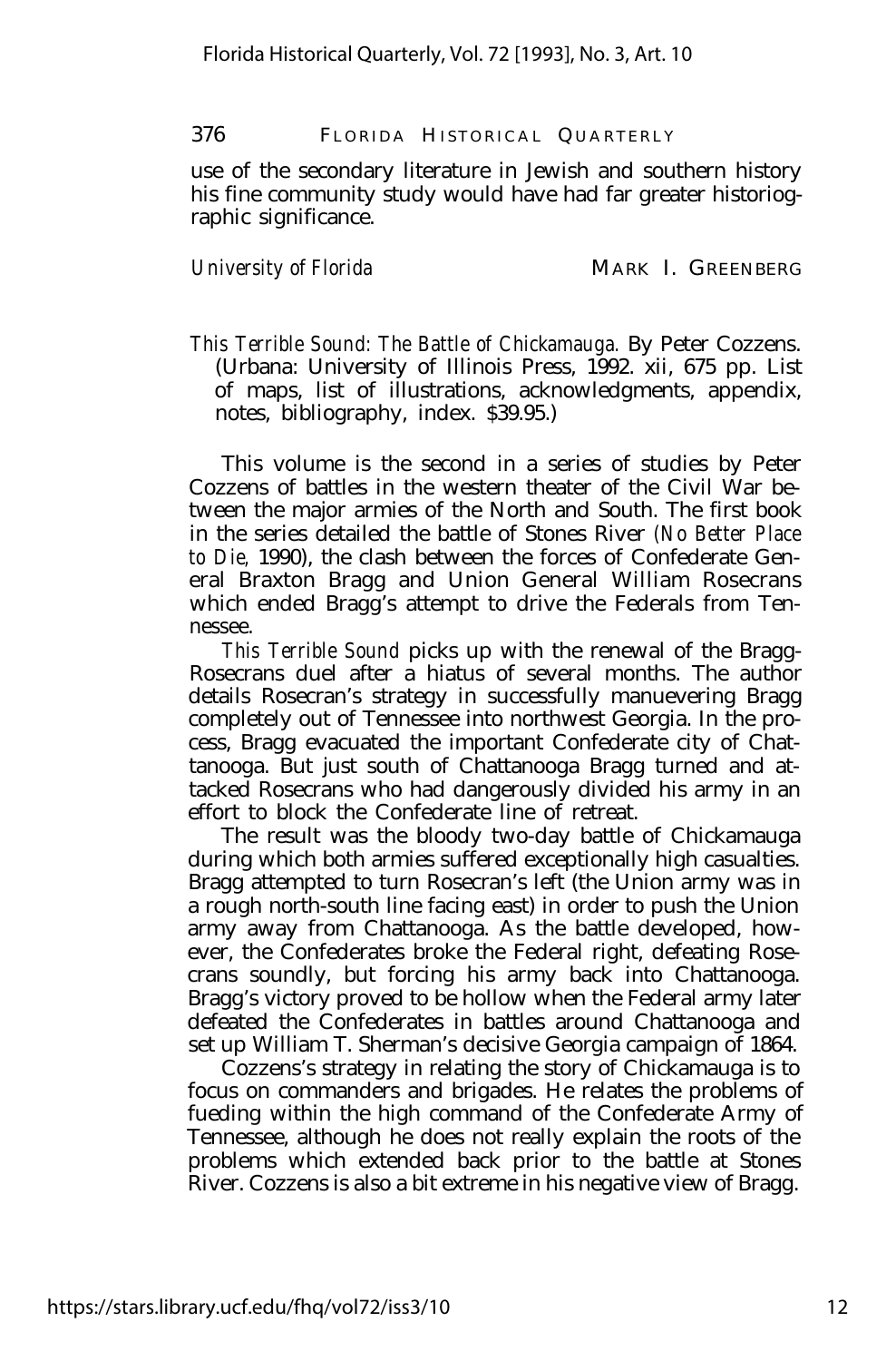Certainly Bragg is vulnerable to criticism for his conduct in this and other campaigns. In relating the famous story of Bragg lieutenant General Leonidas Polk, for example, Cozzens concludes that the story of Polk sitting on the front porch of a house reading a newspaper when he should have been moving his men into battle was the fabrication of Bragg staff officer Major Pollock Lee. Lee's motive was supposedly to help Bragg have a scapegoat, namely Polk, for the delayed attack. It may be so, but there is no proof for Cozzens's assertion either in footnotes or in the text.

Florida readers will be interested in reading of the exploits of several Florida regiments as the battle developed. Cozzens's decision to concentrate on regiments places the reader in the midst of the fighting, giving a soldier's-eyeview of battle. The result is a reminder that large-scale battles are won and lost at the regimental level, especially when there is as much confusion as there was on both sides at Chickamauga. The problem in reading this kind of detailed history is that the big picture is often obscured. Cozzens seemed determined to include every anecdote as well as every biographical detail of commanders down to the colonel level.

This abundance of information bogs down the narrative to the point that the reader often wonders in vain what is going on in the overall context of the battle. Sacrificing interpretation and relevance in favor of detail seems to be symptomatic of many recent studies of Civil War battles. One only hopes that future studies of this genre reverse the trend.

Despite its shortcomings, *This Terrible Sound* is the best book currently available on Chickamauga. Cozzens's research is thorough, and his writing style entertaining. Before tackling this complicated volume, however, readers might be well advised to read first the old standard, less obtuse work on the battle, Glenn Tucker's *Chickamauga: Bloody Battle in the West.*

*Mississippi State University* MICHAEL B. BALLARD

*The Papers of Andrew Johnson, Volume 10, February-July 1866.* Edited by Paul H. Bergeron. (Knoxville: University of Tennessee Press, 1992. xxxii, 798 pp. Introduction, acknowledgments, editorial method, symbols and abbreviations, short titles, chronology, illustrations, appendices, index. \$49.50.)

"The Constitution of the United States and the principles of free Government are deeply rooted in the American heart,"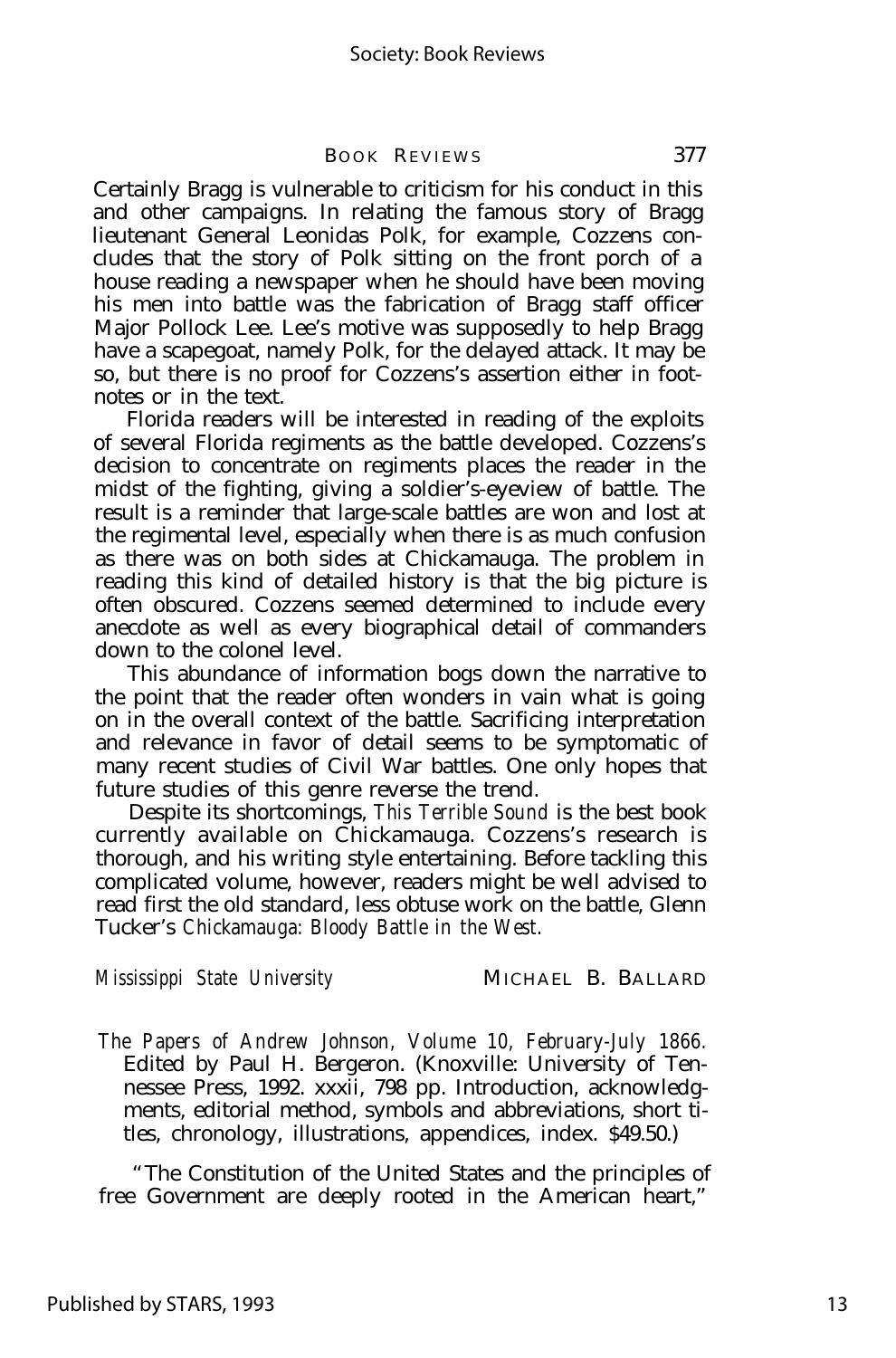President Andrew Johnson told the supportive crowd that had gathered outside the White House on Washington's birthday, 1866. Certainly the Constitution was close to his own heart, he indicated, but it got little respect from his congressional opponents, the Radical Republicans. The American people would be on his side, he added, when they came "to understand who was for them and who was against them" (p. 155).

Two months later, on April 19, the president assured a group of black people who were celebrating the fourth anniversary of emancipation in the District of Columbia, "I repeat, my colored friends, here to-day, the time will come, and that not far distant, when it will be proved who is practically [i.e., in actual practice] your best friend" (p. 432). And he meant, of course, himself.

Johnson's constitutional principles (not to mention his racist feelings) caused him to veto the legislation that the Radicals passed to give a modicum of protection. to the recent slaves— the Civil Rights Bill and the Freedmen's Bureau bills. In vetoing the latter, he said the bureau could be justified only as a war measure. Now that the war was over, the courts, both state and federal, were in "full, complete, and successful operation," and the "protection granted to the white citizens" was "already conferred by law upon the freedman" (p. 698). Such was hardly the case, as Johnson should have known from evidence being submitted to him, including Ulysses S. Grant's report that in Alabama there had been several times as many "outrages committed by Whites against Blacks" as vice versa (p. 254).

By his vetoes, Johnson proved himself to be something less than the blacks' best friend. At the same time, he failed to convince a majority of northern voters that he, rather than the Radical Republicans, was on their side. The fiasco of his presidency was not yet apparent, but the ground was being laid for it during the half year from February to July 1866, a time which, together with the preceding three months, constituted "perhaps the most crucial period in the administration of Andrew Johnson," as Hans Trefousse has written (p. xviii).

This is the central theme of the tenth volume of the Johnson papers. An unusually large number of documents were available for the period, so the editor faced a difficult problem of selection. He has chosen well. Many of the items are familiar enough but are here brought together accurately and conveniently for the first time. Many others have never before appeared in print. The editing, as in previous volumes, is impeccable.

*University of North Carolina* RICHARD N. CURRENT, emeritus *at Greensboro*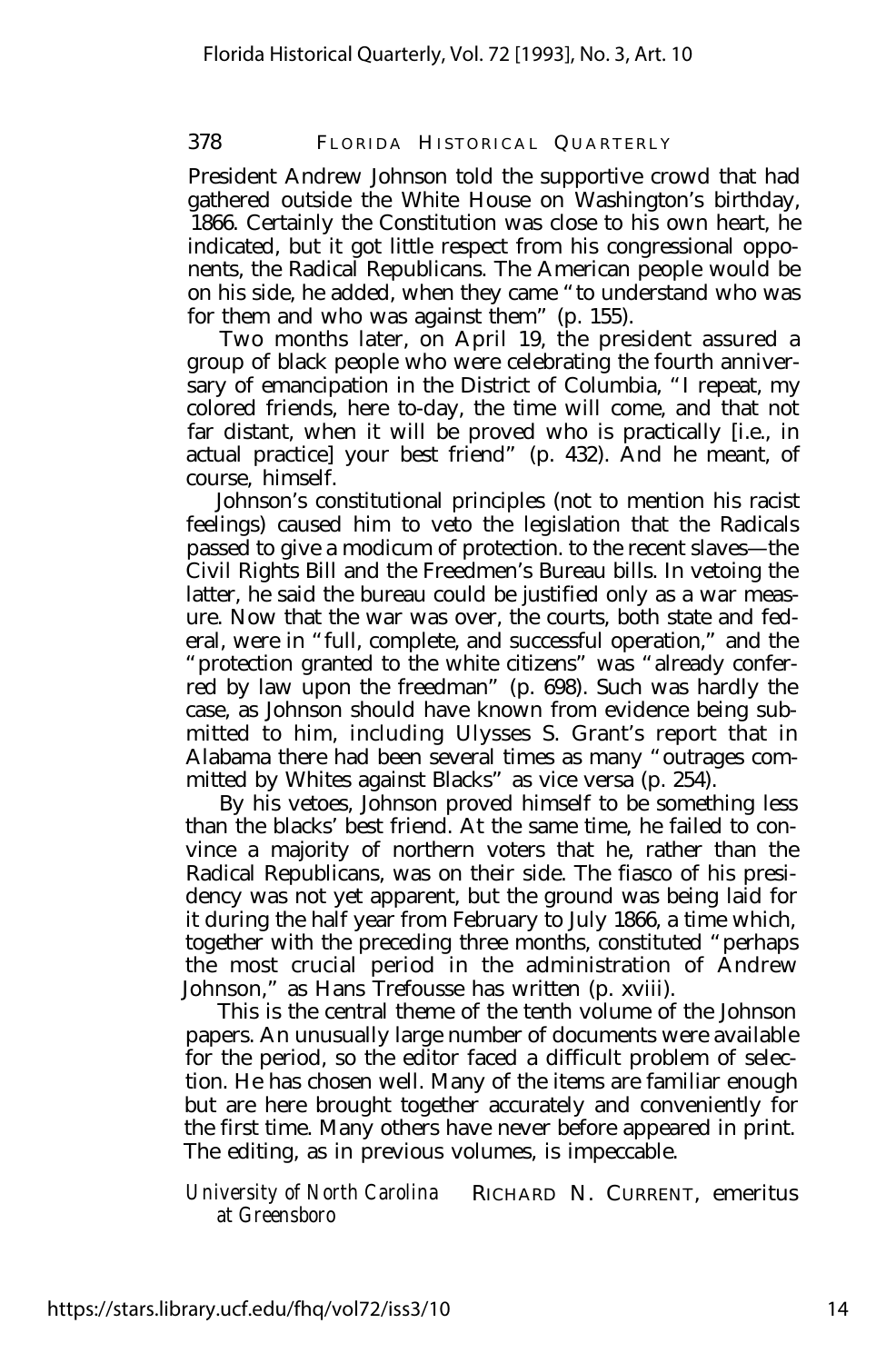*The Promise of the New South: Life After Reconstruction.* By Edward L. Ayers. (New York: Oxford University Press, 1992. xii, 572 pp. Preface, illustrations, photographs, epilogue, acknowledgments, appendix, abbreviations used in notes, notes, index. \$30.00.)

*The Promise of the New South* successfully blends historical synthesis and original research to portray a South from 1880 to 1906 that is both newer and more diverse than the one that we have known. Its author, Edward L. Ayers, represents a rare combination: a historian who writes eloquently and quantifies convincingly. His work is the most important overview of the New South since C. Vann Woodward's *Origins of the New South.*

After Reconstruction the South faced the task of rebuilding its society, politics, and economy. The question of how much the South that arose differed from the South that fell has occupied historians since. Woodward, the most convincing voice in the debate, favored change over continuity, arguing that segregation and poverty were not slavery's inevitable legacy and that southern political leaders retained their power through antidemocratic means.

Ayers strains to hear the rank and file, those Southerners not represented in Woodward's work. He listens well. In the book's first eight chapters, African-American sharecroppers, white schoolgirls, traveling salesmen, and hard-drinking timber workers speak in clear, personal voices. They sound surprisingly modern, focused as they are on the main chance to earn more money, to paint the town red, or to sing the blues. Ayers is at his best when he recreates the material culture of their world, mixing New South boosters' booming predictions of technological and economic progress with the bubbling excitement of Southerners seeing indoor bathtubs for the first time, or of all of Marion, Alabama's, telephone subscribers listening to a string band coming over the wire from the drugstore and into their homes.

Ayers steps back from his subjects in the second half of *The Promise of the New South* and begins to write about them in his own voice. The line of historical argument becomes much stronger. His encyclopedic grasp of the literature in southern history enables him to fashion other historians' interpretations into a clear and compelling storyline, while identifying lacunae which he fills with primary research. Two examples demonstrate the importance of his approach and his skill in its execution. Ayers assembles new data to explain which African Americans were lynched, by whom, and why: "The counties most likely to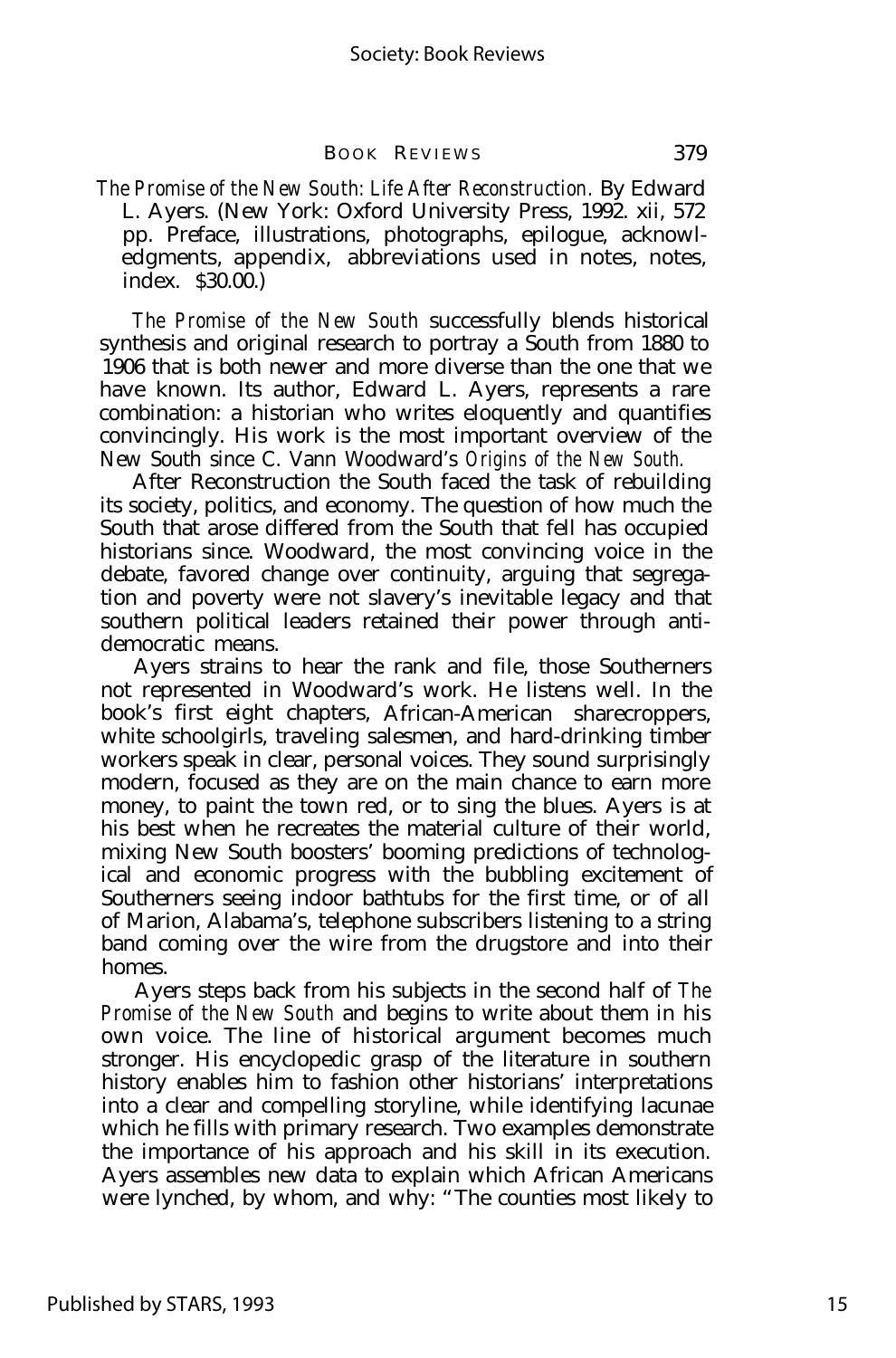witness lynchings had scattered farms where many black newcomers and strangers lived and worked" (p. 156). Likewise, historians have long speculated about the ideology that prompted struggling Farmers' Alliance members to abandon the party of their fathers for the Populists. Ayers shows that Populists were most likely to be cotton farmers living in an area already touched by railroads and commercial activity but without mills or large towns, where an unresponsive Democratic party offered the only political alternative (p. 281).

Ayers includes chapters on spirituality, music, and literature. His focus on the biracial holiness movement captures the excitement that black and white Southerners felt as they invented a form of religious expression to fit their experiences and emotional needs. Offering histories of jazz, blues, and white country music, Ayers debunks the mythology that attributes their uniqueness to the preservation of centuries-old traditions in isolation. Rather, he argues, they grew more distinctive as time passed, or, as he puts it, "Southern culture was invented, not inherited" (p. 373). The chapter on southern literature reminds readers of Southerners' dominance of the bestseller lists at the turn of the century, directly linking that heritage to the later flowering of southern letters.

While Woodward's *Origins of the New South* ends in 1913, Ayers chooses the Atlanta race riot of 1906 as a symbolic stopping point. In many ways this is a sound decision. It captures the high point of African-American despair and demarcates the divide between the racially contested and the segregated South. But much that was really new about the New South came between 1906 and 1920, for two reasons. First, southern women, black and white, assumed new places in the public sphere and crafted new political agendas in those years. Second, southern white labor began to articulate a class-conscious critique of a society that shaped the deployment of power in both economic and political circles during the remainder of the twentieth century. But, after more than 500 pages, it is a testimony to Ayers's thoughtful research and lively prose that one wishes for a longer book. *The Promise of the New South* offers an exemplary synthesis of historical writing on the New South, adds critical, original scholarship, and redefines in human terms the many "minds of the South."

*Queens College, Charlotte, NC* GLENDA E. GILMORE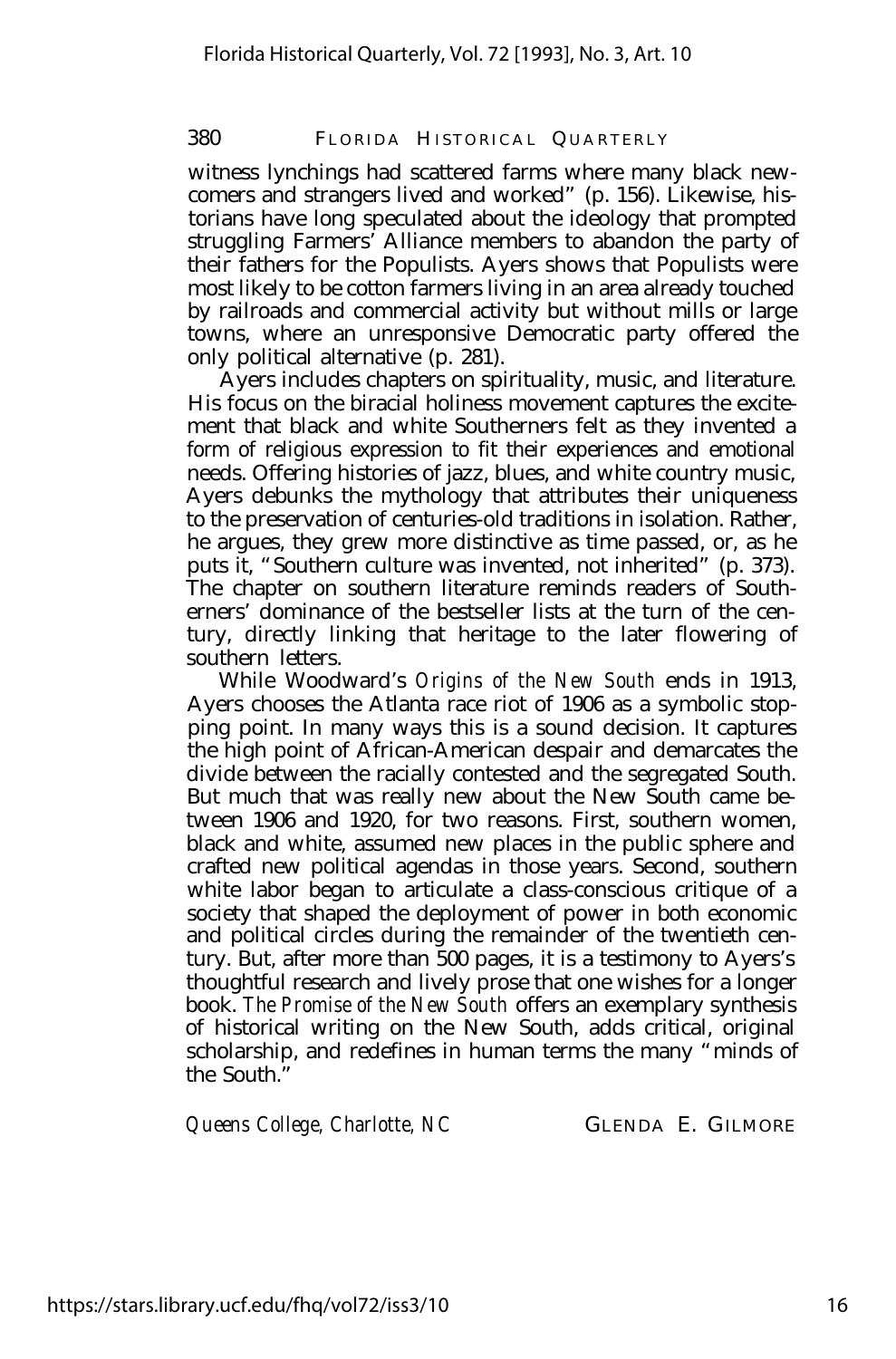*The Paradox of Southern Progressivism: 1880* - *1930.* By William A. Link. (Chapel Hill: University of North Carolina Press, 1993. xviii, 440 pp. Preface, abbreviations, epilogue, notes, bibliography, index. \$45.00.)

William A. Link, professor of history at the University of North Carolina at Greensboro, examines the impact on the South of crusades for prohibition, antiprostitution, antihookworm, child labor regulation, public school improvement, woman suffrage, and interracialism during "the first truly national reform movement in American history" (p. 322). In a narrative replete with quotations from primary sources, he shows how southern reformers were linked to such organizations as the Anti-Saloon League and the National American Woman's Suffrage Association and to northern philanthropists. Among the reformers highlighted are Alexander Jeffrey McKelway, Presbyterian editor, prohibitionist, advocate of child labor regulations, and white supremacist, and Benjamin Earle Washburn, who directed county health in North Carolina with financial support from the Rockefeller Foundation's International Health Board (IHB). But rural Southerners, who were generally poor and rooted in "a political culture that stressed individualism and reinforced localism" (p. 322), had little rapport with the reformers and resented bureaucratic intervention into their lives and communities.

To treat the infected and to awaken public opinion to better hygiene, the Rockefeller Sanitary Commission for the Eradication of Hookworm Disease had collaborated with state health officials. Later, the IHB strengthened state health regulations by threatening to cut off funds to states that did not adopt its standards. As a result of IHB's experiments in intensive rural health demonstrations, "the South emerged as the first region in the United States to develop a permanent, bureaucratic system of rural public health" (p. 222). But blacks began to benefit only in the mid 1920s when the Julius Rosenwald Fund agreed to pay a quarter of the costs of black public health nurses in rural areas.

To centralize and systematize southern schools, the General Education Board paid the salaries of agents attached to state departments of education. These agents promoted community financing of high schools or supervised rural schools for blacks and whites. Although Link notes that "women played a central role in the extension of state authority" (p. 234), he omits progressive educator Celeste Parrish, who was appointed, in 1911,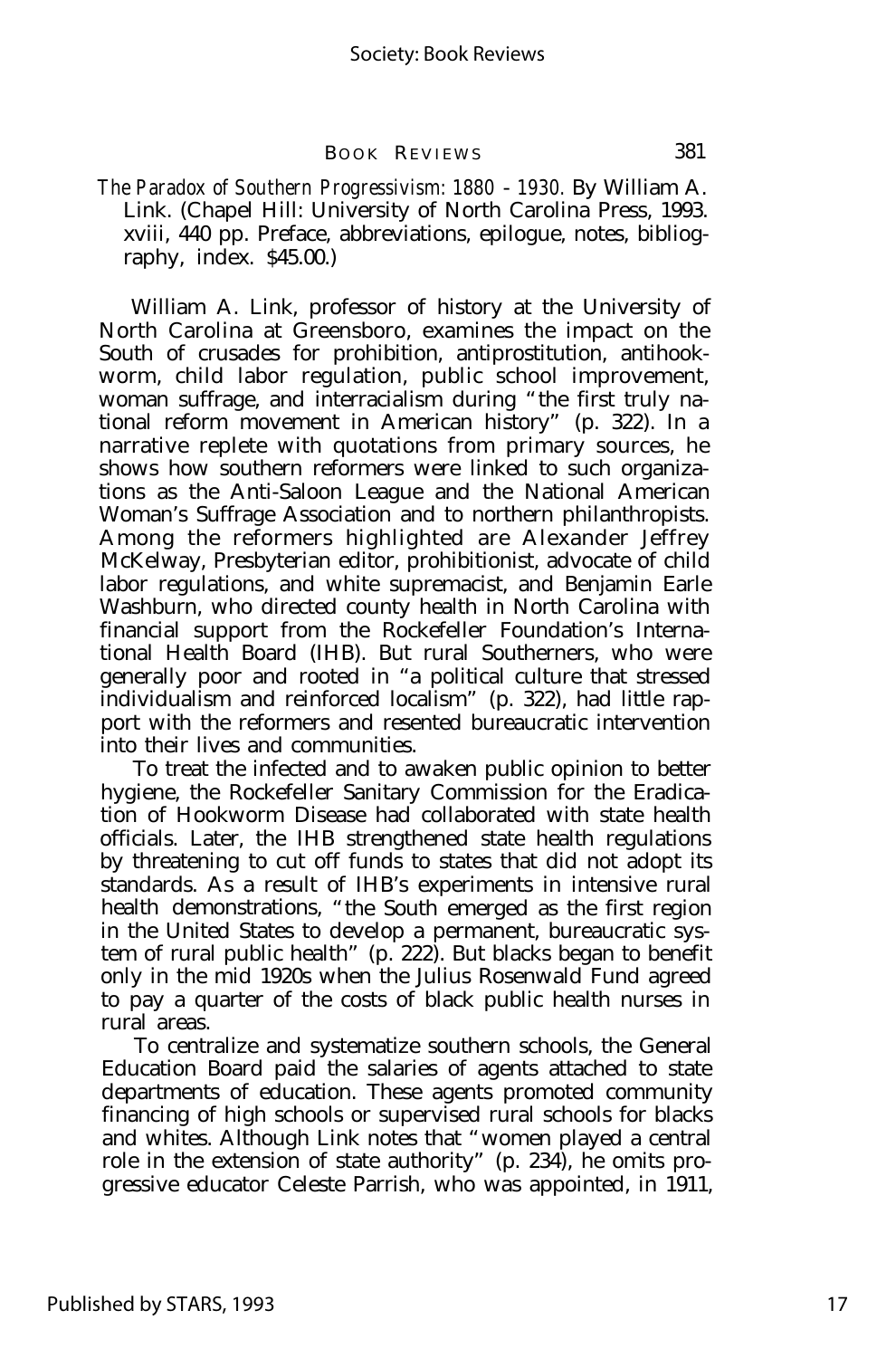state supervisor of rural schools in the North Georgia District. In 1914 the Atlanta School Board appointed her to survey and recommend curricular and pedagogical reforms for the city's white public schools. By the 1920s educational bureaucrats had persuaded southern states to enact compulsory attendance laws, to consolidate schools, and to provide bus transportation for pupils.

The construction and improvement of black schools also promoted better race relations. After World War I North Carolina launched "the most ambitious program of black secondary education in the South" (p. 245). The racial crisis also prompted the formation, in 1920, of the Commission on Interracial Cooperation, which sought regular interracial contacts while maintaining white control.

Underscoring the centrality of familial ties, Link discusses the child labor and woman suffrage crusades in the chapter entitled "Family." While parents opposed compulsory school laws because they needed their children's labor or income, communities resented the consolidation of school districts and higher taxes. Although woman suffrage had such articulate advocates as Virginia novelist Mary Johnston, who predicted in 1910 that the twentieth century would be the "Woman's Century," southern suffragism was defeated because many rural women opposed it. In addition, opponents raised fears about increasing federal control of local matters and the possibility that white supremacy would be diluted if black women voted.

Link has ably shown the "paradox" of the southern reform crusades from 1880 to 1930. "Perceived as interlopers and outsiders, who deserved resistance rather than cooperation" (p. 321), reformers found that even with philanthropic support and a growing bureaucracy, they could not successfully ameliorate the many health, educational, and labor problems in a region strongly defined by individualism and localism. Ultimately, the South would be transformed by federal power and money during the New Deal and the Great Society.

*University of South Carolina* MARCIA G. SYNNOTT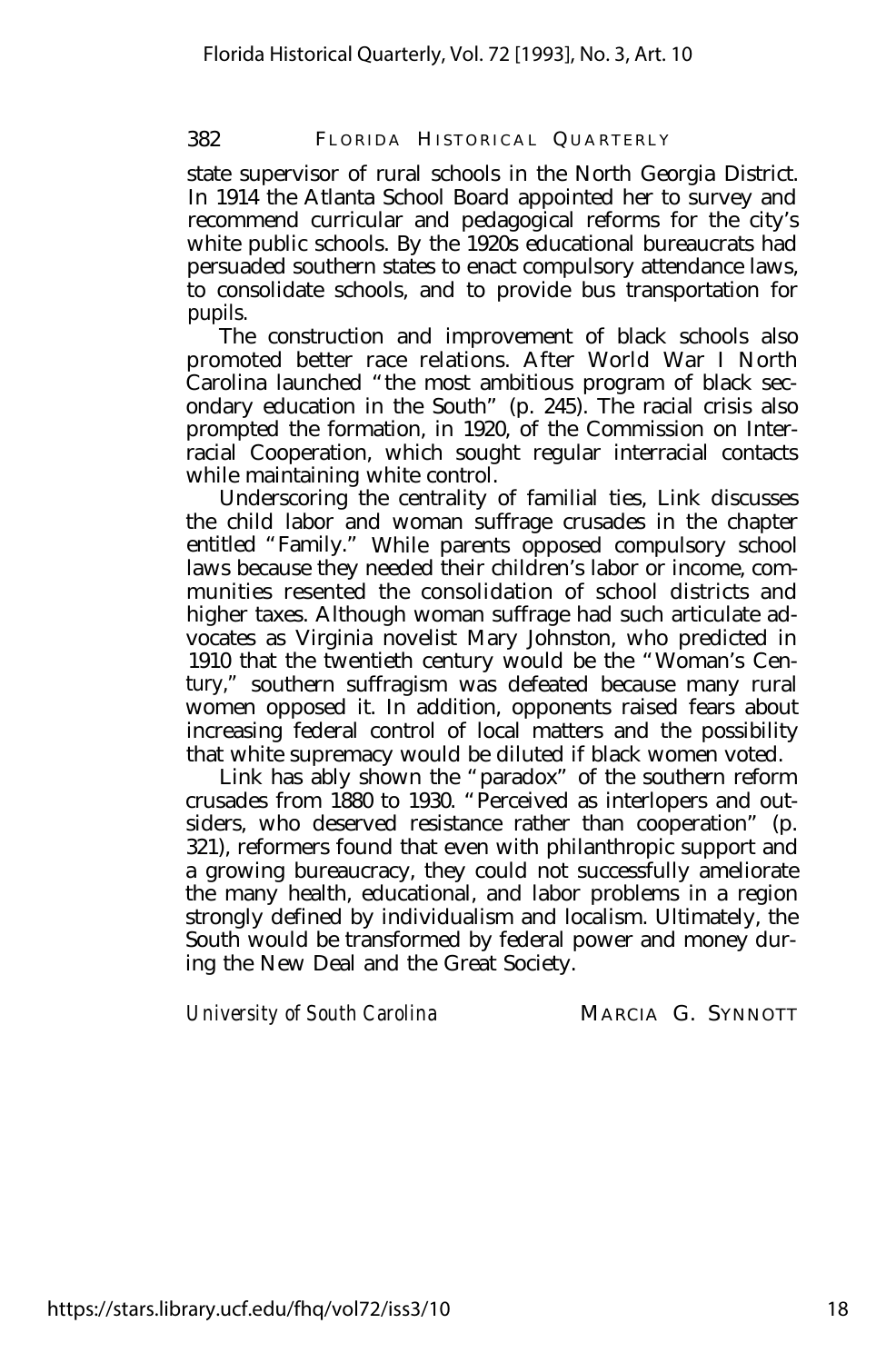*The Social Gospel in Black and White: American Racial Reform, 1885- 1912.* By Ralph E. Luker. (Chapel Hill: University of North Carolina Press, 1991. xiv, 445 pp. Preface, introduction, illustrations, photographs, conclusion, notes, bibliographical essay, index. \$39.95.)

The last years of the nineteenth century brought much optimism about the consummation of the Kingdom of God throughout the United States of America. At least for leaders of the Protestant establishment, the energy of the social gospel meant concrete action and tangible change in day-to-day life. Ironically, the same period that promised and, in many cases, enacted progressive legislation saw a deterioration of race relations. Jim Crow laws first appeared, and the lists of American citizens subjected to the vigilante justice of lynch mobs became disproportionately ladened with black men. Yet Ralph Luker points out that the irony therein is, in some respects, an illusion. While there was little in the way of improved race relations, the subject of racial injustice occupied much attention by leaders of the social gospel in both the black and white communities.

Luker acknowledges that although social gospel leaders charted a radical vision demanding the recognition of the full humanity and equality of African Americans, they employed "methods and priorites [that] were conservative" (p. 29). Early efforts by Protestant churchmen were conducted through home missions agencies and centered around colonization efforts. Optimistically, leaders theorized that black Americans would not only develop in an atmosphere of peace and prosperity in their native African land but also that "a well-educated few missionaries" would provide a ready source for missions on a continent ripe for Christian civilization (p. 56). By the 1890s this vision was replaced by a focus on the education and acculturation of blacks and, more than any other single effort, a drive to end lynching.

Still, division plagued the movement. After the Civil War the nation had chosen to enfranchise black males as an integral part of the education and acculturation process; by the latter years of the century, however, the wisdom of the Fifteenth Amendment was called into question. Some who had stood at the forefront of abolitionism came to believe that education and acculturation must come first. Though they reflected the growing racism of the late nineteenth century, Luker notes that most social gospelers were at least consistent in their ideology, condemning "racist" efforts that disfranchised uneducated blacks but allowed illiter-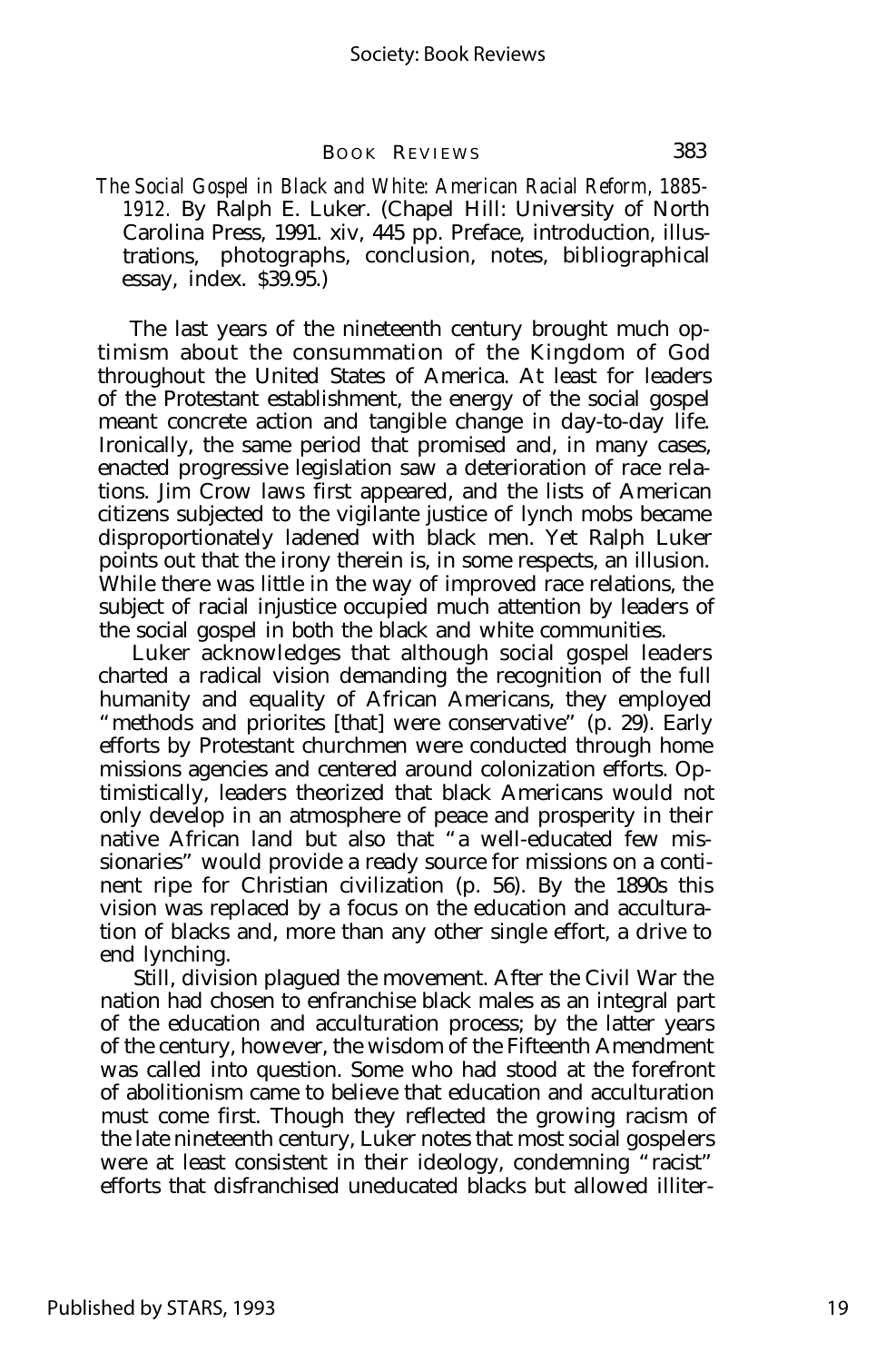ate whites to continue voting. Luker also charts the series of forums and organizations that arose to combat the heightened racism of the late nineteenth century, explaining how each failed to survive divisions within the white and black components of the movement. All the while, segregation moved towards entrenchment, increased numbers of black voters were disfranchised, and lynchings increased. After 1904, however, Luker sees the beginning of a slow but sustained drive toward improved race relations. Although racial harmony and civil rights were not shining marks of social gospel success, the continued struggle for equal rights was ultimately related to the issues and positions that Protestant leaders championed and refused to let die. Their debate and the theology that resulted laid the groundwork for the civil rights struggle of the twentieth century.

Luker's research helps us understand the many dimensions of the social gospel. Although the movement was influenced by larger trends in American society, race was never ignored by social gospel leaders. While a wide variety of racial ideologies found expression in their ranks, social gospelers demonstrated genuine concern for blacks and upheld their integrity as full and equal members of the Kingdom of God. *The Social Gospel in Black and White* illuminates a much-misunderstood period of the American past and a little-known phase of the nation's religious history. Particularly helpful are Luker's notes and a lengthy bibliographical essay. Photographs of key individuals add a nice touch to this important contribution to the scholarship of the social gospel.

#### *Appalachian State University* JAMES R. GOFF, JR.

*The Mind of the South: Fifty Years Later.* Edited by Charles W. Eagles. (Jackson: University of Mississippi Press, 1992. xii, 204 pp. Acknowledgments, introduction, notes, bibliography, contributors, index. \$38.00.)

In honor of the fiftieth anniversary of the 1941 publication of W. J. Cash's *The Mind of the South,* the University of Mississippi's Porter L. Fortune Symposium on Southern History gathered scholars to re-examine the impact, status, and legacies of this classic work. From the three-day event, editor Charles W. Eagles has presented six papers and five commentaries that, collectively, praise and damn Cash's contributions to southern history, sociology, and literature. *Quarterly* readers particularly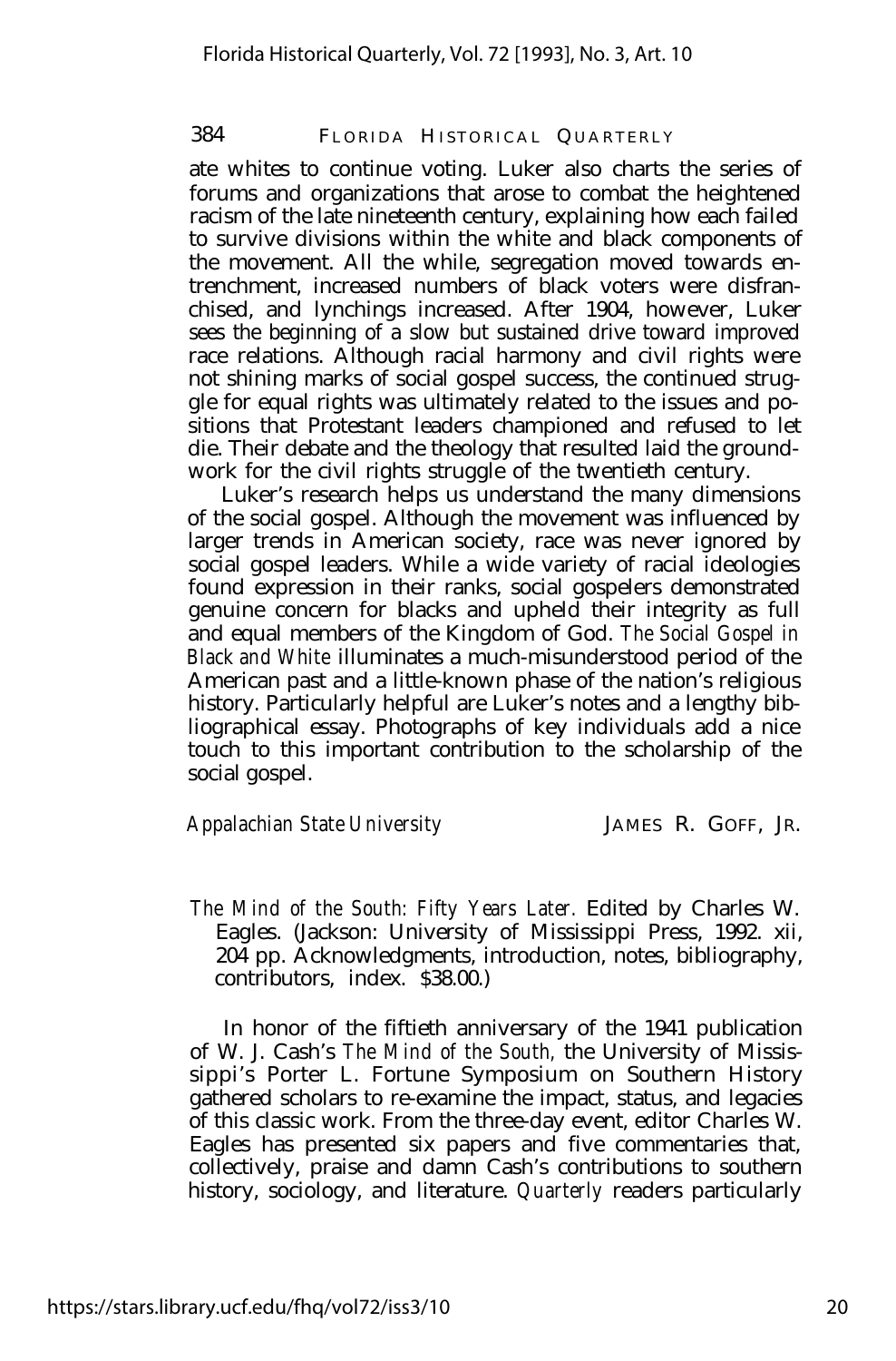will note the participation of Anne Goodwyn Jones and Bertram Wyatt-Brown, both of the University of Florida. Papers were read by Jones, Bruce Clayton, Orville Vernon Burton, James L. Roark, Edward L. Ayers, and John Shelton Reed, while Wyatt-Brown, Michael O'Brien, Don H. Doyle, Lacy K. Ford, Jr., and Linda Reed served as commentators.

This collection offers a mixture of pro- and anti-Cash arguments, if such terminology is permissible. In keeping with the quality of the contributors, the level of scholarly debate is very good. Since C. Vann Woodward castigated Cash in 1969, the historiographical trend has flowed with the "antis," and the tone of these pieces underscores that point. "He cavalierly ignored vast amounts of information and dismissed the need for documentation," Jones declared, "not only avoiding accuracy and completeness but suggesting that he did not value them" (p. 26). Roark scored Cash's insistence upon continuity in southern history, while O'Brien, Jones, and Linda Reed lamented the author's failure to treat properly racial, gender, and other issues. The most interesting exchange occurred between Jones and O'Brien. The former provocatively insisted that Cash was a Gramscian Marxist, an argument which ironically compelled O'Brien, one of Cash's principal detractors, to defend Cash's reputation.

The "pro" side tended to be much shier. J. S. Reed asserted, "This is a good book" (p. 139), but a more-typical comment was Burton's "Even if historians ignore Cash, they still are playing off his ideas and insights" (p. 61). Perhaps the most representative of the pro sentiments was Ford's: "For all of these shortcomings," he insisted, "Cash wrote a book of enormous and enduring emotional power" (p. 109). Wyatt-Brown concluded, "He wrote a superb study that partially withdraws the veil surrounding the Southern enigma" (p. 165).

Given the interesting and often insightful debate presented, this collection still leaves the reader unsatisfied. The problem, I think, lies in the failure of the historical profession, as evidenced by the neglect of these otherwise fine papers, to deal with at least one critical issue. Cash is criticized for not reaching far enough beyond the limitations of his world as it was changing, for clinging to continuity and stability when a greater sensitivity for the present and future was called for. This conference was held in 1991, as our world dramatically was changing. Yet, the perspectives presented essentially were those of 1941 or 1969. Has the profession caught itself in the same trap that purportedly snared Cash? Is, for instance, the debate over continuity or discontinuity so important in light of the failure of Marxist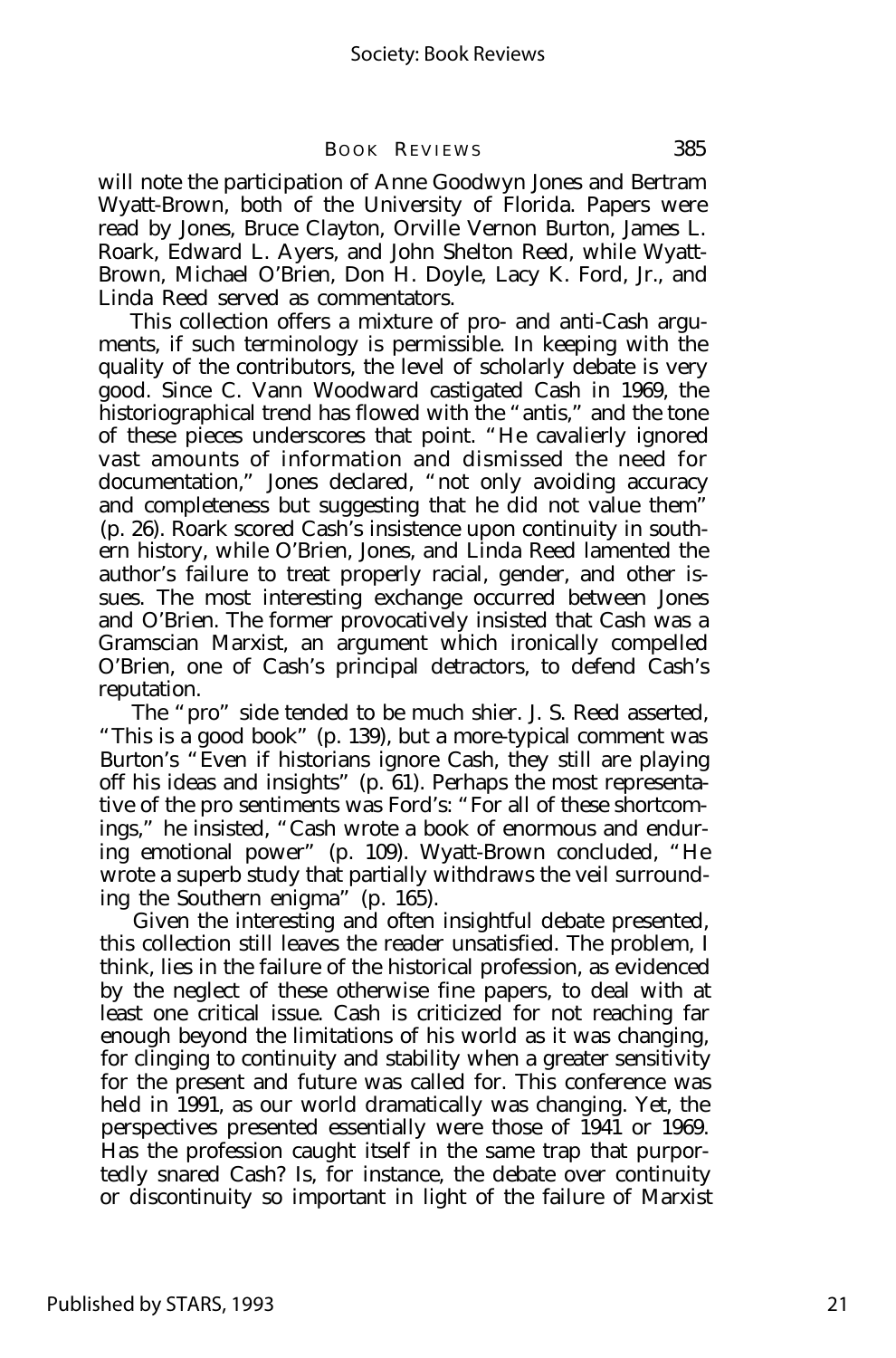theory and communism in much of the world? Or, is a conscious effort needed to re-examine issues and reassess professional approaches and methods with a sensitive eye fixed on the changes that are affecting us?

Ayers came closest to the point when he noted: "Cash dealt with facets of experience for which we do not currently have a language. By taking Cash seriously despite his sins, we can see some of the boundaries of our own ideas" (p. 121). Whether Cash was correct or incorrect on a given point, the "language" of the historical profession should be flexible enough to include contemplation of his arguments and appreciation of his methods. The continuing debate over *The Mind of the South* illustrates the profound impact of its author's ideas. Surely we owe him enough respect to avoid ourselves the same sins for which we would condemn him.

*Florida State University* CANTER BROWN, JR.

*The Most Southern Place on Earth: The Mississippi Delta and the Roots of Regional Identity.* By James C. Cobb. (New York: Oxford University Press, 1992. xiv, 391 pp. Preface, acknowledgments, introduction, epilogue, notes, index. \$27.50.)

No serious overview of the last century of U.S. history can evade the issue of how continuous southern divergence from the rest of the country has been and how tenaciously the region has sought to remain socially and culturally intact. Therefore no thesis might seem more revisionist than James C. Cobb's: Dixie's most distinctive corner has long been absorbed into the national system of commodity exchange and public policy; and the ten counties constituting the heart of the Mississippi Delta have been inextricably a part of America, rather than an exotic and diehard counterpoint to it. "Despite its image as an isolated, selfsustaining, ultra-southern anachronism," he writes, "many of the Yazoo-Mississippi Delta's primary identifying qualities, especially the enduring contrasts in lifestyles and living conditions that it presents, are less a reflection of its Old South beginnings than a postbellum experience characterized by more than a century of consistent and close interaction with the pervasive influences of the modern American economic and political system" (p. 329). His book is an extensive, engrossing, and literate amplification of that assertion.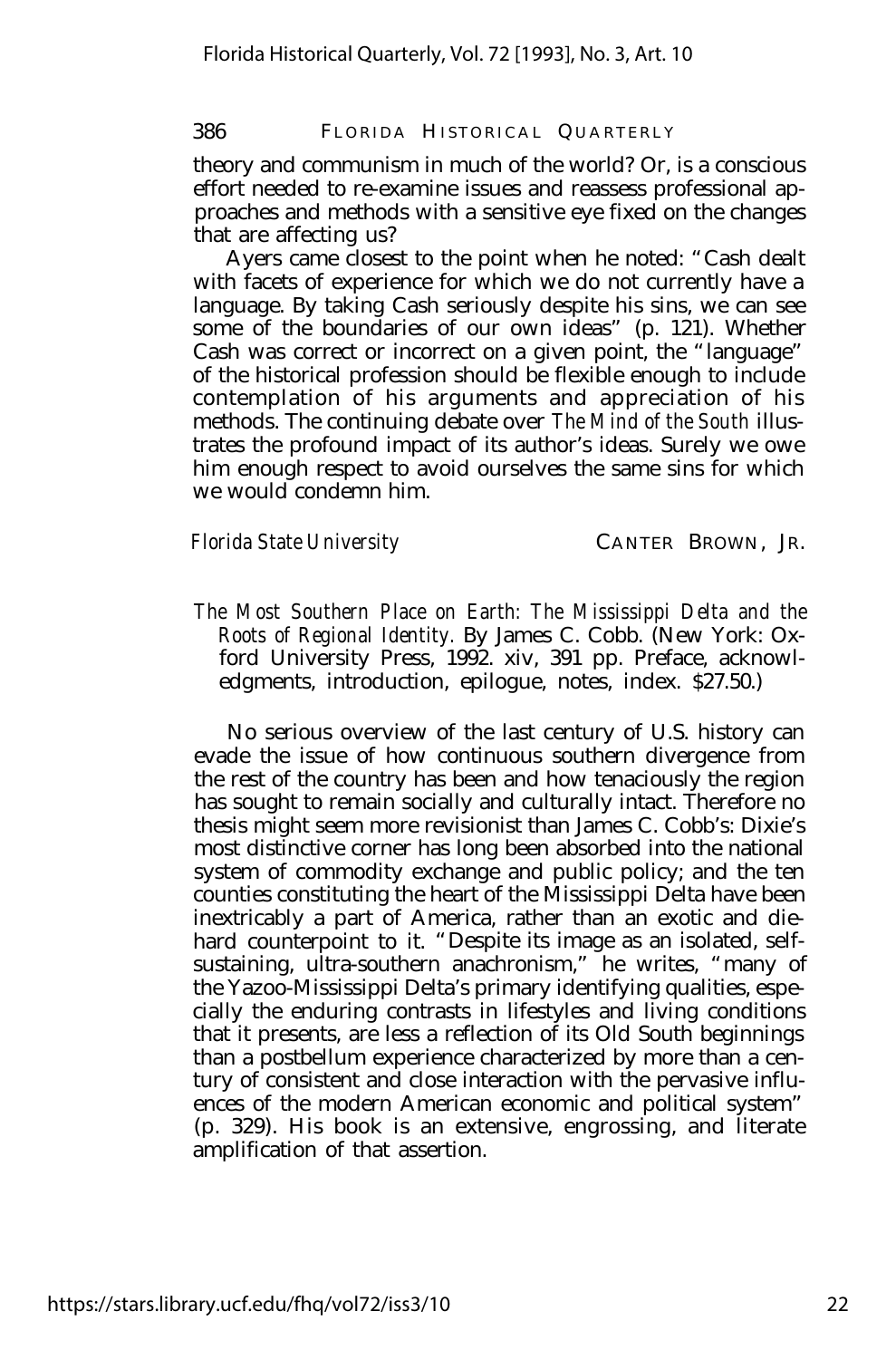The secondary literature on the Delta and the rest of the state is already about as rich as the alluvial soil itself, and this study draws heavily upon such sources (including doctoral dissertations and master's theses). The legacy of the planters speaks volumes. Cobb is also the sort of historian who likes to read other people's mail, like the letters of the Percy patriciate, as well as the diaries of other planters— a class that dominates this account (though less so than they ruled over the Delta itself). He writes descriptively rather than analytically or critically, goes with the flow of the historiographical traffic, and uses such material to buttress his thesis rather than to modify or complicate it.

The reader's reward is a forthright, coherent, and lucid argument, which Cobb does not push too far. He does not claim that the Delta *resembled* the rest of the United States (or even the rest of the South); despite the title, this is not comparative history. He wishes instead to combat the assumption that insularity enabled the Delta to keep setting the clock back, to preserve unchanged the chasm between the leisure of the planters and the wretchedness of the sharecroppers. The book never gets around to showing how much of a variant from the rest of the region the Delta was, with its relatively high ratio of bluebloods to rednecks and relatively low ratio to black folk. But Cobb is a splendid ethnographer, inviting himself into both the elegant mansions and the tar-paper shacks, recording the anxieties about cotton prices and debutante balls among the elite, as well as the musical heritage of the blues which the lowest caste created to deal with its humiliation and its desperation. The church is curiously downplayed, however, in part due to the author's Braudelian touch: society, polity, and culture can all be traced to natural conditions and to the way the soil is tilled.

Cobb is especially informative on the economic forces that drove everybody— white and black— in the Delta. He traces with subtlety the combination of coercion and manipulation with which the planters maintained their power and their status, and he shows their dependence upon a steady supply of black field hands. This vulnerability lasted until about half a century ago, when the mechanization of agriculture coincided with the providence of farm subsidies from Washington, D.C. The fears of the ruling class were vindicated: by belatedly intervening in race relations (and offering families of the poorest laborers welfare payments), the federal government further subverted "the most Southern place on earth."

*Brandeis University* STEPHEN J. WHITFIELD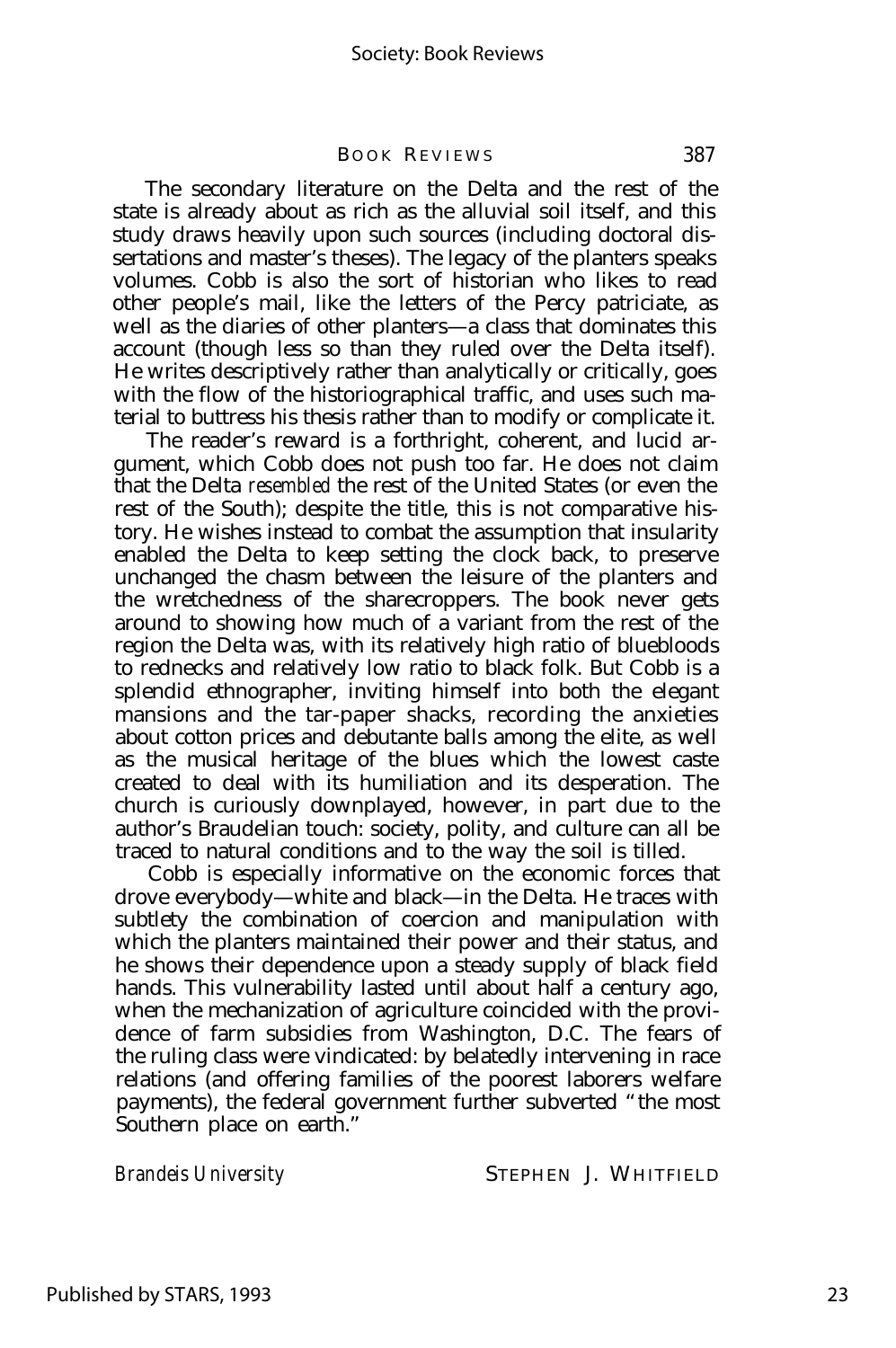*Anti-Racism in U.S. History: The First Two Hundred Years.* By Herbert Aptheker. (Westport, CT: Greenwood Press, 1992. xvi, 246 pp. Acknowledgments, abbreviations, introduction, notes, bibliographic comment, index. \$47.95.)

"My study has persuaded me that the following generalizations are valid," Herbert Aptheker observes in his book *Anti-Racism in U.S. History: The First Two Hundred Years:* "(1) anti-racism is more common among so-called lower classes than among the so-called upper class; (2) anti-racism especially appears among white people who have had significant experience with people of African origin; and (3) anti-racism seems to be more common among women than men."

The evidence to support these claims, is mixed. The fact that the majority of white southern males who perished in the years 1861-1865 in the defense of the slave South owned no slaves raises troubling questions about the accuracy of Aptheker's first proposition. His second assertion would lead to the conclusion that white anti-racism should have been most forceful in the postbellum American South, since this was the period in which the largest number of whites had experience "with people of African origin." This would seem a dubious proposition at best. Finally, to test the third of Aptheker's generalities is a challenge that would confound any attempt at substantive testing. There simply is no answer available to the assertion that women have been less racist than men, despite Aptheker's claim.

Aptheker's central thesis is that "anti-racism has persisted in this nation's history and is an important, though grossly neglected, aspect of that history." In this work, therefore, he proposes to trace the historical path of "anti-racism."

Aptheker's work is a derivative study almost in its entirety. He draws largely on the work of other scholars, picking and choosing the fragments of those works that serve his thesis. Evidence of miscegenation, which is both abundant and noted across generations of scholarship, is offered as proof that the races have always been more intimate and accepting of each other than previously understood. That sexual union somehow signals a belief among both parties that they are, or ought to be, social equals, or expresses a disbelief in racist assumptions, is an interpretive stretch that not everyone is prepared to make. But for Aptheker, miscegenation "points to the artificiality of racism and makes absurd notions of racism's 'instinctual' quality."

Aptheker proceeds to trace, in broad strokes, the process through which anti-racism exerted itself from early colonial con-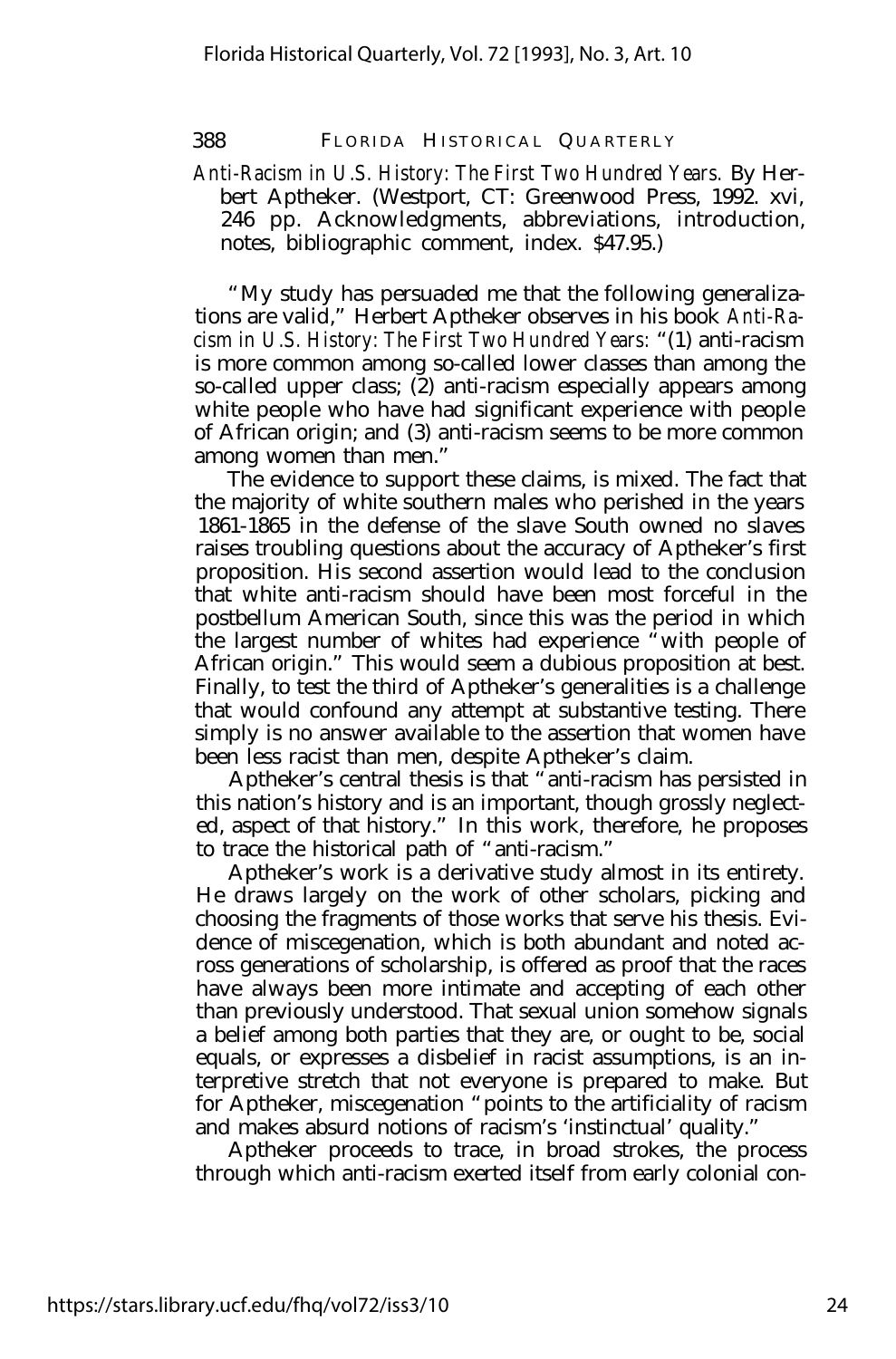tact through emancipation. His method of organization is essentially chronological, and he labors in every context to establish that evidence of anti-racism verifies his thesis regardless of historical context— even in the slave South. Every written concern or utterance that is critical of slavery is for Aptheker evidence, not of concern about slavery itself, but of anti-racism, a phenomenon under researched and, when disclosed, misunderstood and diminished.

Certainly, the history of anti-racism and its analogues are a complex mosaic: erratic, inconsistent, paradoxical, and troubled. Indeed, this complexity has drawn some of the best minds in American history to the subject of race relations in the New World. They have found a complicated, multilayered social phenomenon with tragic overtones. But Aptheker's breezy study contributes little to the debate. It is sketchy, unoriginal, and, at times, obtusely simplistic. And at \$47.95 it is no bargain.

*University of Florida* AUGUSTUS M. BURNS, III

*Sexual Power: Feminism and the Family in America.* By Carolyn Johnston. (Tuscaloosa: University of Alabama Press, 1992. xvii, 413 pp. Preface, acknowledgments, conclusion and prospect, appendices, notes, bibliographic essay, bibliography, index. \$36.95.)

Carolyn Johnston of Eckerd College investigates the importance of family issues— marriage, divorce, child care, housework, child custody— in the feminist movement. She maintains that family issues have been at the heart of the feminist movement's concerns since its emergence in the nineteenth century. The author believes that the growth of feminist consciousness lies paradoxically in women's growing sense of empowerment as wives and mothers. With her book, the author hopes to counter interpretations that do not give enough credit to women's family and sexual experiences for the emergence of feminism and the construction of profamily agendas.

The author surveys the entire scope of American women's history from the colonial period to the present day. During the colonial period women were expected to be helpmates to their husbands; in the revolutionary era they were to be republican mothers; and in the early nineteenth century they were to be angels in the house. Family issues were central to the early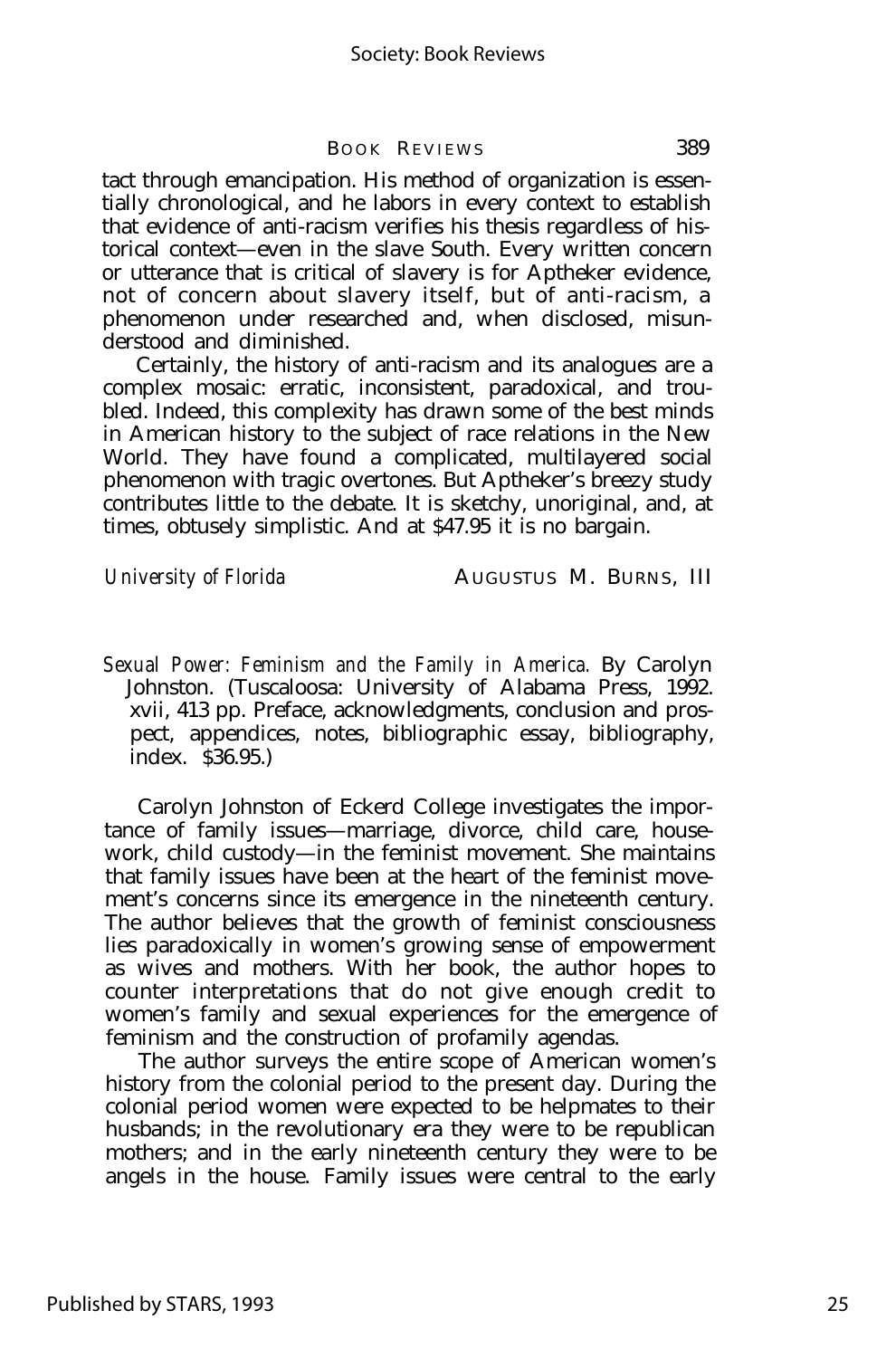women's rights movement's analysis of women's oppression and to their demands for equality. Instead of demanding autonomy for women, as today, nineteenth-century feminists argued for social purity and voluntary motherhood. Sex radicals like Victoria Woodhull and others who advocated free love hurt the feminist movement because they challenged traditional marriage. The suffrage drive was successful only when leaders argued that women needed the vote not to enter politics as individuals but to protect home and family.

Turning points for women's covert domestic power were the Great Depression and World War II. Because of the economic emergency and the exigencies of war, women had to assume even more dominance at home. They experienced the discrimination as well as the economic opportunities the war brought. By the end of World War II, American women entered a period in which ultradomesticity was glorified. Their empowerment and entrapment within families set up contradictions in their lives that helped kindle the feminist movement of the 1960s and 1970s. The mainstream reformist elements of the movement supported a strong profamily focus with child care, parental leave, reproductive freedom, and the Equal Rights Amendment as top priorities.

Johnson concludes that despite changes in attitudes about family roles, women still bear the multiple burdens of domestic work, child care, and employment. The biggest dilemma for professional women is reconciling motherhood and career. She is critical of the individual-centered ideology which does not provide adequate resources for mothering. Only a comprehensive national family policy that guarantees high-quality child care, parental leave, family medical leave, and comparableworth compensation will enable women and families to be liberated.

*Sexual Power* is a gracefully written book with a well constructed argument. Johnston's thesis, however, is easier to sustain for the nineteenth century than for the more recent period. Before women could be employed in the numbers they are today, they had to achieve a degree of autonomy and identity outside the family. The author does not choose to deal with this struggle. The women Johnston writes about are still defined in terms of the family, which is at variance with the way many women today see themselves.

Johnston skillfully weaves into her narrative a synthesis of the latest scholarship in the field as well as references to primary sources. She includes well written biographical sketches of major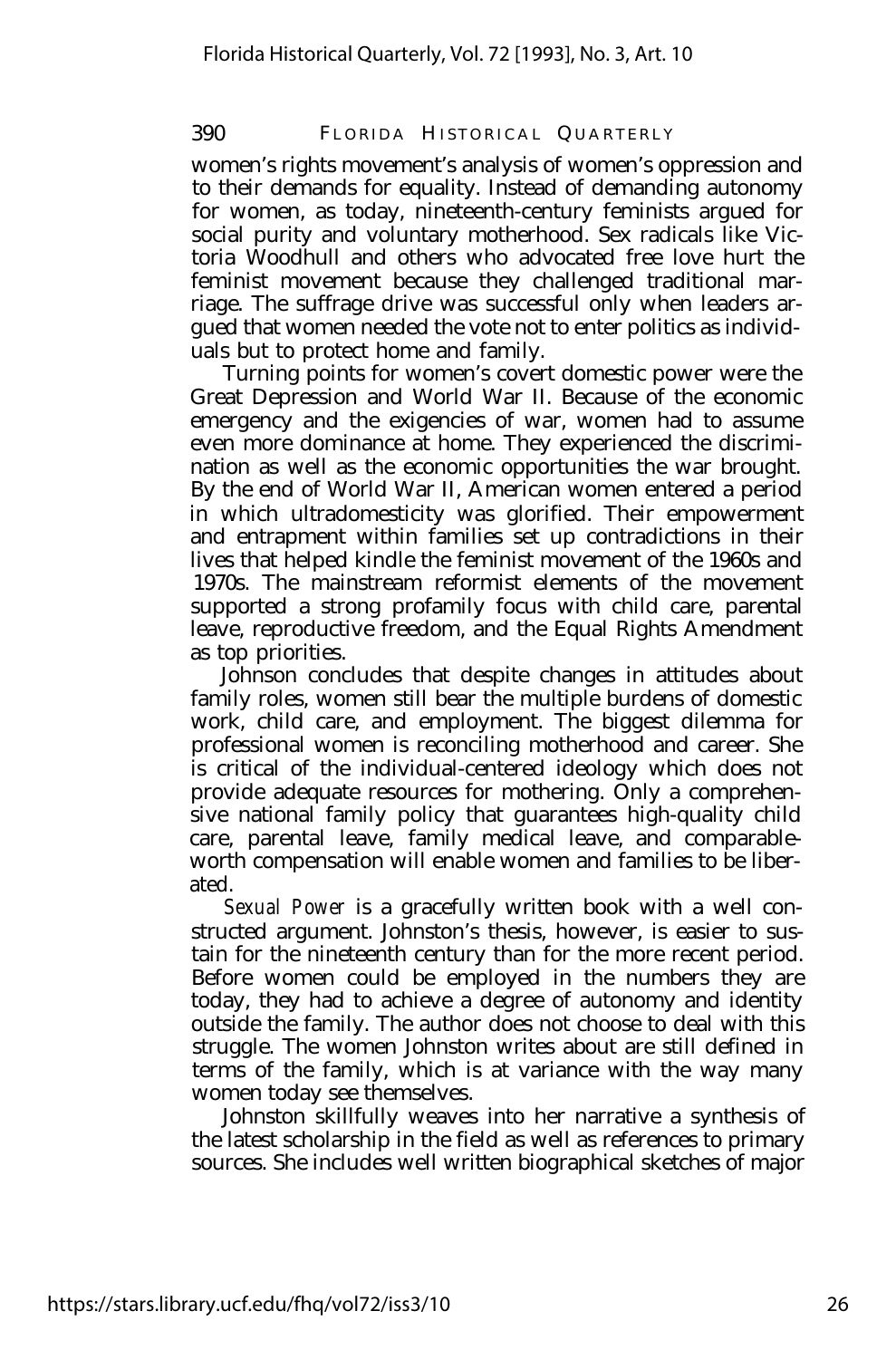women and also incorporates popular culture in her narrative. The book should be appealing to the scholar, student, and the general reader who is interested in gender studies.

*George Mason University* MARY MARTHA THOMAS

*The New Deal & American Youth: Ideas & Ideals In A Depression Decade.* By Richard A. Reiman. (Athens: University of Georgia Press, 1992. viii, 253 pp. Acknowledgments, introduction, notes, bibliography, index. \$35.00.)

"To continue refusing an adequate response to the problems of the young has obvious dangers," John A. Lang, president of the National Student Federation, wrote in the depths of the Great Depression. "There is power enough in this group for a revolution or for deterioration to the point where America will suffer from dry-rot for at least another generation (p. 104). With youth banned from Works Progress Administration work, and Agricultural Adjustment Administration and National Recovery Administration reductions displacing more young people, President Franklin D. Roosevelt tackled the problem of out-of-school and out-of-work youth by creating through Executive Order 7086 on June 26, 1935, the National Youth Administration (NYA). Early historians considered the NYA nothing more than a junior WPA, another agency that rescued rather than reformed youth, and traced the origins of the agency to the maternal instincts and persistence of first lady Eleanor Roosevelt. Richard A. Reiman, a visiting professor at Georgia Southern University, however, shows that the taproots of the NYA extended back into the rich soils of the Boy Scouts and Childrens Bureau movements, and the NYA was an instrument FDR used to realize public policy and cement elements in the Roosevelt coalition.

Reiman explores how the NYA emerged from the ideological tug of war between the Congress, Department of Labor, U.S. Office of Education, and unofficial advisors to the president. He also analyzes the confrontations and contributions of Harry Hopkins, Charles Taussig, John Studebaker, and Aubrey Williams. "At a time when federal attention to such problems as racial justice, unequal educational opportunity, and the scarcity of vocationalism in American education was all but nonexistent, the NYA, in grappling with these problems, acted from a polit-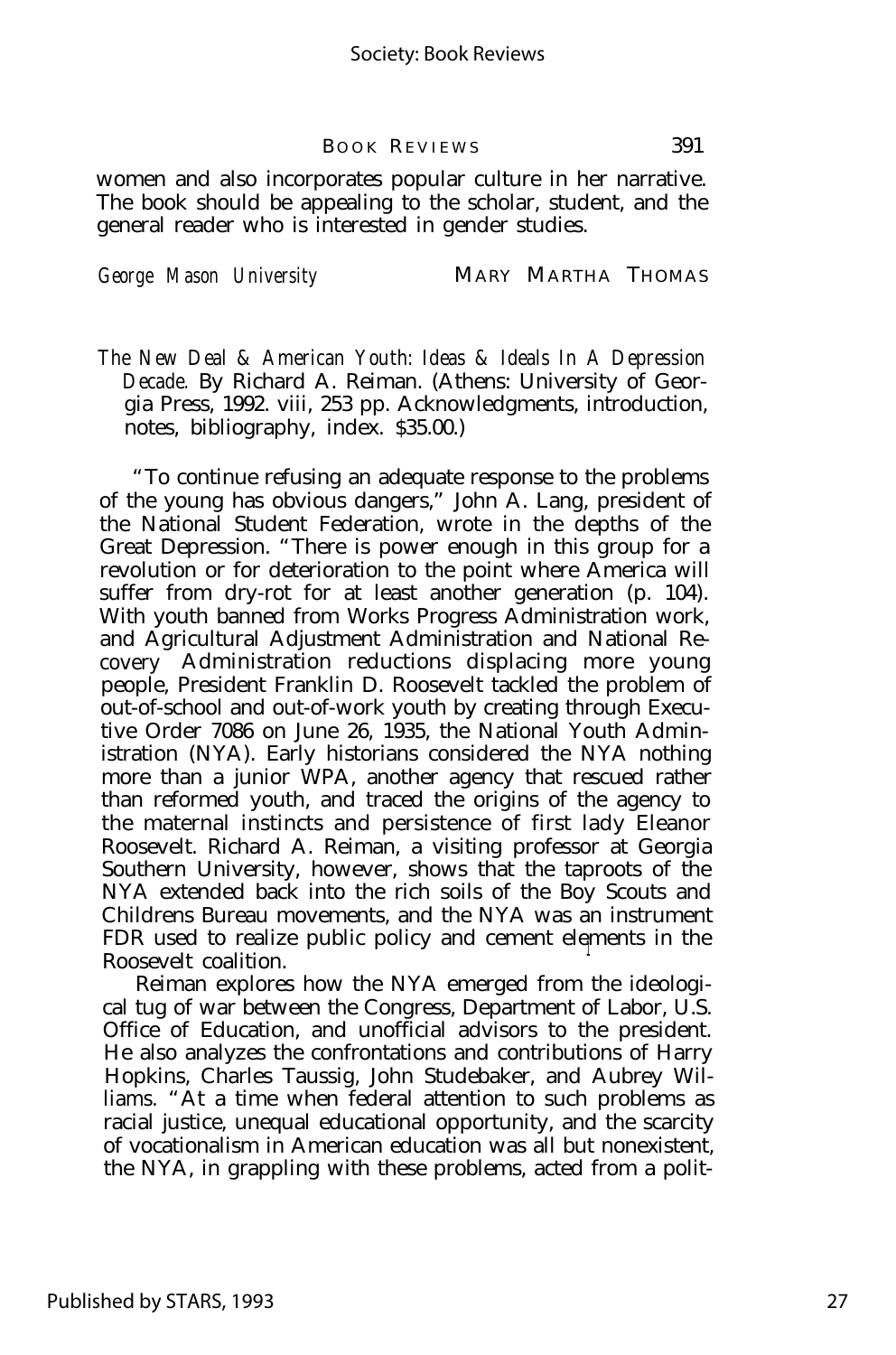ical calculus originating in the White House" (p. 186). The NYA hoped to revolutionize the nation's educational system, teach youth principles of capitalism and democracy, and satisfy leftist critics of the New Deal. Unlike the Civilian Conservation Corps, which had a crisis atmosphere and a concept of national service behind it, the NYA had to counter fears of the federal government becoming schoolmaster and the schoolhouse becoming a liberal bastion. FDR defused criticism by insisting that the NYA would remove youth from job lines, extend humanitarian aid, and make recipients work for benefits. A decentralized structure comprised of national, state, and local committees culled from a cross section of special interest groups offered, moreover, something for everyone.

Mary McLeod Bethune, president of Bethune-Cookman College, played a prominent role in NYA activities. Selected by FDR as director of the NYA's Division of Negro Affairs, Bethune was a member of the New Deal's so-called "black cabinet" and had FDR's ear. Recognizing how difficult it would be to set up NYA programs in rural Florida, Mary McLeod Bethune favored bringing scattered and isolated youth into resident centers and through citizenship and job training turning outsiders into insiders. "You ought to work hard upon your Recreational centers," she observed, "so that Negroes might be taught how to swim and to go out and teach others" (p. 127). Although the NYA did enhance civil rights by providing aid to black schools, and holding federal conferences on the plight of blacks, Reiman finds that the New Deal had a tough time ameliorating racism and Jim Crow in the South. "The South remained rigidly segregated, in the women's programs as in nearly every other social program, public or private" (p. 150).

Reiman draws on sources in the National Archives and Roosevelt Presidential Library to define the intellectual history of the NYA. His analysis might have profited from the use of oral histories, local and state case studies, and a history "from the bottom up" rather than a top-down approach, especially from the young people who lived the NYA experience. In creating the NYA, Roosevelt said, "The yield on this investment will be high" (p. 122). Although a small budget always handicapped the NYA in realizing its ambitions, it saved thousands of youths and was instrumental in assisting the United States shift to defense training and war production. The liberal ethos of the NYA survived far beyond its demise in 1943 in the works of such alumni as President Lyndon Johnson, playwright Arthur Miller, and Peace Corps director Sargent Shriver. Richard A. Reiman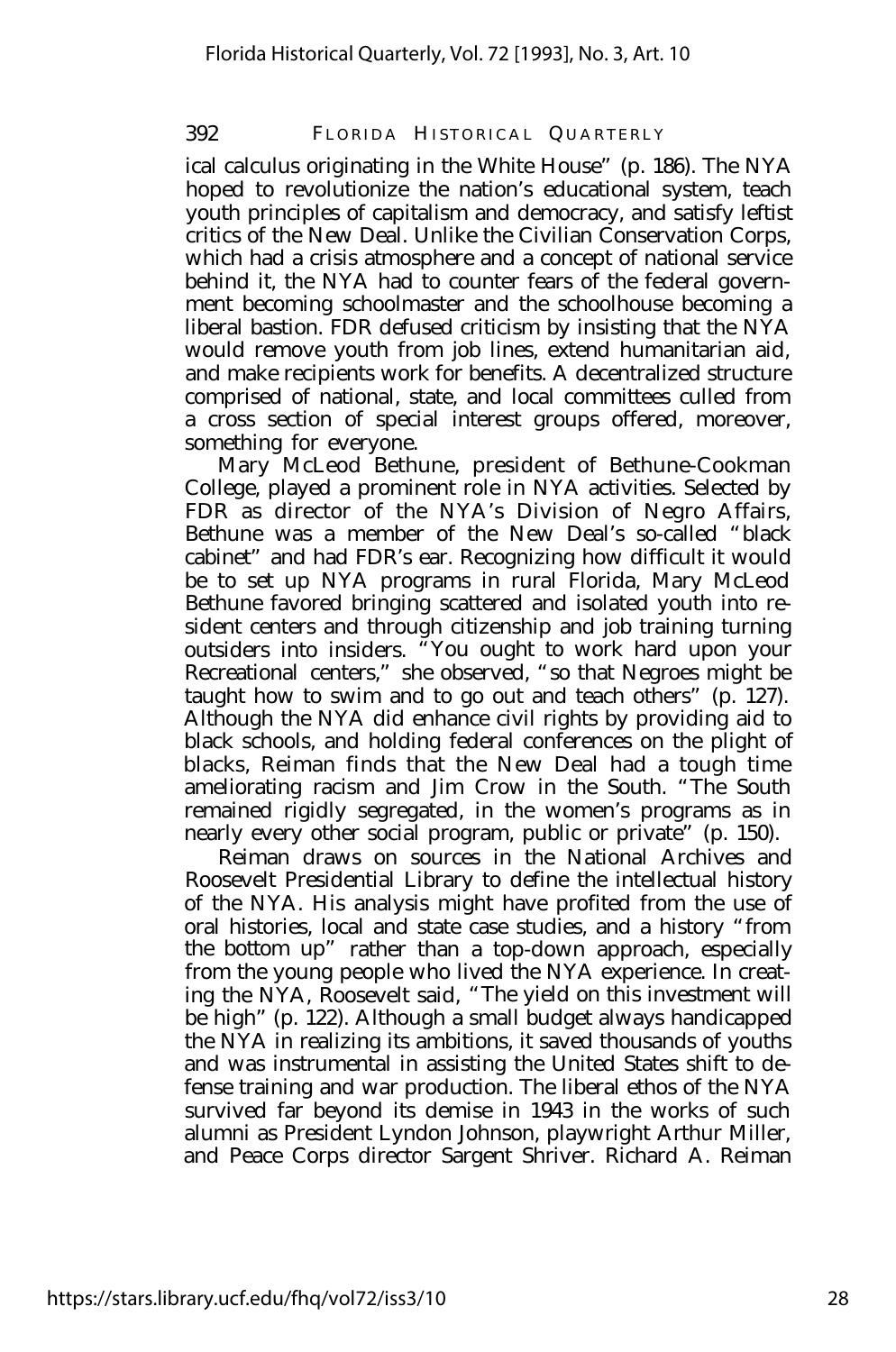provides us with the first full-length study of the NYA. *The New Deal & American Youth* takes its place alongside John Salmond's study of the CCC in enhancing our knowledge of the in-fighting that went on in the Great Depression. It also explains why this federal agency took the form and mission it did and how it influences our lives even today.

*University of South Florida* ROBERT E. SNYDER

*Like A Holy Crusade: Mississippi 1964— The Turning of the Civil Rights Movement in America.* By Nicolaus Mills. (Chicago: Ivan R. Dee, 1992. 222 pp. Acknowledgments, note on sources, notes, index. \$22.50.)

In 1987 Doug McAdam wrote that contemporary America was largely ignorant about Freedom Summer. This is not as true today. McAdam's monograph recounted the events of the summer of 1964 in Mississippi. Hollywood told the tale in Alan Parker's *Mississippi Burning* and television's *Eyes on the Prize.* Now Nicolaus Mills, an American Studies teacher at Sarah Lawrence College, adds his observations.

In the summer of 1964 thousands of college students, both black and white, descended upon Mississippi to undertake the Mississippi Summer Project: to "work on voter registration, start Freedom Schools, and help build a political party, the Mississippi Freedom Democrats [MFDP], open to all races" (p. 17). By summer's end four workers had been killed, the MFDP had failed to unseat the all-white state delegation to the Democratic National Convention, and fewer than 1,700 black voters had been registered. In addition, the Student Non-violent Co-ordinating Committee (SNCC) had begun an administrative overhaul, excluding whites from leadership positions and generally making them feel unwelcome. Mills holds that Freedom Summer was not a failure. It succeeded in focusing national attention once again on the atrocities of Jim Crow and exposing the urgent need for federal action. By autumn, Mills writes, "white Mississippi, not the civil rights movement, was on the defensive in the eyes of most of the nation" (p. 23). Thus, the "tragedy of the Mississippi Summer Project," he concludes, "is not that it failed but that so many of its participants gave up on it before its triumphs became clear" (p. 26).

Mills wants to show that, despite the ordeals, the project succeeded— blacks and whites had worked together to achieve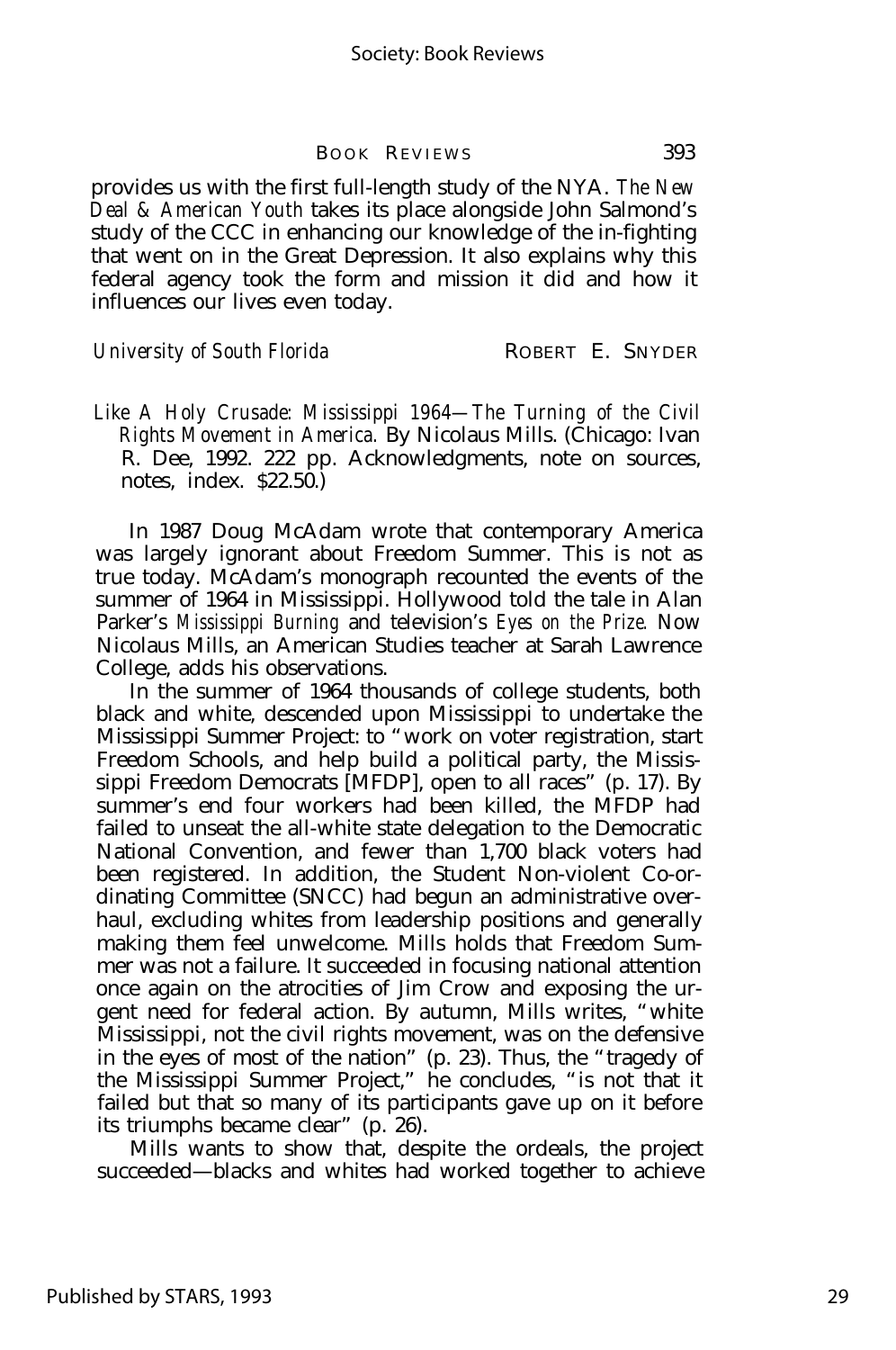the movement's goals. His overriding concern is the breakdown of the racial coalition. He cites SNCC leader John Lewis's remarks in 1989 that the movement "made a serious mistake when [it] turned against its first principle— integration" (p. 192). Mills's conviction is compelling, but he isolates the Summer Project from other events, such as the March on Washington, the bombing of Birmingham's Sixteenth Street Baptist Church in 1963, and the Selma March in 1965. He therefore distorts the impact of Freedom Summer in the breakdown of the coalition.

Blacks experienced what McAdam calls "a long process of radicalization." Militant nonviolent direct action increasingly met challenges from activists. Years of struggle weighed heavily upon black civil rights workers. The disintegration resulted organically from disillusionment and pressures within SNCC. There was no single "turning of the civil rights movement in America." Legislative and social change took the accumulation of years of tragedy and hard work; they did not occur as a result of a single event.

Traversing similar territory and using many of the same sources, Mills's treatment remains less successful than earlier treatments. The book is poorly organized, hastily edited, and its writing is Byzantine. And surprisingly, given availability, it has no pictures. It is not entirely without merit, however. For uninitiated readers it provides an earnest summary of events, and Mills's sense of urgency over contemporary race relations makes *Like A Holy Crusade* an interesting advocation.

*University of Alabama* STEPHEN G. MEYER

*Storm Thurmond and the Poliltics of Southern Change.* By Nadine Cohodas. (New York: Simon and Schuster, 1993. 498 pp. Preface, illustrations, notes, bibliography, index. \$27.50.)

Strom Thurmond's seemingly endless political career began as school superintendent in his native Edgefield County in 1928. Thereafter, he was a state senator, judge, and army captain in World War II. In 1946 Thurmond was elected governor of South Carolina; two years later he opposed President Truman on a states rights' ticket and won four southern states. In 1950 he challenged Senator Olin D. Johnston in a democratic primary by linking Johnston to Senator Claude Pepper of Florida, who had just lost a heated primary to George Smathers. The ploy failed, for Johnston handed Thurmond his only electoral loss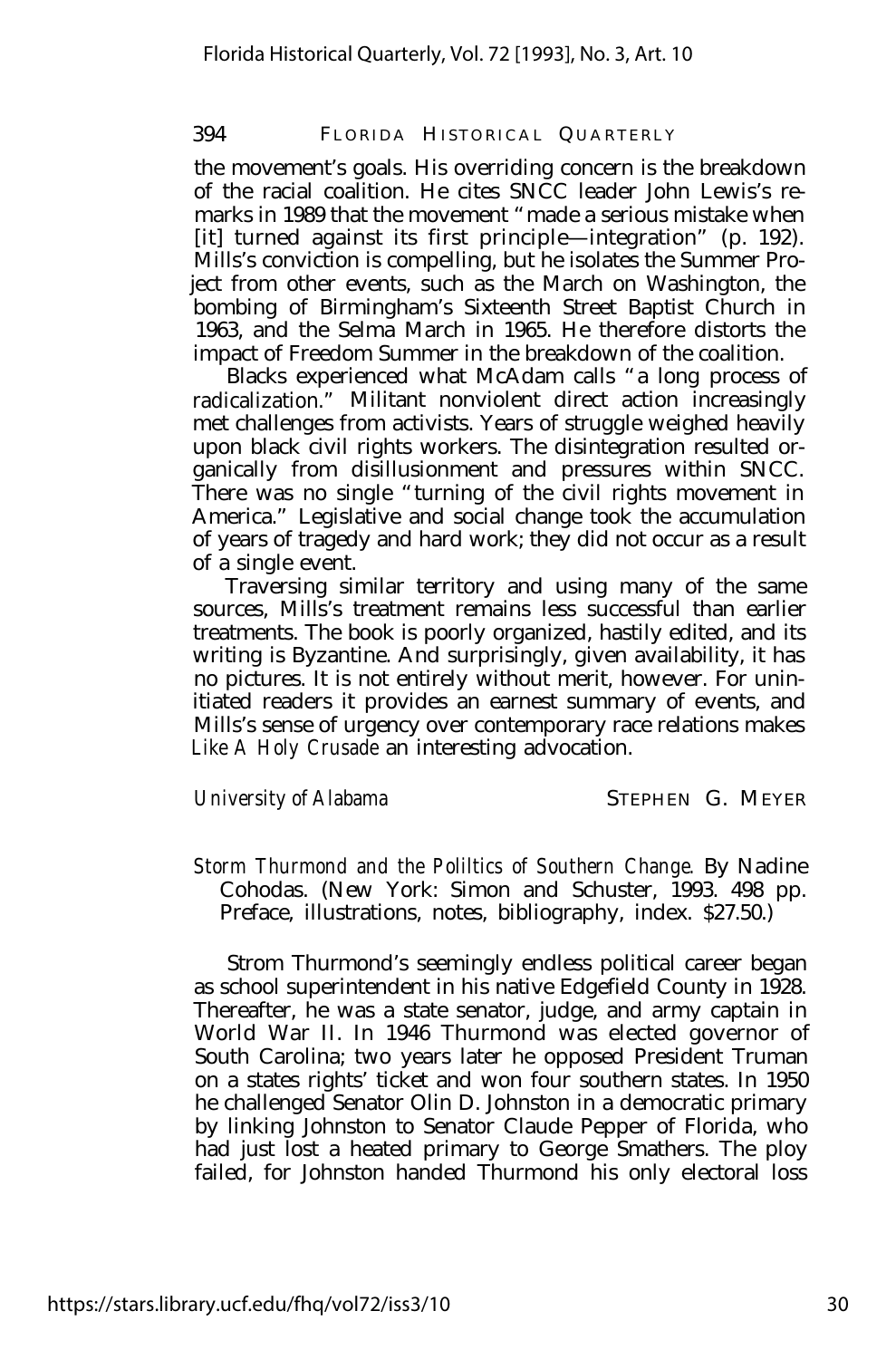in South Carolina. In 1954 Thurmond was elected to the Senate in a remarkable write-in campaign waged after the sudden death of incumbent Burnet R. Maybank.

Ninety years old in December 1992, Thurmond remains the nation's senior senator in age and years of service. His Senate career may yet be the longest in history, for his current term runs until 1997. He is renowned for his legendary mastery of constituent service, personal acquaintance with thousands of voters, refusal to follow the party line, eageness to work long hours, and prompt attention to detail, which has paid dividends in a relatively small state.

Nadine Cohodas's outstanding study explains how Thurmond has adapted to the reality of political change— the growth in black and Republican strength in the formerly white-controlled Democratic South. Cohodas, formerly a senior writer for *Congressional Quarterly,* attributes Thurmond's longevity to his independence and willingness to take risks that strengthen his long-range political prospects. Thurmond's 1964 bolt to the "Goldwater Republican party"— he was the first major southern Democratic officeholder to defect— enabled him to rally South Carolina's moderate and conservative voters and still appeal to middle-class blacks, whose numbers would thereafter increase. Had he remained a Democrat, Cohodas theorizes that Thurmond may have lost renomination in a subsequent primary, as happened to Senator A. Willis Robertson of Virginia in 1966. Although Thurmond's Republican switch was initially viewed as suicidal, voters approved of his bolt. Subsequently, he scored victories in five consecutive senatorial elections, a record unmatched by any other southern Republican.

In addition to his party defection and presidential race, Thurmond is remembered for his record twenty-four-hour filibuster against the jury provision section of the Civil Rights Act of 1957 and his second marriage to a woman more than forty years his junior (the couple separated in 1991). His imprint on the national body politic has been noticable regarding judicial selections. During the Reagan-Bush era, he worked to confirm conservative justices to the federal courts. He has also consistently defended the military.

Cohodas, who writes in a cogent and highly readable style, devotes most of the book to the impact of the civil rights movement on southern politics. As an avid states' righter, Thurmond claimed that the public accommodations section of the Civil Rights Act of 1964 would restrict the rights of individuals to operate their businesses. He argued that the law would hurt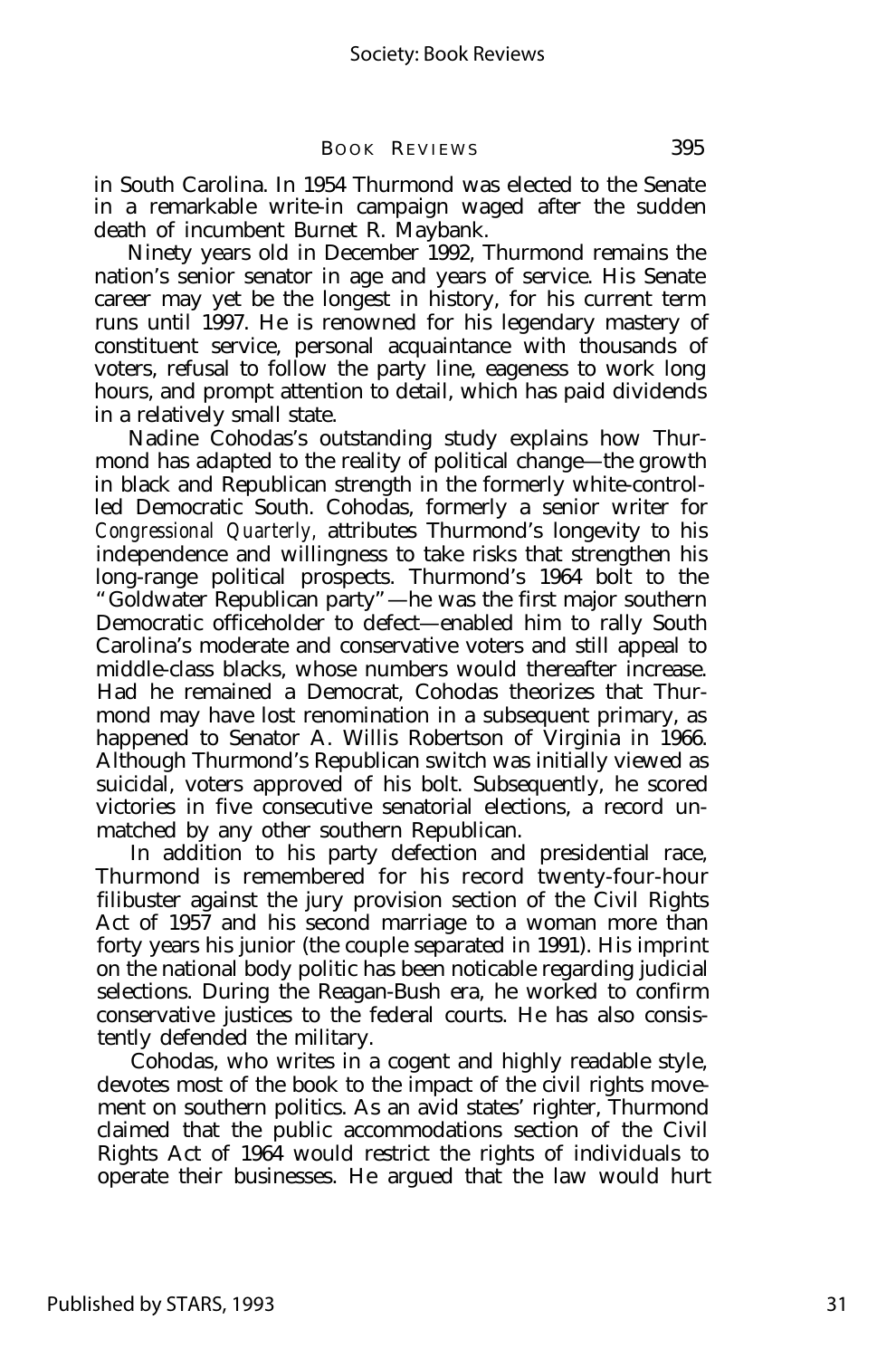middle-class whites who could not "afford to establish or join private clubs and associations . . . exempted from the coverage of the bill" (p. 346). Thurmond further filibustered against the Voting Rights Act of 1965, which authorized federal examiners to supervise registration in states and counties with a history of discrimination against potential black voters.

Thereafter, Thurmond gauged the dynamics of racial change blowing across the nation and the South. His attitudes evolved from segregationist disdain of social intermingling among the races to restrained rhetotic extolling racial inclusion and progress. He was motivated by the realization that politicians who wrote off the black vote in the Deep South did so at their peril. In 1968, while endorsing Richard Nixon for president instead of the independent candidacy of George Wallace, Thurmond boasted that racial progress in the South had resulted from "character, hard work, and determination of the individual citizen who has respected and abided by the law. Government cannot change the individual by decree or legislation" (p. 392). Thurmond has since changed positions on numerous civil rights issues. He endorsed the failed constitutional amendmnent to allow statehood for the District of Columbia, the renewal of the voting Rights Act in 1982 (after opposing extensions in 1970 and 1975), and the establishment of the Martin Luther King holiday. By adjusting his stance on civil rights, Thurmond relinquished the appellation as the Senate's "most conservative" member to a colleague from North Carolina, Jesse Helms.

This interdisciplinary book is highly recommended for general readers and scholars of southern history, recent United States history, race relations, South Carolina history, and southern and American politics. It may be the defining work on Thurmond, but the durable senator could yet upstage Cohodas were he to produce a volume of memoirs— reminiscences which would span practically the entire twentieth century.

Laredo Junior College BILLY HATHORN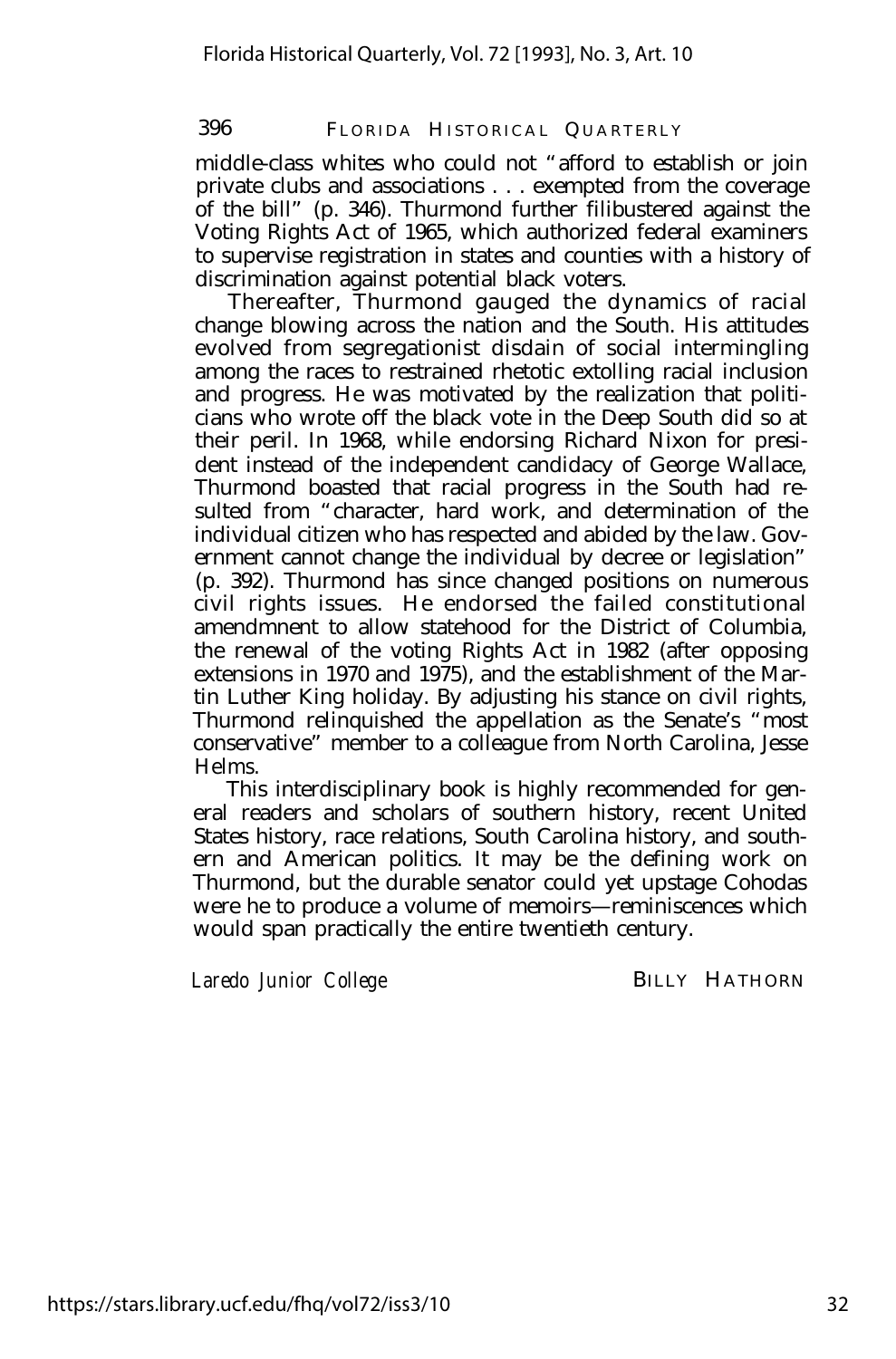*Crimes Follies, and Misfortunes: The Federal Impeachment Trials.* By Eleanore Bushnell. (Urbana: University of Illinois Press, 1992. x, 380 pp. Preface, introduction, photographs, illustrations, epilogue, appendix, notes, bibliography, index. \$39.95.)

The impeachment process is a never-ending source of debate among constitutional scholars for the simple reason that the framers never spelled out just what they intended it to accomplish. Whenever one hears an Ed Meese talk about "original intent" and how all we have to do is look at the Constitution, or the notes of the Philadelphia convention, or the debates in the state ratification meetings, all we have to do is say, "What about impeachment?" For while we know what treason and bribery are, there is nary a word to be found in any of these documents that help to explain the meaning of "high crimes and misdemeanors."

Eleanore Bushnell has written a highly competent book that takes us through the impeachments of twelve of the fourteen federal officials impeached by the House of Representatives. Two additional cases, those of federal judges Alcee L. Hastings and Walter L. Nixon, Jr., took place after she had finished her study and are treated briefly in the epilogue. Nearly all of he impeached officials are judges, and while partisanship played an important, perhaps even disproportionate, role in the early cases, such as that of Justice Samuel Chase, in many instances the men involved did in fact engage in behavior that if not downright criminal certainly violated our expectations of how judges should behave.

The problem, as Professor Bushnell quite clearly and correctly emphasizes, is that there is no definition of what constitutes "good behavior," the only standard that the Constitution imposes on judicial tenure. Does a judge, or indeed any federal official, have to commit an act indictable under criminal law (the position taken by the impeached Andrew Johnson and the nearly impeached Richard Nixon), or does it merely have to constitute a gross violation of the public trust, even if not criminal in nature.

My own view, which I believe Professor Bushnell shares, is that impeachment is a device that serves not only to get rid of out-and-out crooks, but also to remove those who obstruct the normal political processes. Andrew Johnson, for example, did not commit a criminal act, but he nearly brought the postwar government to a standstill. Although he narrowly escaped con-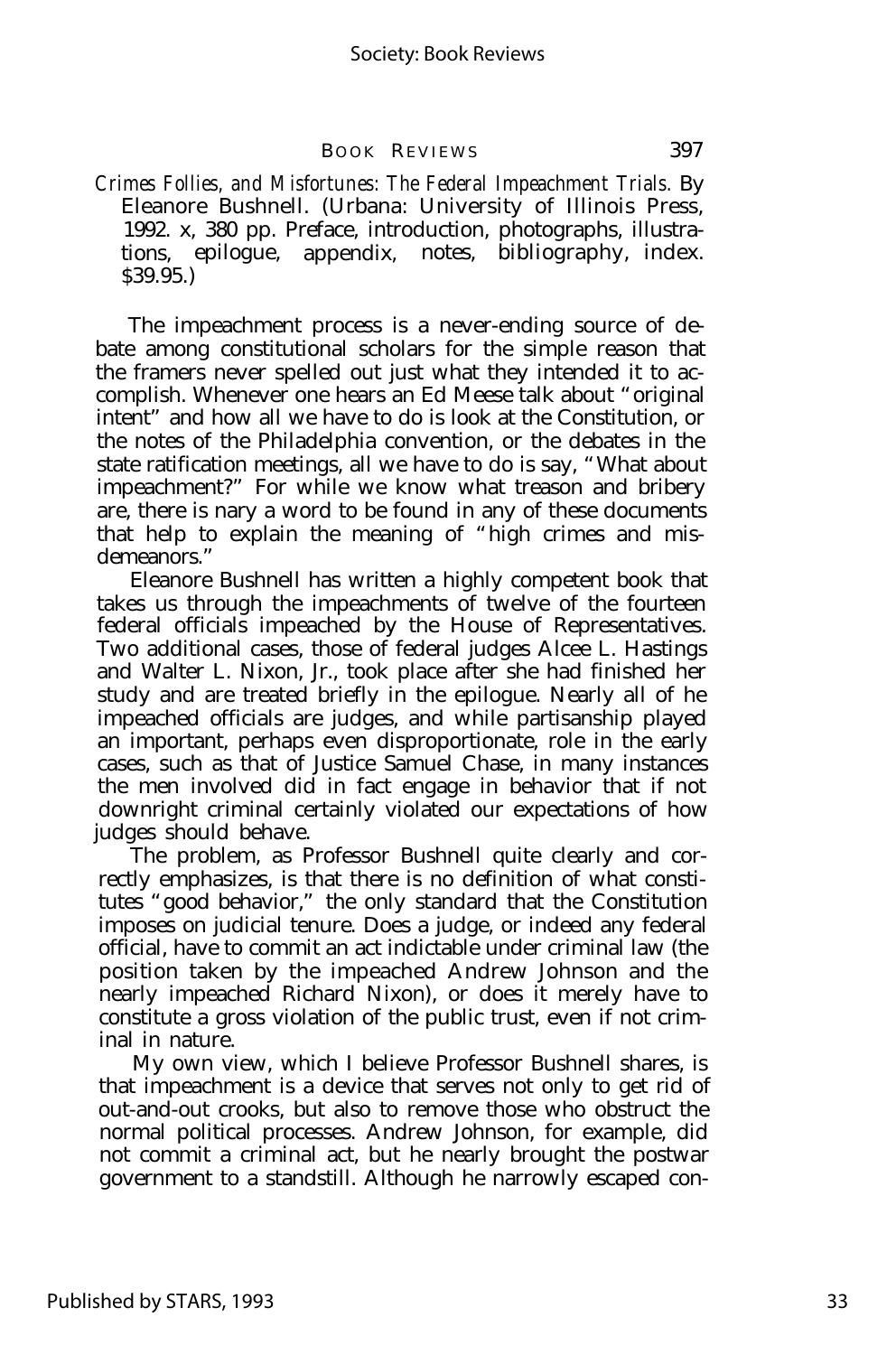viction, the experience led him to abandon his stonewalling tactics and let Congress get on with the process of Reconstruction.

Impeachment also underscores the fact that the Constitution, while a marvelous document, is not perfect. In several of the examples in this book, a reluctant Congress was forced to impeach and convict because it had no other option. In one of the early cases, that of judge John Pickering— a man with a distinguished and patriotic career— the poor man had grown senile and incapable of performing his duties. Although a Federalist, the decision to remove him was not a political vendetta by Republicans. Jefferson tried hard to get Pickering's friends to convince him to resign but to no avail; in the end impeachment and conviction were the only route constitutionally available.

Similarly, in such later cases as that of judges Harry E. Claiborne and Walter L. Nixon, Jr., men convicted of criminal activity and sentenced to prison refused to resign from the federal bench and continued to collect their salary while behind bars. Again, the Constitution provides no other way to get convicted felons off the bench than through impeachment.

This is a competent, well-written book that goes into great detail in each of the examples used. There are places where one wishes to know a little more about what was happening outside the immediate impeachment activities. While Professor Bushnell does look at the partisan aspects of the impeachments, in some instances one wishes she had paid a bit more attention to the larger environment as well, such as in the case of Andrew Johnson.

For readers of this journal, Florida seems to have had more than its share of impeached officials, and they will find the sections on Charles Swayne, Halsted L. Ritter, and Alcee Hastings of special interest.

*Virginia Commonwealth University* MELVIN I. UROFSKY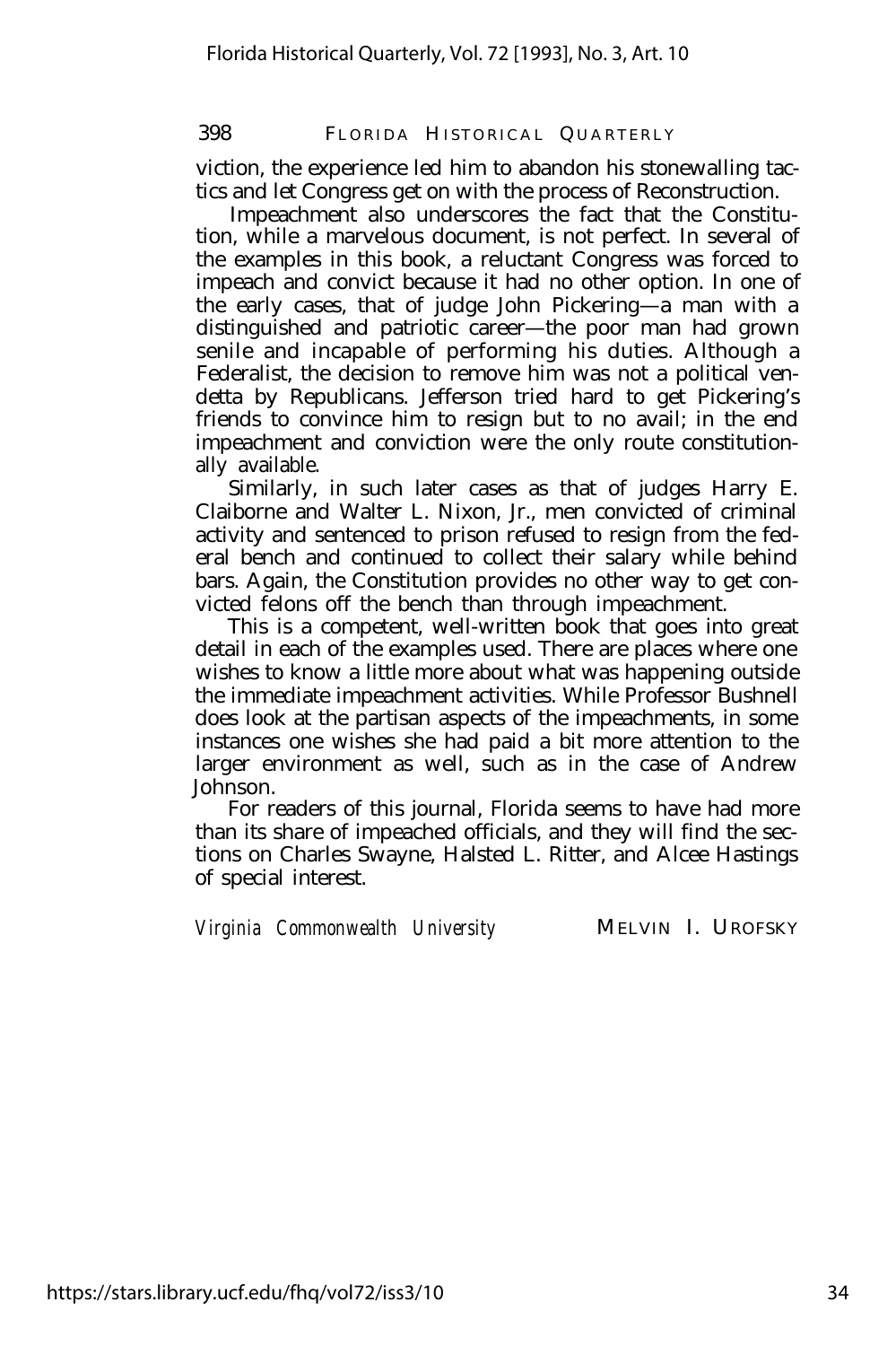#### BOOK NOTES

Allen Morris has compiled the 24th biennial edition of *The Florida Handbook, 1993-1994.* This indispensable resource book contains chapters on Florida's executive department, legislature, and courts, the apportionment of 1992, women in government, history of the state, Native Americans in Florida, literature, climate, sports, agriculture and wildlife, education, and people and statistics. Multiple photographs, figures, and separate indices to the volume and state constitution are also included. The volume is available for \$40.00 from the Peninsular Publishing Company, P. O. Box 5078, Tallahassee, FL 32301; (904) 576-4151.

Authors Nancy Cooley Alvers, Cora Solana Middleton, and Janice Smith Mahaffey have recently completed *San Mateo, God's County: A Collection of Stories, Pictures, and* Maps. This detailed local history of the Putnam County town begins with the geological formation of the Florida peninsula and its first human inhabitants nearly 8,000 years ago. Other chapters include Ponce de León's arrival in April 1513, William Bartram's travels, early transportation, homesteading in the area, and incorporation of San Mateo in 1885. The authors provide biographies of leading businessmen and describe the churches, clubs, schools, and recreation of San Mateo residents. Histories of the Solana, Durrance and Tifton, Crosby, and Baker-Knox families, plus the 1850- 1920 census reports and an index are also included in the book. It may be ordered from the authors, P. O. Box 252, San Mateo, FL 32187. The cost is \$30.00 plus tax and shipping.

*Our Family: Facts and* Fancies: *The Crary and Related Families,* by Regina Moreno Kirchoff Mandrell in collaboration with William S. Coker, Brian R. Rucker, and Bobbye S. Wicke, is the story of the Crary clan. Its familial ties stretch from Britain to colonial New England, West Florida, and elsewhere in the United States. One family branch engaged in the brickmaking industry in Pensacola, and other kith and kin include John Winthrop, Henry David Thoreau, and Ulysses Grant. Mandrell's *Our Family: Facts and Fancies, The Moreno* and *Related Families* (1988) and John

[399]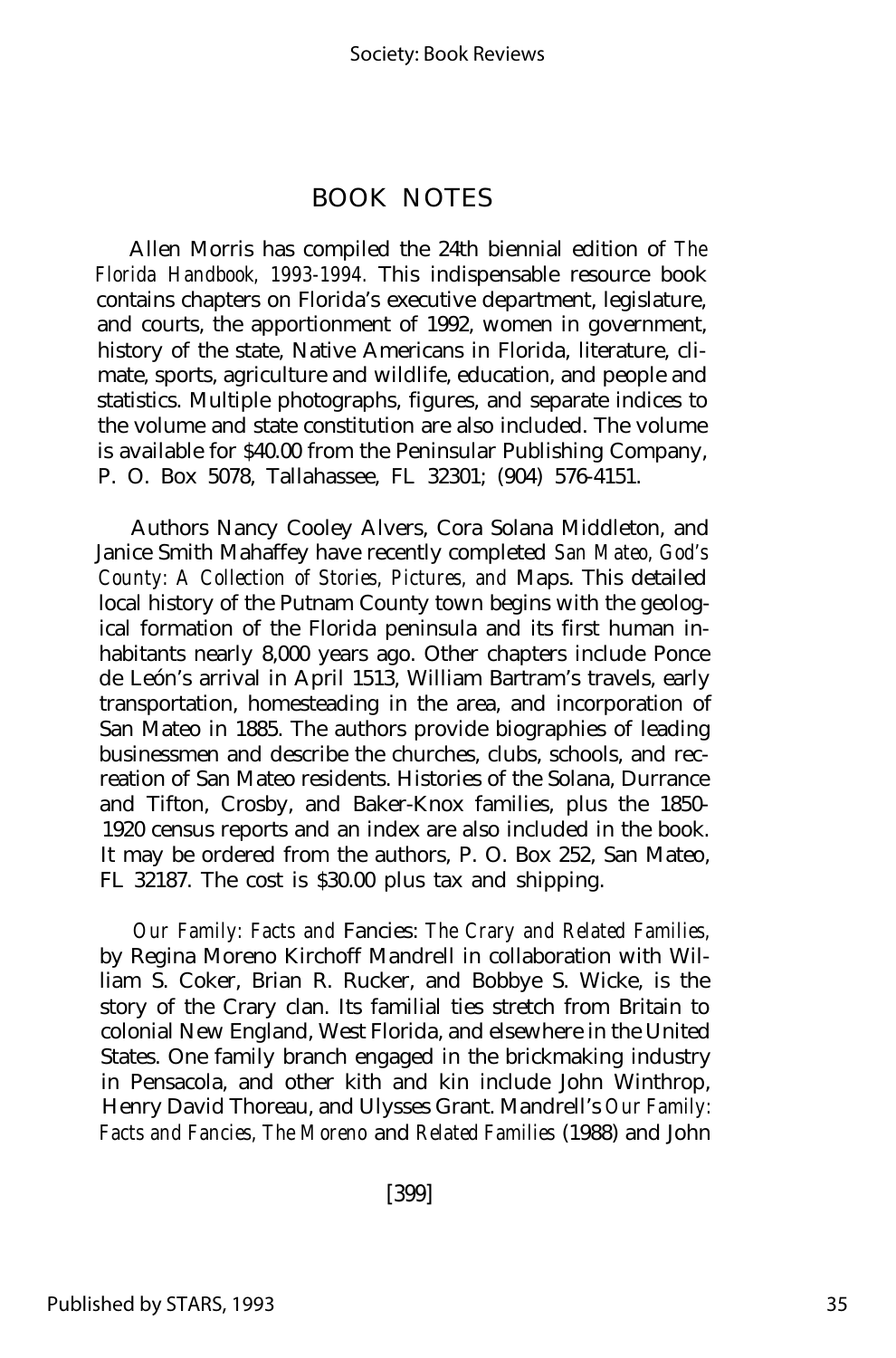Williamson Crary, Sr.'s *Reminiscences of the Old South, 1834-1866* (1984) precede Mandrell's latest study of this family. Her book is the fourth volume in the Southern History and Genealogy Series and was published by the Southern Publishers Group, P. O. Box 130934, Birmingham, AL 35213; the cost is \$27.50.

The Florida Classics Library has recently reprinted *A Chronology of Florida Post Offices,* by Alford G. Bradbury and E. Story Hallock. Published by the Florida Federation of Stamp Clubs in 1962, the information was taken from five volumes in the National Archives, titled "Records of Appointments of Postmaster, State of Florida, 1832-1929," and is presented alphabetically in the book. The authors provide the date established, discontinued, reestablished, and/or changed for each office. This new edition makes available an important resource for historians. Order from Florida Classics Library, P. O. Drawer 1657, Port Salerno, FL 34992-1657 for \$12.60.

Revised and with an index added, Sea Hawk Publications of Quincy, Florida, has published the six-booklet *History of the Cedar Keys to 1900* by Charles Carroll Fishbume, Jr., under one cover. The book details the history of the area from its early inhabitants, through the Second Seminole War, Reconstruction, and its late nineteenth-century boom. Special attention is devoted to Augustus Steele, "Father of Cedar Key," and David Levy Yulee, "Stepfather of Cedar Key." The volume is available for \$14.95 from the Cedar Key Historical Society, the Cedar Key Book Store, Goering's Book Store in Gainesville, and Mickler's Floridiana.

*Imag(in)ing the Seminole: Photographs and Their Use Since 1880* is the published result of an exhibition on the history of photographers of Seminoles, produced by the Southeast Museum of Photography at Daytona Beach Community College in association with the Seminole/Miccosukee Photographic Archive in Fort Lauderdale. A wide selection of black-and-white and color photographs and artwork accompany text by Wanda Bowers McCall, Patricia West, and Alison Devine Nordström. Also included are biographies of many of the photographers. The exhibition tour includes the Historical Museum of Southern Florida, Miami, March 3 to April 10, 1994. The booklet is available from the Southeast Museum of Photography, Daytona Beach Community College, P. O. Box 2811, Daytona Beach, FL 32120-2811 for \$5.00.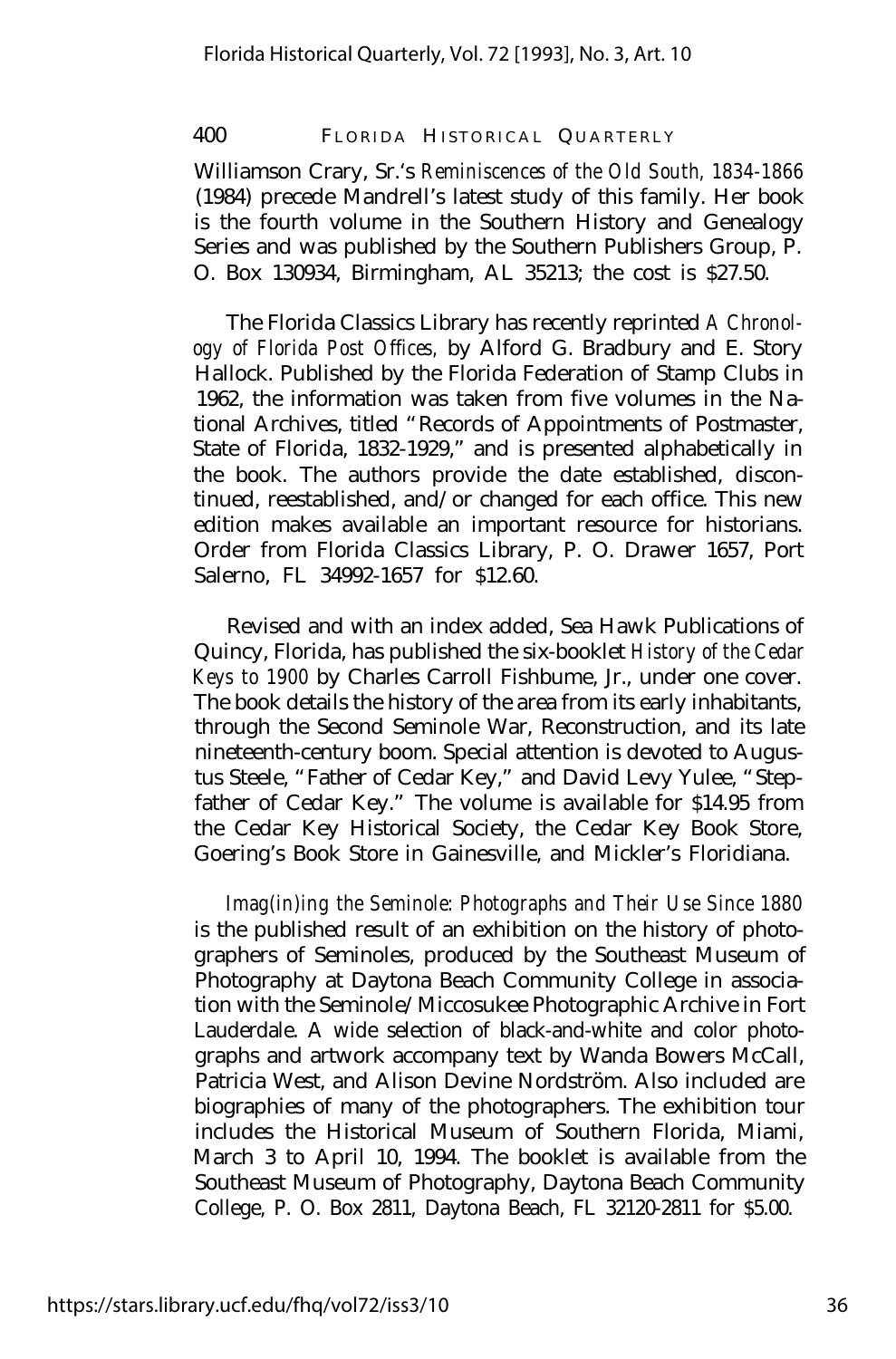#### BOOK NOTES 401

*We Remember Bagdad: An Architectural History,* by Elaine C. Willis, Peggy W. Toifel, and Lea Wolfe, examines the history and architectural styles of this west Florida town from its first white settlers in the early nineteenth century to the present. The first chapter provides a historical backdrop; other sections discuss architectural styles, houses in the city's historic district, and businesses, churches, schools, and community life. Attention is also given to surrounding communities, such as Milton and Bay and Robinson points. This heavily illustrated book is available from the Bagdad Village Preservation Association, P. O. Box 565, Bagdad, FL 32530 for \$25.00.

Ernest Hemingway's life and influence in Key West are the subject of a new book from Pineapple Press of Sarasota. Stuart B. McIver traces "Papa's" initial interest in the island, the cronies who helped him relax and enjoy "the sporting life," and the town's enduring interest in the author's life there, including its annual "Hemingway Days Festival" in July. The book concludes with a "Walk with Papa"— a two-hour walking tour of *Hemingway's Key West.* Finally, McIver includes a short bibliography for readers with a further interest in Hemingway, his work, and his years in Florida's most famous vacation spot. To order this \$10.95 book, contact the press at P. O. Box 16008, Southside Station, Sarasota, FL 34239; (813) 952-1085.

*A Century of West Volusia County, 1860-1960,* by William J. Dreggors and Stephen Hess, is a pictorial book with extensive captions and many unpublished photos. This is the third in a series of books published by the West Volusia Historical Society and commemorates the twentieth anniversary of the society. Areas of West Volusia County represented include: Osteen, De-Leon Springs, Enterprise, Pierson, Seville, DeLand, Glenwood, Beresford, and Orange City. A section on the war years includes the navy base, dive bomber squadrons, tug boat works at Beresford, and the glider factory. This 424-page book contains over 800 photographs and an index. It may be ordered for \$50.00 plus \$4.00 shipping from the West Volusia Historical Society, 137 West Michigan Avenue, DeLand, FL 32720.

The second edition of political scientist James W. Button's *Blacks and Social Change: Impact of the Civil Rights Movement in Southern Communities* (1989) is now available. It was reviewed in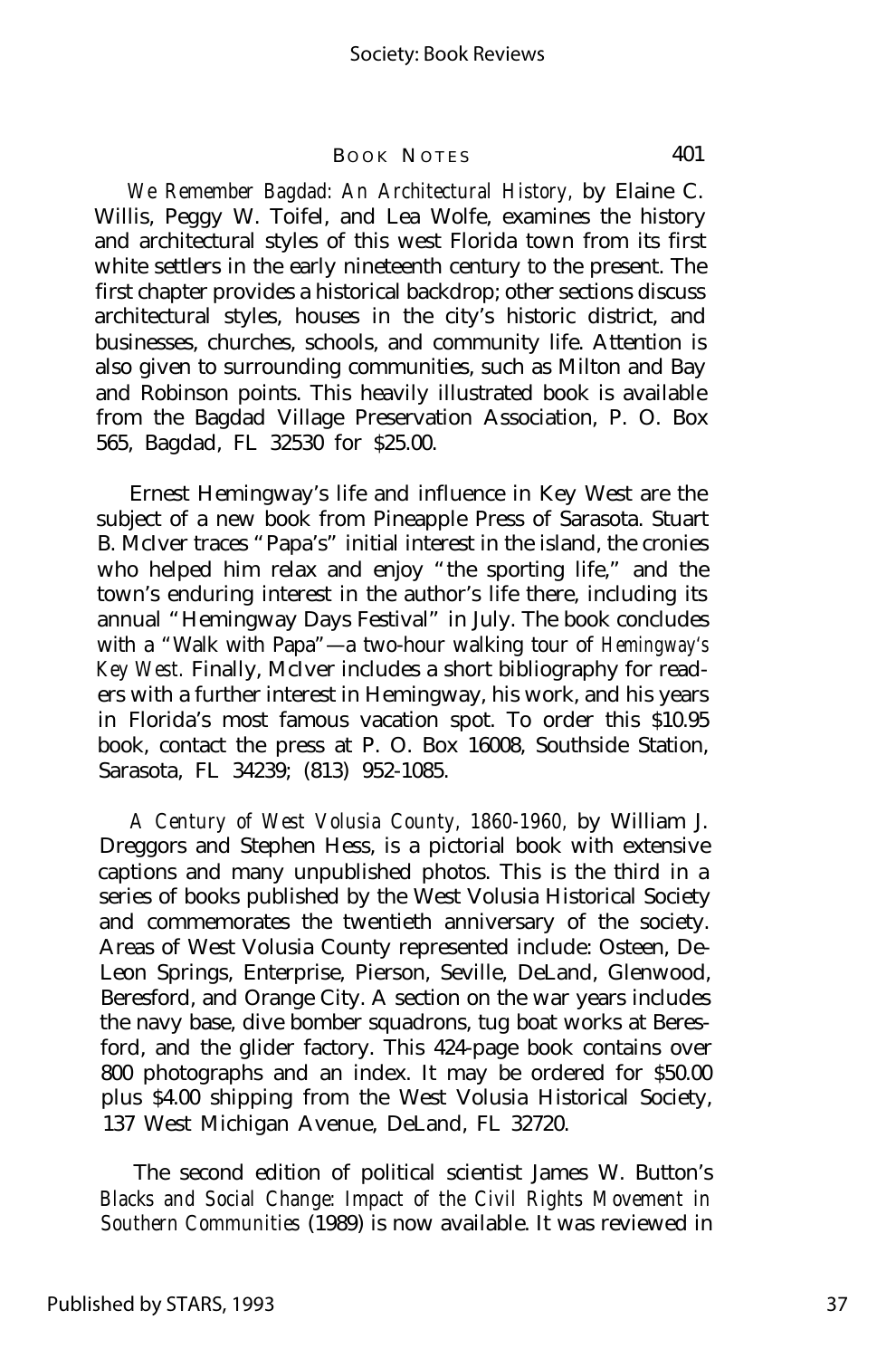the *Florida Historical Quarterly* 69 (July 1990). This new paperback, featuring the author's 1993 preface, sells for \$16.95 and may be ordered from Princeton University Press, 41 William Street, Princeton, NJ 08540.

First published in 1971, Pat Watters's account of the southern civil rights movement has been reprinted. *Down to Now: Reflections on the Southern Civil Rights Movement* contains the observations and meditations of a white Southerner who witnessed much of the 1960s movement firsthand. Working first as a reporter for the *Atlanta Journal* and later as a writer for the Southern Regional Council, Watters watched as the history of southern race relations was forever transformed in such places as Albany, Georgia, St. Augustine, Florida, and Selma, Alabama. This 1993 Brown Thrasher paperback features a new preface by the author and sells for \$19.95. Order from the University of Georgia Press, 330 Research Drive, Athens, GA 30602-4901.

William A. Nunnelley's 1991 biography *Bull Connor* charts the life and career of one of the twentieth century's most infamous southern politicians. Theophilus Eugene "Bull" Connor was born in Selma, Alabama, in 1897 and worked first as a railroad telegraph operator and then as a sports announcer before entering politics in 1937. From that year until the 1960s Connor held an almost uninterrupted tenure as Birmingham's commissioner of public safety. Although his early commitment was to the eradication of gambling and other forms of vice, by the late 1940s Connor was best known as a staunch segregationist and foe of the civil rights movement. As such, in 1963 he served Martin Luther King, Jr., and the SCLC well as an embodiment of southern resistance to racial change. The fact that Nunnelley devotes the bulk of his book to the SCLC's 1963 Birmingham campaign and its aftermath makes *Bull Connor* a must for anyone interested in the history of the southern civil rights movement. This paperback sells for \$19.95 and may be ordered from the University of Alabama Press, Box 870380, Tuscaloosa, AL 35487.

In 1992 Dial Books published *Rosa Park: My Story,* the autobiography of perhaps the most prominent woman of the civil rights movement. With the help of Jim Haskins, Parks narrates her life history— from her 1913 birth in Tuskegee, Alabama, to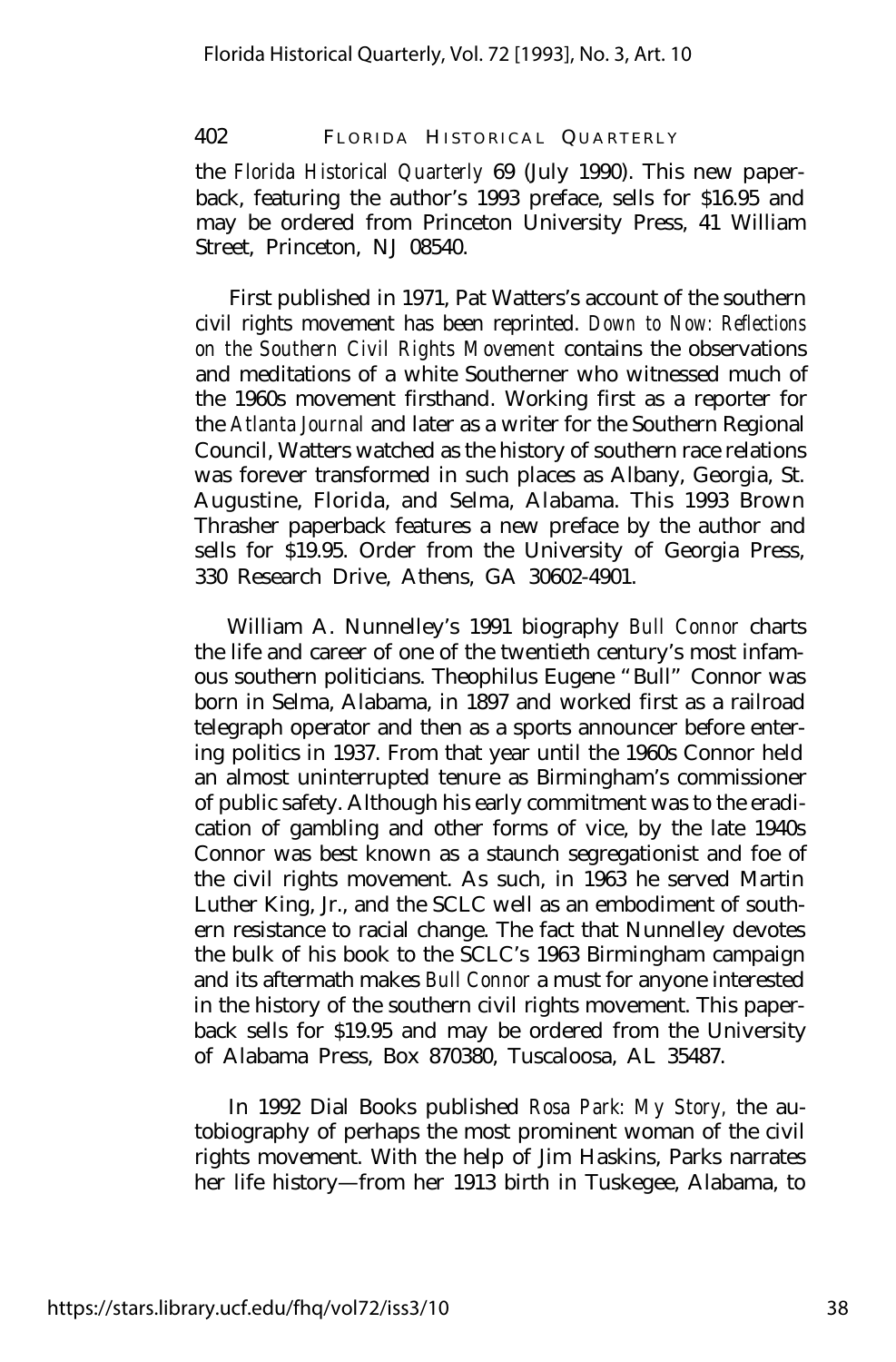#### $B_{\Omega \Omega K}$  Notes  $403$

her tenure as secretary of the Montgomery NAACP chapter, to the 1955 arrest that launched the Montgomery bus boycott, and to her current life as a living symbol of the black struggle for freedom. Along the way she describes her encounters with such legendary civil rights figures as Virginia Durr, Septima Clark, Myles Horton, and, of course, Martin Luther King, Jr. This engagingly written book can be ordered for \$17.00 from Dial Books, 375 Hudson Street, New York, NY 10014.

From the pen of Eli N. Evans comes his latest work, *The Lonely Days Were Sundays: Reflections of a Jewish Southerner.* This evocative title is taken from his grandmother's recollections of life in North Carolina in the early 1900s. "The lonely days were Sundays— Sundays when I watched the town people going to church, while we stayed upstairs in our apartment. Then I would feel like an outsider in this little community." As author of *The Provincials: A Personal History of Jews in the South* and *Judah P. Benjamin: The Jewish Confederate,* Evans's cumulative writings have established him as a leading spokesman for the Jewish South— its poet laureate, noted Israeli diplomat Abba Eban states on the dust cover.

*The Lonely Days Were Sundays* is a wide-ranging collection of essays, some reprinted from other sources, that touch upon such varied topics as the importance of oral history for recording the past, Zionism in the bible belt, the Jewish South in novels and movies, race relations, presidential politics, and college sports. A highlight is Evans's lengthy discussion of his experiences as a journalist during Henry Kissinger's shuttle diplomacy in the Middle East in the summer of 1975.

Weaving these disparate topics together is Evans's insight, derived from his vast life experiences, quest for racial equality, and unfailing optimism. A foreword by Terry Sanford, former North Carolina governor, U.S. senator, and president of Duke University, testifies to the high regard in which Evans is held. *The Lonely Days Were Sundays* is published by the University Press of Mississippi, 3825 Ridgewood Road, Jackson, MS 39211; the price is \$25.00.

Louisiana State University Press has reprinted a number of books of interest to Civil War enthusiasts. Frank E. Vandiver's *Rebel Brass: The Confederate Command System* examines military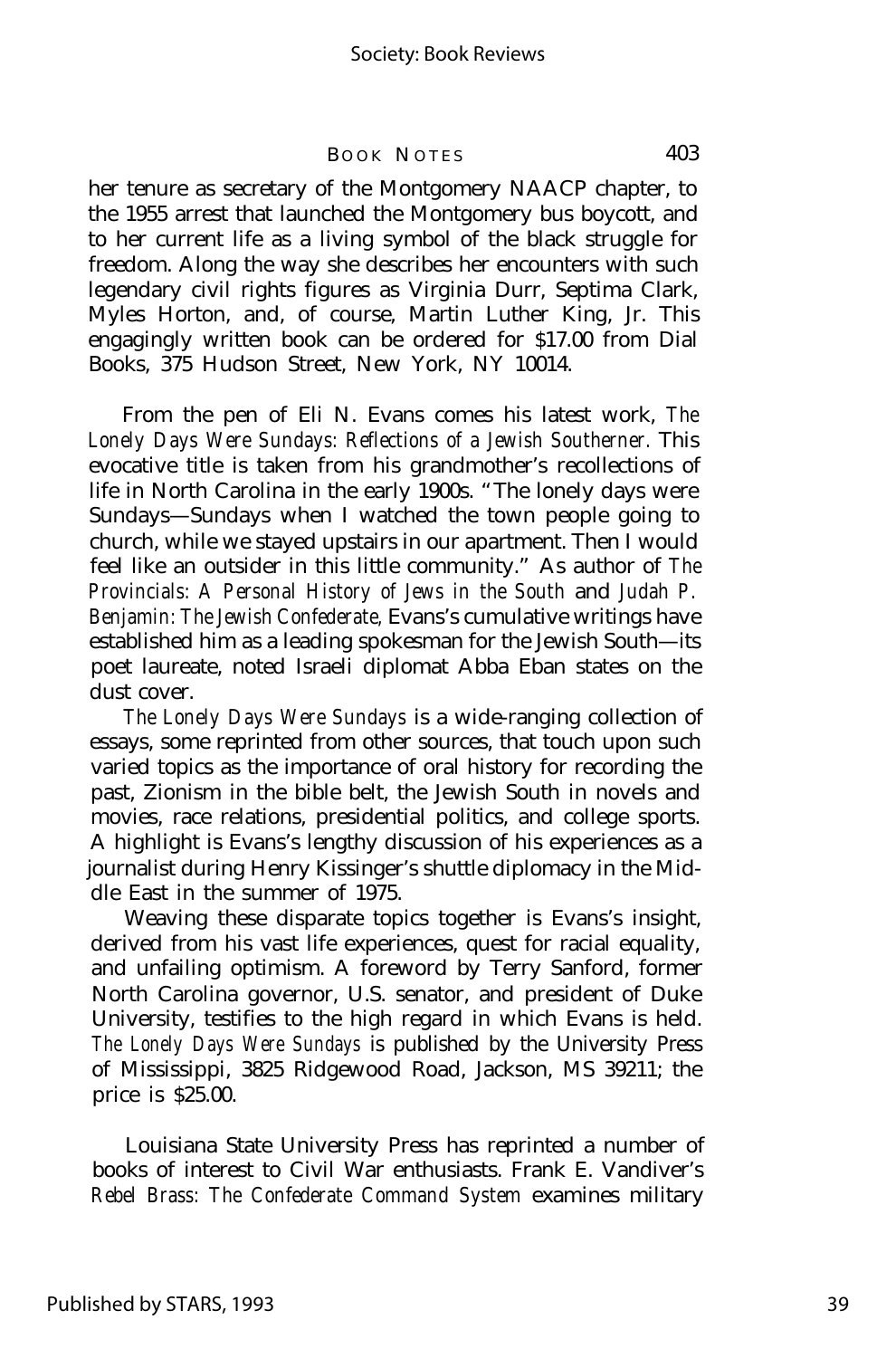command, civilian administration, and the factor of logistics. First published in 1956, the cost of this paperback is \$9.95.

*Doctors in Gray: The Confederate Medical Service,* by H. H. Cunningham, appeared in 1958. The author discusses the medical background of Confederate doctors, the organization and administration of the Confederate Medical Department and its hospitals, and disease and the practice of medicine in the field. The paper reprint sells for \$14.49.

Ralph Lowell Eckert has written a new introduction to General John B. Gordon's *Reminiscences of the Civil War,* published by Charles Scribners Sons in 1903. His memories of many of the war's major battles, including Antietam, Chancellorsville, and Gettysburg make for exciting reading. The price is \$16.95.

Finally, Albert Castel's *General Sterling Price and the Civil War in the West,* published in 1968, examines the "respectable mediocrity" of Price's Confederate military leadership in battles west of the Mississippi. The book sells for \$14.95 and may be purchased, along with the others, from Louisiana State University Press, P. O. Box 25053, Baton Rouge, LA 70894-5053.

The University of Nebraska Press has reprinted four paperbacks in its Bison Books series, each with a new introduction. *Detailed Minutiae of Soldier Life in the Army of Northern Virginia, 1861-1865,* by Carlton McCarthy with an introduction by Brian S. Wills, includes chapters on clothing, cooking and eating, drilling, battle, and defeat. Much of what is contained in the book, published in 1882, first appeared in the *Southern Historical Society Papers* (1876-1879). It sells for \$9.95.

Complementing the southern soldier's experiences, John D. Billings's *Hardtack and Coffee, Or, The Unwritten Story of Army Life,* with original illustrations by Charles W. Reed and a new introduction by William L. Shea, describes what it was like to be a Union soldier in the Army of the Potomac. His story is an interesting presentation of the routine and unremarkable things that every soldier experienced but few bothered to record in his memoirs. It is available for \$14.95.

*The American Indian and the End of the Confederacy, 1863-1866,* by Annie Heloise Abel, examines the economic, political, and social disruption in the lives of five southern Indian nations— including the Seminoles of Florida— following the Civil War and